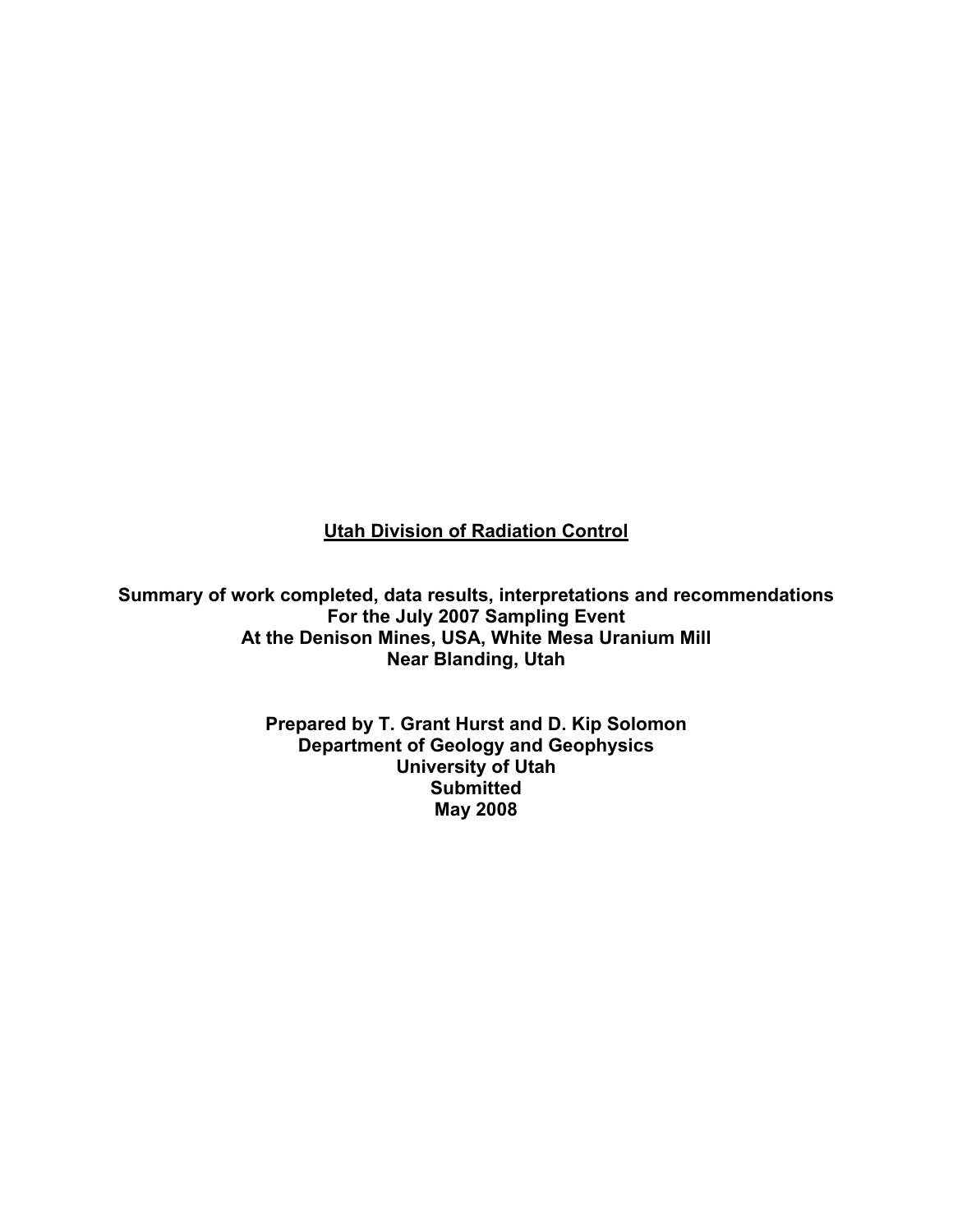# **EXECUTIVE SUMMARY**

Increasing and elevated trace metal concentrations in monitoring wells at a uranium processing facility near Blanding, UT, may indicate leakage from tailings cells is occurring. To investigate this potential problem, a groundwater study was done to characterize groundwater flow, chemical composition, noble gas composition, and age.

 The White Mesa Uranium Mill, operated by Denison Mines Co., USA (DUSA), is located near the western edge of the Blanding Basin. The stratigraphy underlying surficial aeolian deposits is composed of alternating sandstones and shales of varying thicknesses. The principle formation in which groundwater is found is the Burro Canyon Formation of Early Cretaceous age (100 Ma). This formation is composed of sandstone interbedded with shale, and is generally considered to be of low to moderate permeability.

 Temperature and salinity profiles taken in each of the wells indicate that stratification of the water column is present. This is supported by dissolved noble gas compositions determined by collecting passive diffusion samples at two depths in most wells. Dissolved noble gases had distinct compositions at two depths in all wells sampled at different depths. Low-flow sampling was employed to attempt to isolate flow paths within the water column, and samples were collected for tritium, sulfur and oxygen isotopes of sulfate, hydrogen and oxygen isotopes of water, nitrate and sulfate, and trace metal concentrations in groundwater. Based on temperature and salinity profiles and dissolved gas compositions, stratification of the water column is evident. However, stratification is not delineated in low-flow sampling results of trace metal concentrations or isotopic fingerprinting.

ii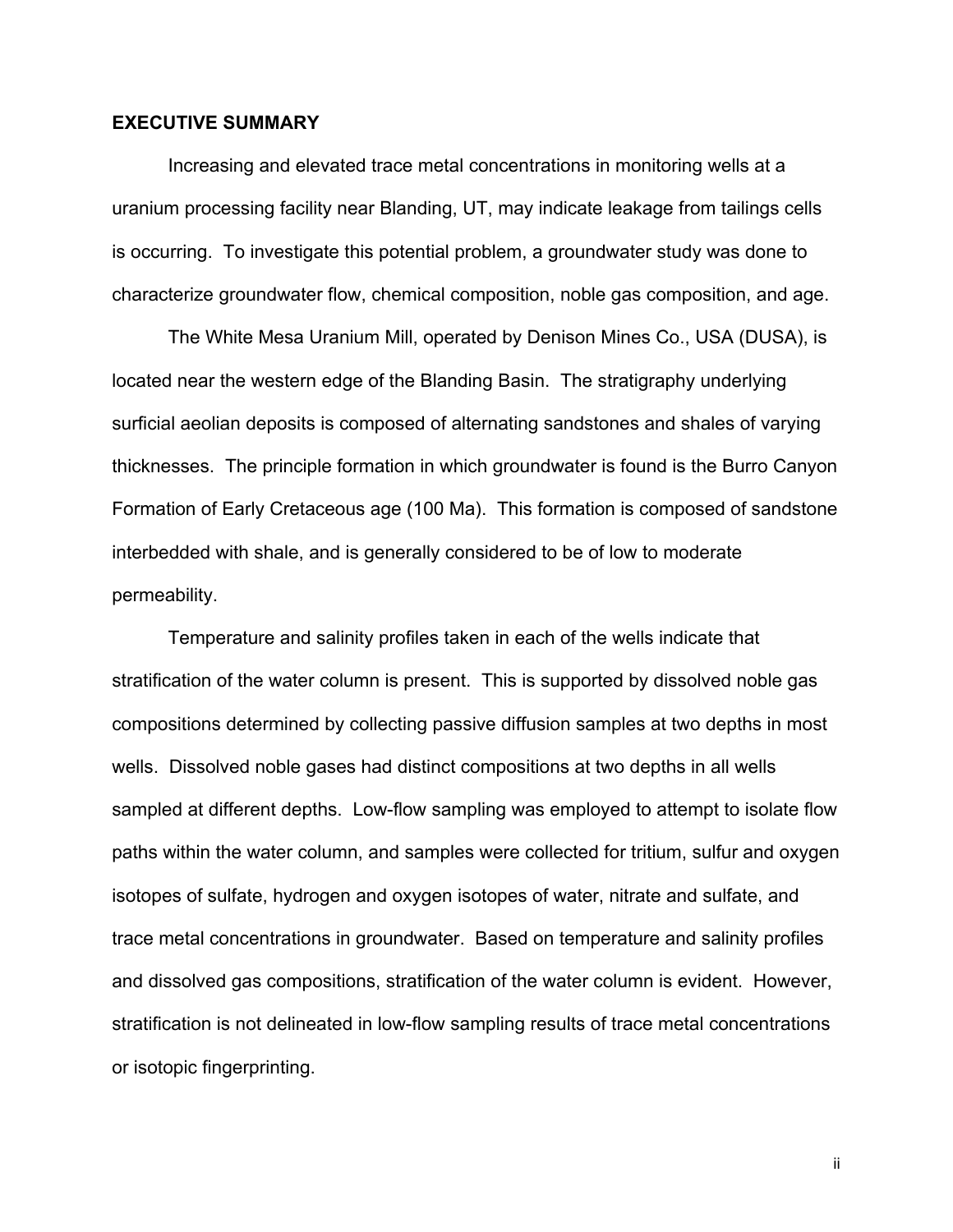Measurable levels of tritium were found in several wells in the northeast portion of the site. Because these wells also indicated stable isotope fingerprints similar to those of surface water sites, it is likely that they are being influenced by hydrologic loading from the wildlife ponds in the northeast corner of the Mill. Isotopic similarities between wildlife ponds and tailings cells suggest some interaction among surface water sites. Tritium concentrations of less than 0.5 TU in a number of monitoring wells suggest water infiltrated the land surface more than 50 years ago, while small but measurable amounts of chlorofluorocarbons indicates recharge to the saturated zone is occurring. Trace metal concentrations observed in monitoring wells are similar to concentrations measured recently in routine groundwater sampling at the Mill.

 The data show that groundwater at the Mill is largely older than 50 years, based on apparent recharge dates from chlorofluorocarbons and tritium concentrations. Wells exhibiting groundwater that has recharged within the last 50 years appears to be a result of recharge from wildlife ponds near the site. Stable isotope fingerprints do not suggest contamination of groundwater by tailings cell leakage, evidence that is corroborated by trace metal concentrations similar to historically-observed concentrations. While analysis of trace metal concentrations, age-dating methods, and stable isotope fingerprinting do not indicate significant leakage from the tailing cells, active vertical and horizontal groundwater flow is clearly evident. The fact that active groundwater flow occurs at the site confirms the need for on-going monitoring in order to evaluate the future performance of the tailing cells..

iii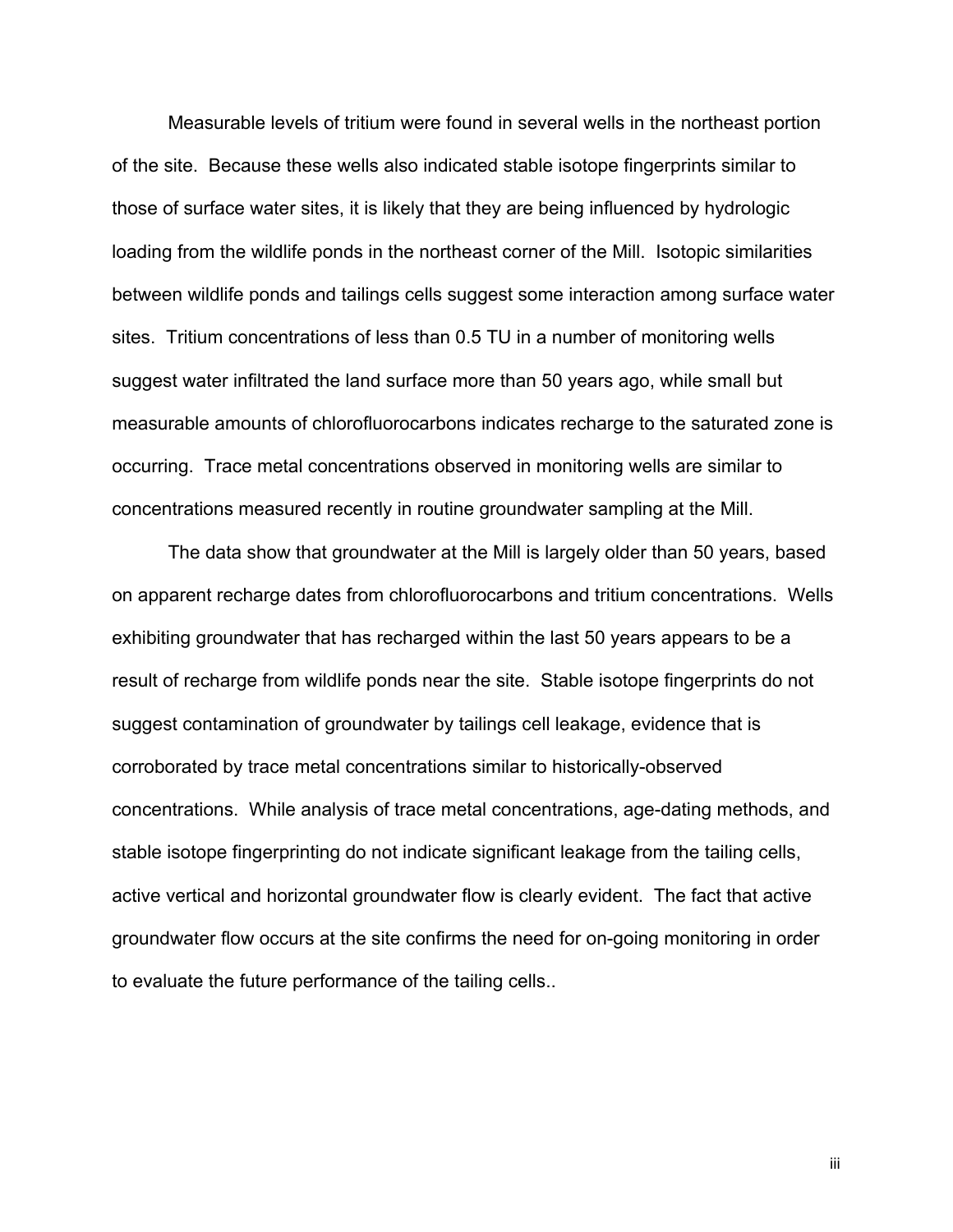# **TABLE OF CONTENTS**

|      | <b>Executive Summary</b>                                         | jj |
|------|------------------------------------------------------------------|----|
| I.   | Introduction                                                     | 1  |
| II.  | Methods                                                          | 6  |
|      | A. Deployment and collection of Diffusion Samplers               | 6  |
|      | <b>B.</b> Temperature-Salinity Profiles                          | 7  |
|      | C. Low-Flow Sampling                                             | 8  |
|      | D. Sampling of Surface Water Sites                               | 11 |
|      | E. Decontamination Procedures                                    | 11 |
|      | F. Equipment Blank Samples                                       | 12 |
| III. | <b>Field Results</b>                                             | 13 |
|      | A. Temperature and Salinity Profiles                             | 13 |
|      | B. Low-Flow Sampling: Well-Pumping Field Notes and Observations  | 17 |
| IV.  | <b>Analytical Results</b>                                        | 19 |
|      | A. Chlorofluorocarbon Age Dating                                 | 19 |
|      | B. Tritium/Helium-3 and Noble Gas Analysis                       | 24 |
|      | C. Anions                                                        | 36 |
|      | D. Trace Metals                                                  | 37 |
|      | E. δ D and $δ^{18}O$ Isotope Ratios in Water                     | 39 |
|      | F. $\delta^{34}$ S and $\delta^{18}$ O Isotope Ratios in Sulfate | 42 |
| V.   | <b>Discussion</b>                                                | 48 |
| VI.  | <b>Conclusions and Recommendations</b>                           | 52 |
| VII. | References                                                       | 57 |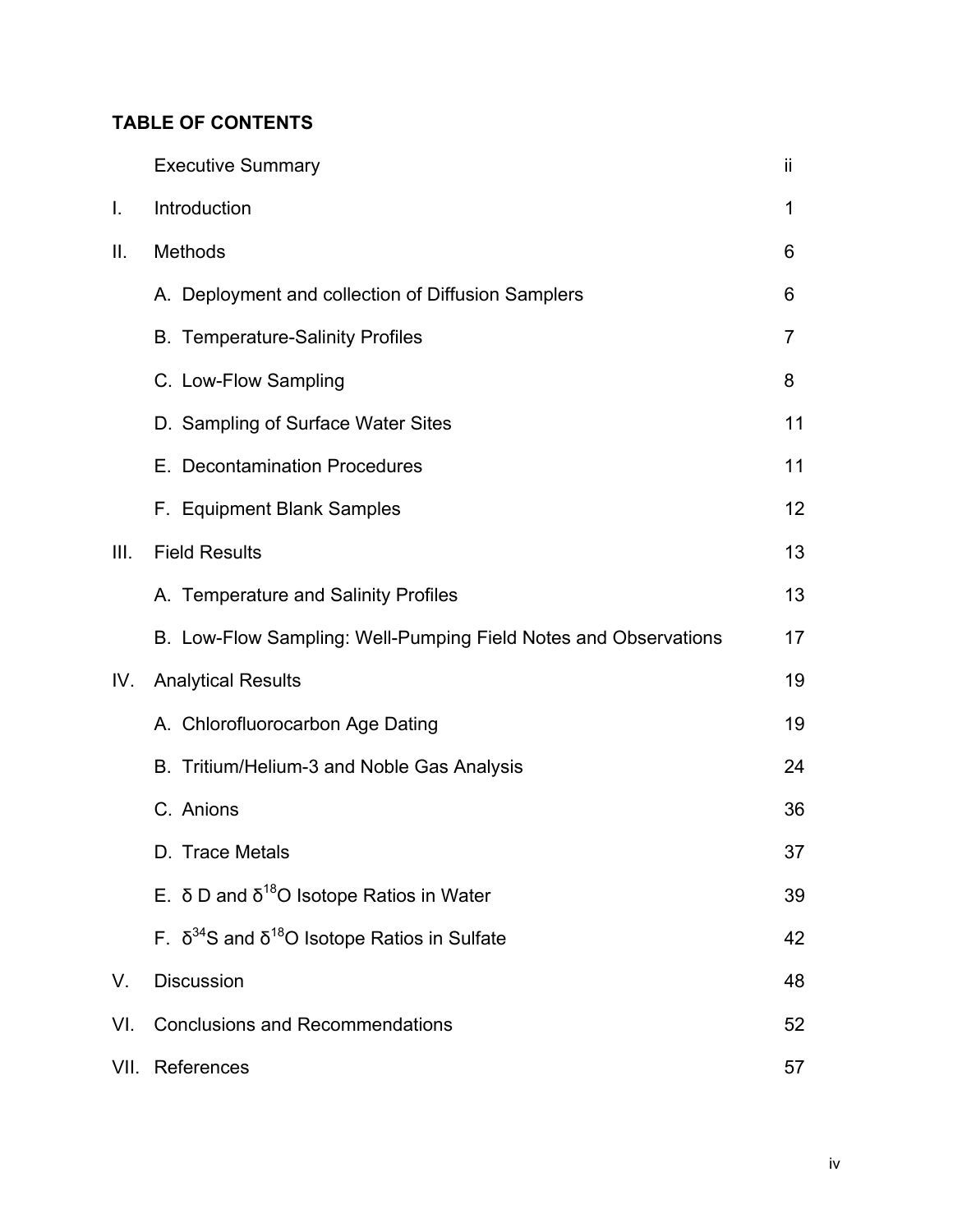# **I. INTRODUCTION**

The White Mesa Uranium Mill, operated by Denison Mines Co., USA, is located 6 miles south of the town of Blanding in southeastern Utah. It sits on White Mesa near the western edge of the Blanding Basin within the Canyonlands section of the Colorado Plateau physiographic province. Elevations range from approximately 3,000 feet at the bottom of deep canyons in the southwest portion of the region to more than 11,000 feet in the Henry, Abajo, and La Sal Mountains. The average elevation at the Mill is 5,600 feet above mean sea level (Titan, 1994).

 The stratigraphy of White Mesa is composed of the following units, in descending order: aeolian silts and fine-grained aeolian sands of variable thickness (several feet to 25 or more feet); the Dakota Sandstone and the Burro Canyon Formation (total thickness ranging from 100 to 140 feet); the Morrison Formation; the Summerville Formation; the Entrada Sandstone; and the Navajo Sandstone. The Morrison Formation is composed of the Brushy Basin Member (shale), the Westwater Canyon Member (sandstone), the Recapture Member (shale), and the Salt Wash Member (sandstone). The Summerville Formation is primarily sandstone with interbedded shale layers. Approximately 1,000 to 1,100 feet of material with low average vertical permeability separates the Entrada and Navajo Sandstones from the Brushy Basin Member (HGC, 2003).

 Titan Environmental's 1994 report on the hydrogeology of the Mill, and supported by Hydro Geo Chem, Inc.'s, 2005 site hydrogeology study, identified the primary formations in which groundwater is found beneath the Mill site as the Dakota Sandstone and the Burro Canyon Formation (sandstone interbedded with shale). HGC (2003)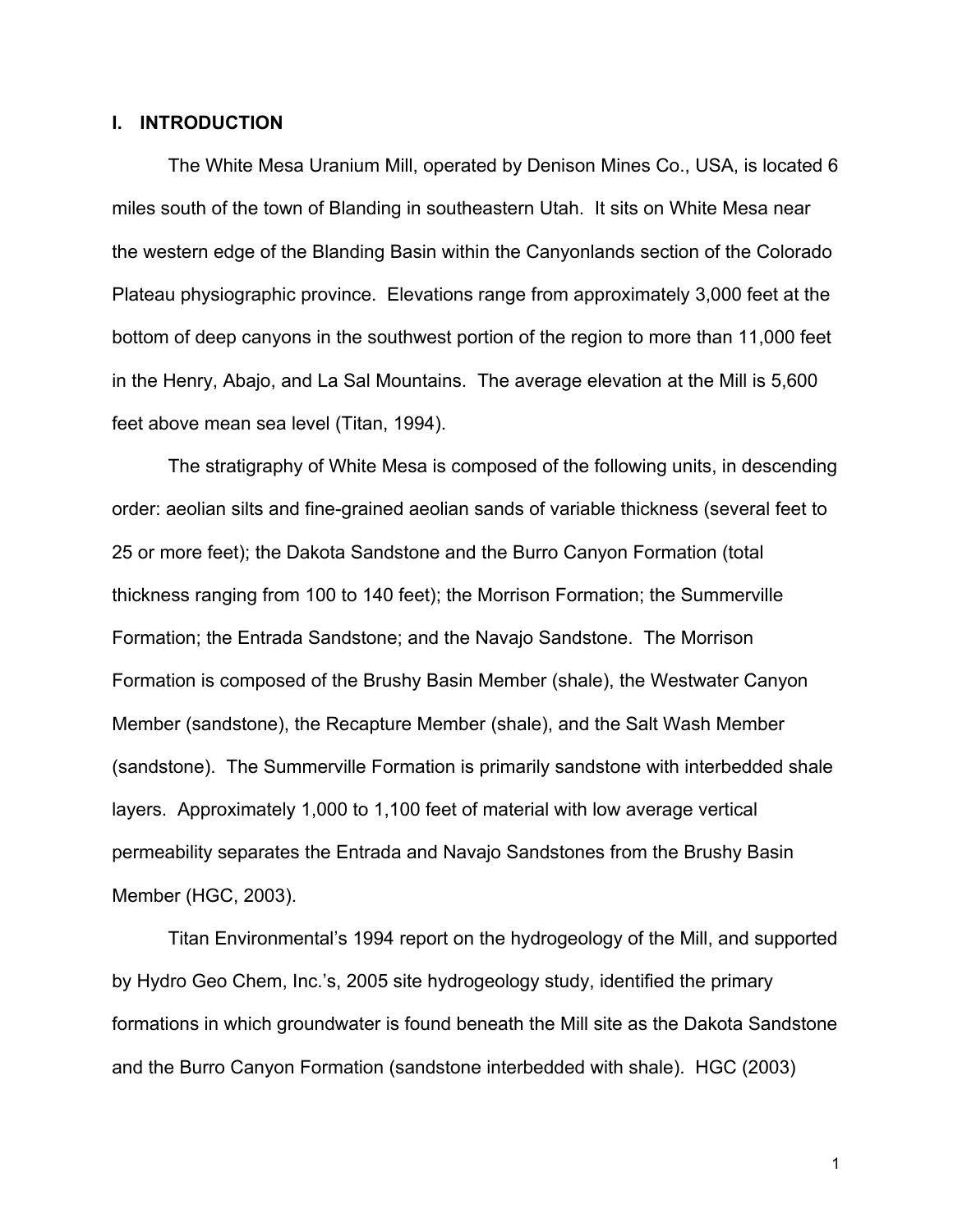reports the geometrically averaged permeability of the Dakota Sandstone based on field tests as  $3.89 \times 10^{-5}$  cm/sec. Titan (1994) reported the geometrically average hydraulic conductivity of the Burro Canyon Formation as  $1.1 \times 10^{-5}$  cm/sec. The Brushy Basin Member of the Morrison Formation has generally been considered as impermeable (Intera, 2007), leading to the conclusion that groundwater within the Mill site is perched (Titan, 1994; HGC, 2003; HGC, 2005; Intera, 2007; and others). Water level data collected in June 2007 indicate that groundwater flow is generally from the northeast to the southwest of the site (Intera, 2007).

 The White Mesa Uranium Mill became operational in 1980. To date, 4 million tons of conventionally-mined and alternate feed uranium ores have been processed, recovering more than 25 million pounds of  $U_3O_8$  and 34 million pounds of Vanadium. The Mill was in standby status from November 1999 to April 2002 during which alternate feed materials were received and stockpiled. After processing these alternate feed materials, from April 2002 to May 2003, the Mill returned to standby status, where alternate feed materials were again received and stockpiled. The Mill resumed processing of alternate feed materials in March 2005. Processing of conventionallymined ores is expected to resume in 2008.

 In order to evaluate sources of solute concentrations at the Denison Mines Co., USA, White Mesa Uranium Mill, low-flow groundwater sampling was implemented in 15 monitoring wells. Furthermore, surface water samples were collected from three tailings cells and two wildlife ponds. Passive diffusion samplers were also deployed and collected in order to characterize the dissolved gas composition of groundwater at different depths within the wells. Samples were collected and analyzed for the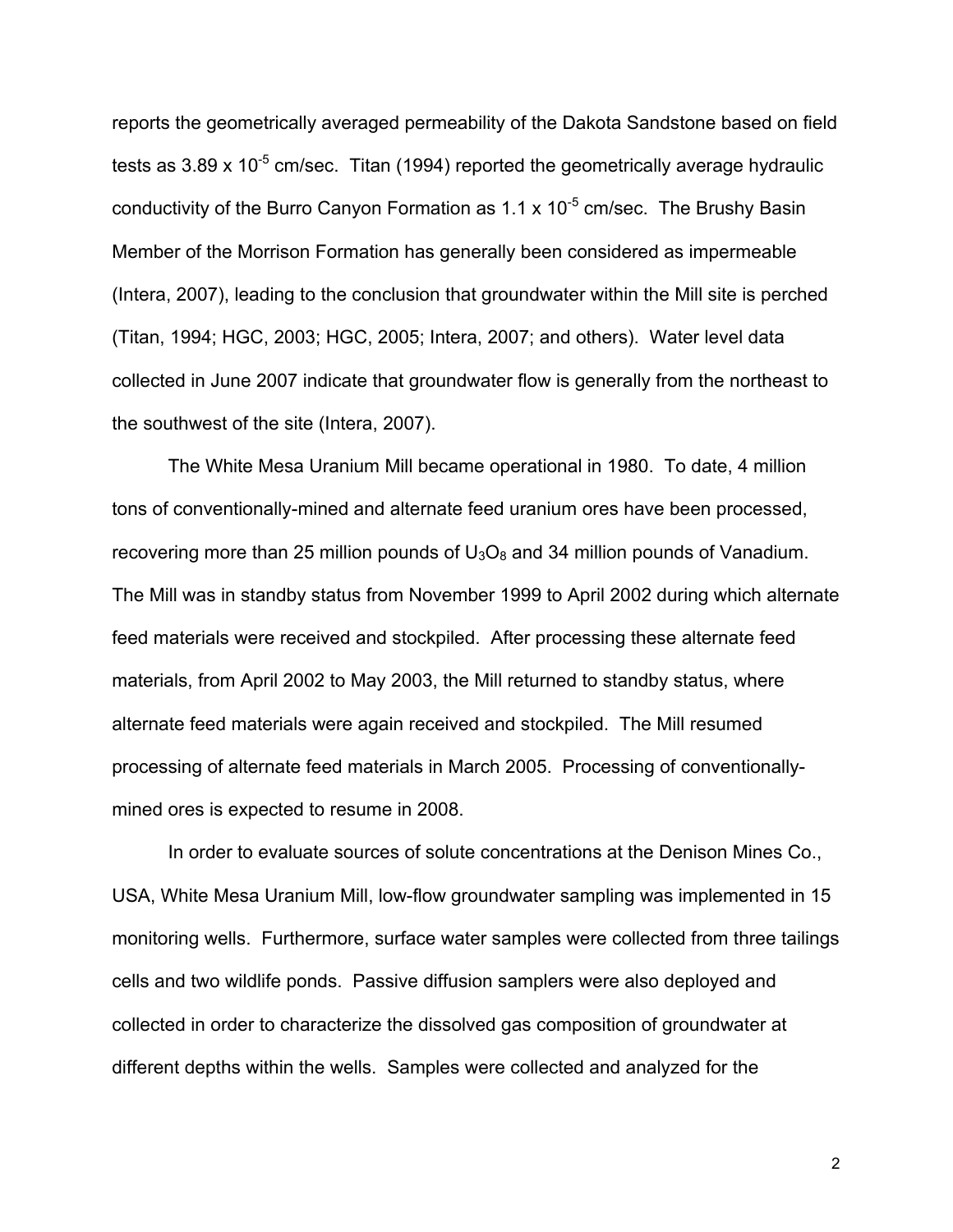following: tritium, nitrate, sulfate, deuterium and oxygen-18 of water, sulfur-34 and oxygen-18 of sulfate, trace metals (uranium, manganese, and selenium), and chlorofluorocarbons.

 Depth profiles of temperature and salinity measurements were taken in the wells to determine the extent of stratification of different formation waters. Differences in temperature and salinity throughout the water column can indicate flow-paths of differing travel times, as well as potential differences in recharge location. Furthermore, these profiles provided insight regarding the water quality conditions existing in the wells before purging and sampling was conducted.

 Our approach for evaluating solute sources is as follows. Indicators of groundwater age have been correlated to solute concentrations of the trace metals uranium, manganese, and selenium. Young groundwater found down-gradient of the Mill, that is associated with high levels of solute concentrations, would suggest a solute source at or near the mill. High solute concentrations in waters both up- and downgradient of the Mill would indicate an aquifer source (i.e. background) for solute concentrations. Old groundwater found up- or down-gradient of the Mill, associated with high solute concentrations, would also indicate an aquifer source for solute concentrations.

 Chlorfluorocarbons (CFCs) are anthropogenic gases that have been released to the atmosphere since the early 1940's. CFC's in the vadose zone are likely to be similar to the current atmospheric CFC concentrations, and dissolve in groundwater to provide an apparent age of when water recharged the saturated zone. Tritium, the radioactive isotope of hydrogen containing one proton and two neutrons, was released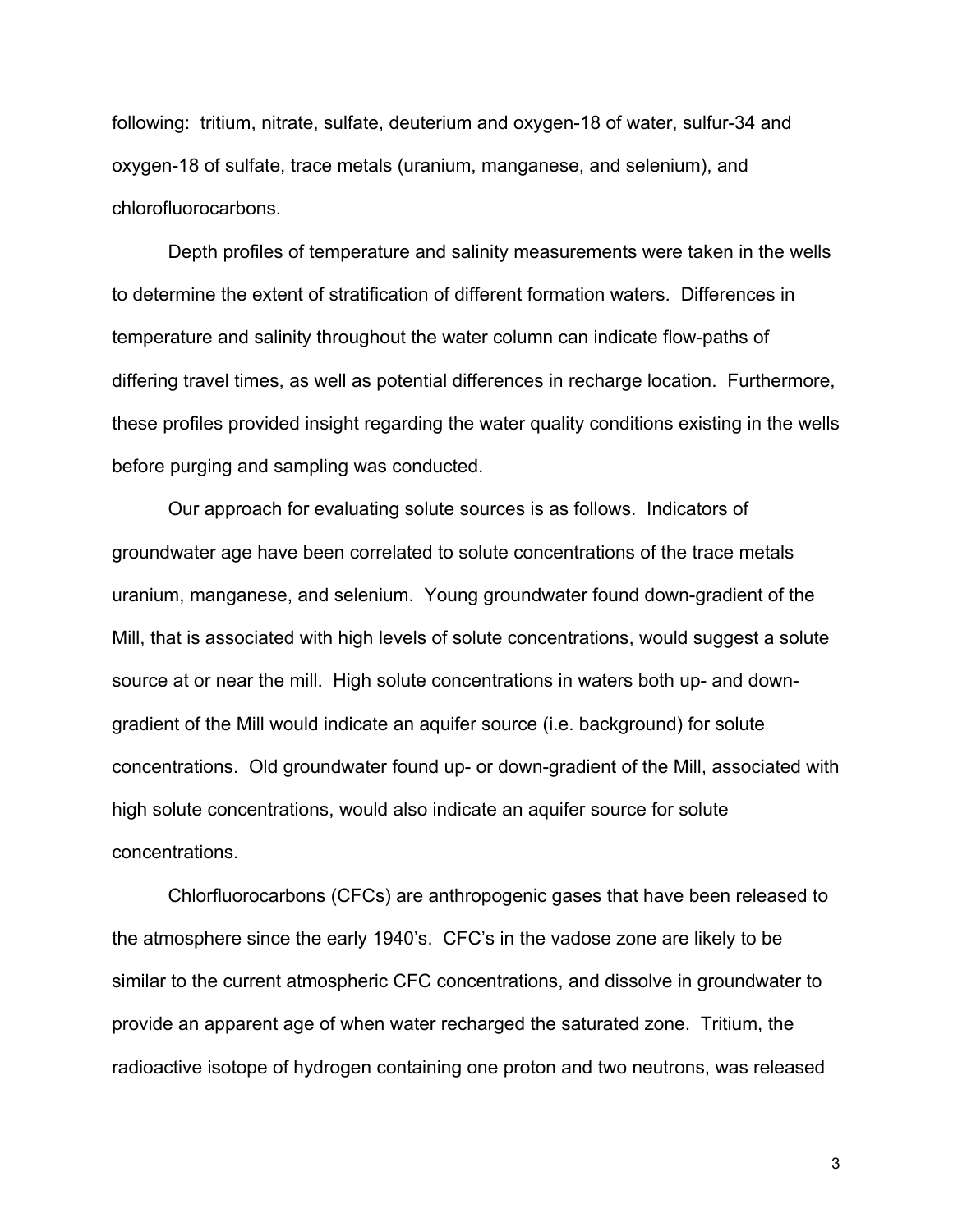to the global hydrosphere during above-ground nuclear weapons testing in the 1950's and 1960's. As part of the water molecule, tritium provides an estimate of the time at which water infiltrated ground surface. The presence of tritium in a water sample, or the presence of tritiogenic helium-3, indicates that water recharged the saturated zone within the last 50 years. These methods are used to determine apparent recharge dates for groundwater within the Mill site.

 Analytical results for sulfur-34 and oxygen-18 isotopes of sulfate, and deuterium and oxygen-18 isotopes of water provide a possible fingerprint of water originating from the Mill tailings cells. Down-gradient waters with a similar isotopic fingerprint as the tailings cells, in addition to a significantly different isotopic fingerprint up-gradient of the tailings cells, may imply the tailings cells as contamination point-sources.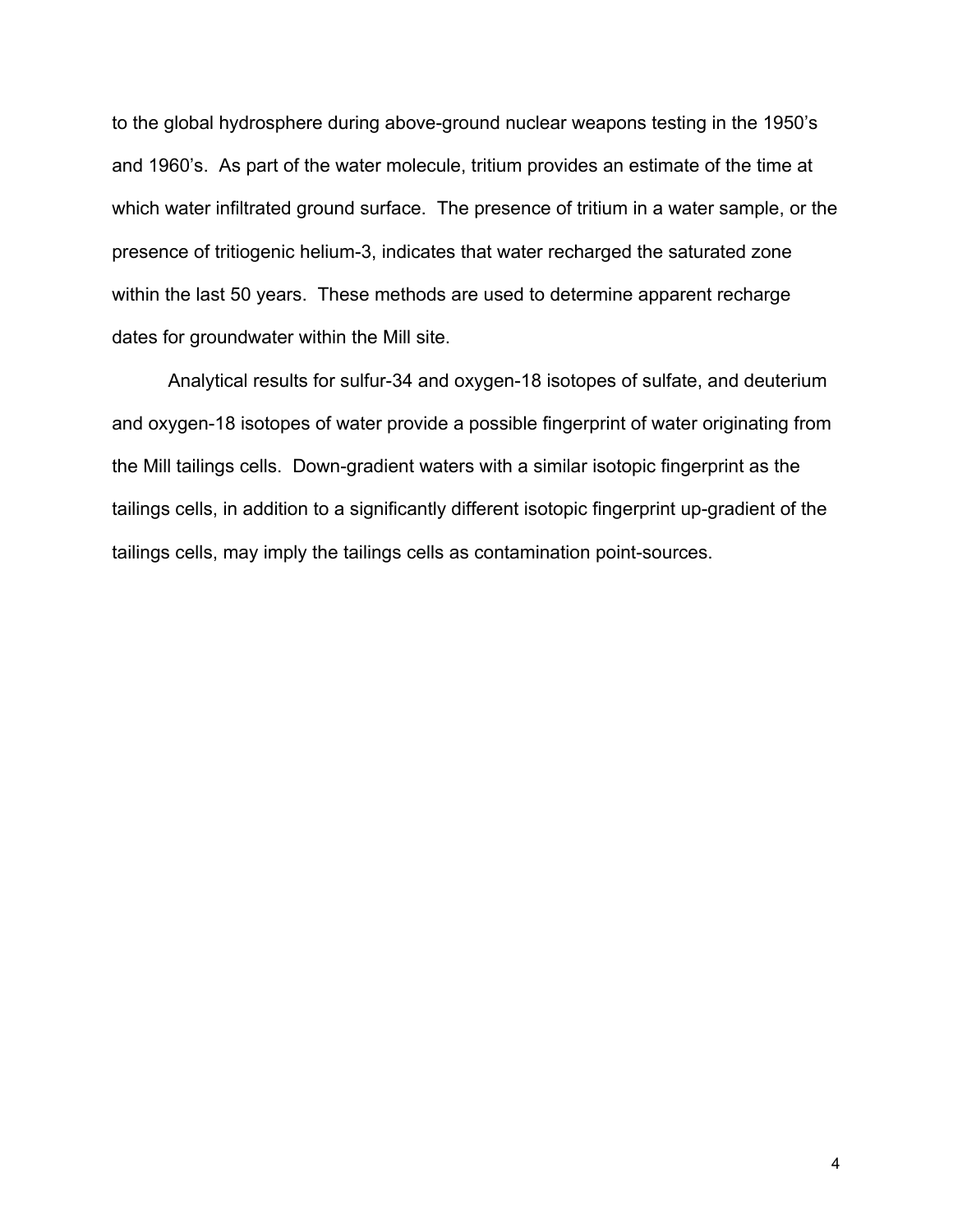

# **Aerial View of White Mesa Mill**

Figure 1: Aerial View of White Mesa Mill displaying sample points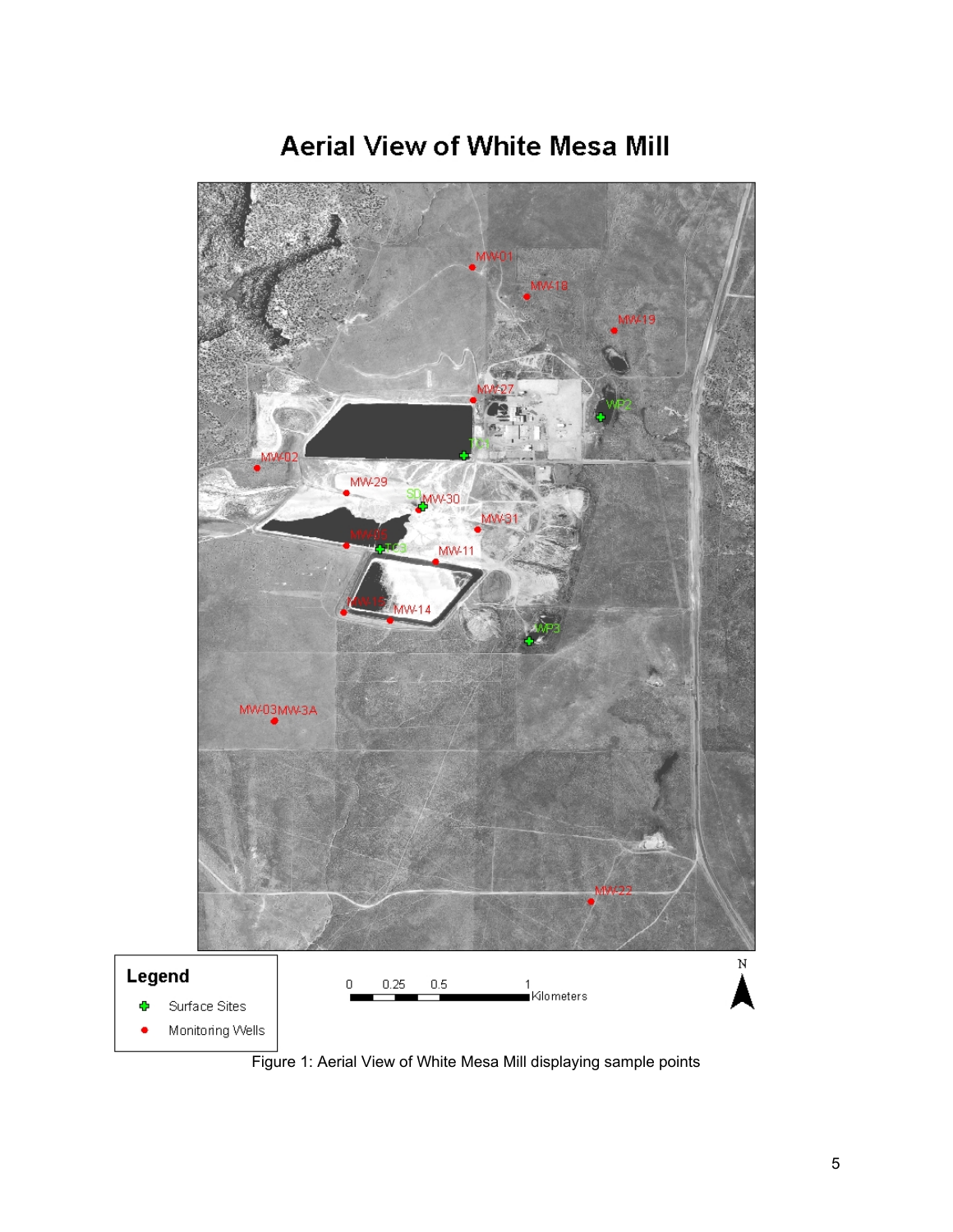# **II. METHODS**

# A. Deployment and Collection of Diffusion Samplers

 Passive diffusion samplers designed to collect dissolved gases were deployed at two different depths in Monitoring Wells (MW) 1, 2, 3A, 5, 11, 14, 15, 18, 19, 22, 27, 29, 30, and 31. One diffusion sampler was deployed in MW-3 in the center of the saturated portion of the screened interval. Upon arrival at each well, a water level measurement was made, and appropriate depths for sampler placement were determined. Samplers were deployed approximately 1m above the bottom of the screened interval and 1m below the top of the screened interval. In wells that did not have a fully saturated screened interval (MW-2, 3, 3A, 5, 14, 15, 27, 29, 30, 31), the top diffusion sampler was placed approximately 1m below the top of the water level.

 A cluster of 6 stainless steel 3/8" nuts were attached to the bottom of the diffusion sampler line in order to counter any buoyant effect from the volume of air inside the samplers at depth. Samplers were attached to nylon line, which was used to avoid twisting of the line while being lowered into the well. Samplers were attached using nylon zip-ties at either end of the sampler. The samplers were attached in such a way to allow stretching in the sampler line, thereby preventing potential separation of the gas-permeable membrane from the copper tubing. Sampler line was secured to the outer well casing, which was then locked and wrapped in security tamper-evident tape.

Diffusion samplers were allowed to equilibrate inside the wells for at least 48 hours. This was to ensure that the dissolved gases in groundwater were at equilibrium with the gaseous volume inside the diffusion samplers. Samplers were removed from the wells prior to taking temperature-salinity profiles and prior to low-flow sampling.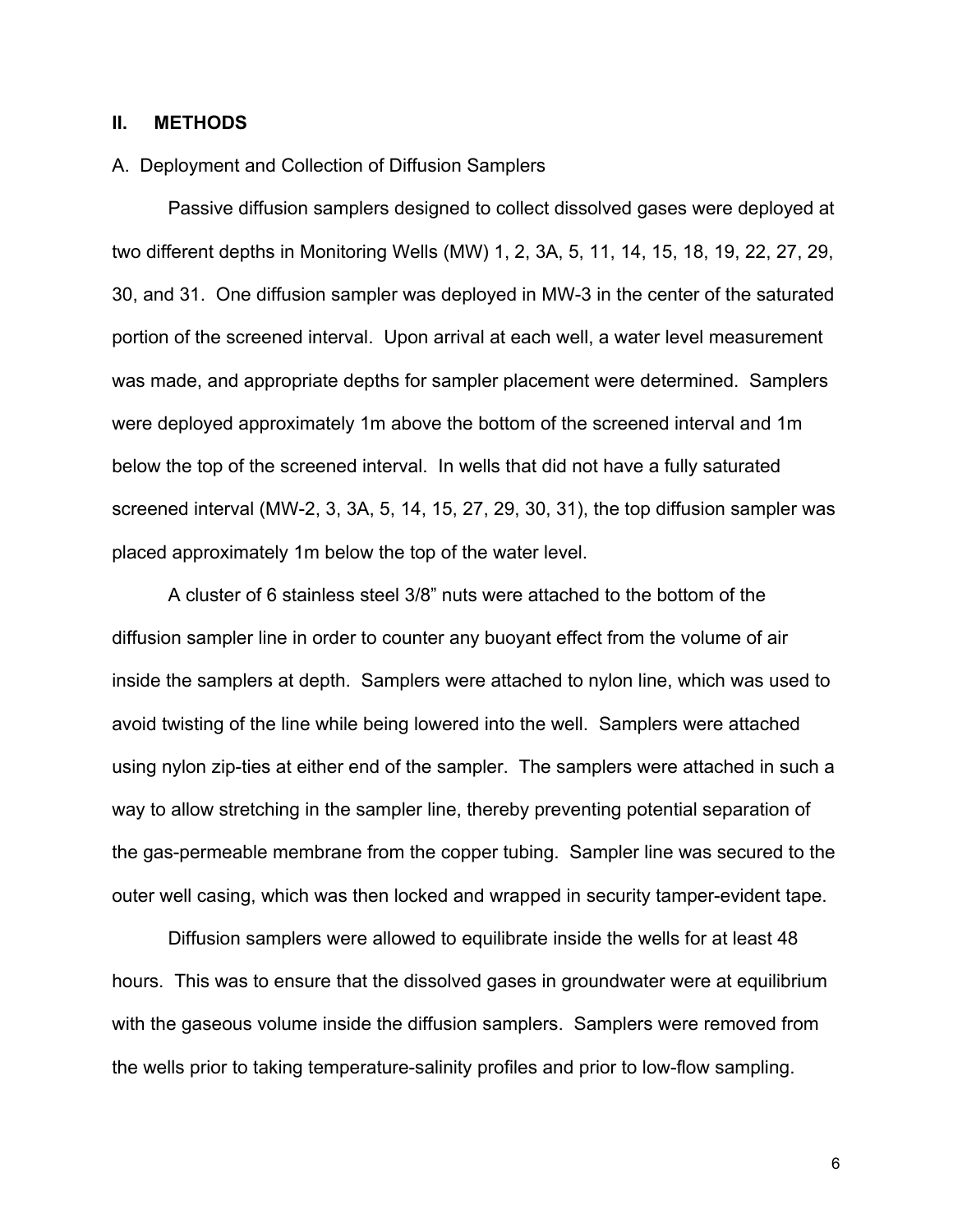Approximately two-minutes elapsed between commencing removal of the samplers from the well and the time by which all four sample volumes (two sample volumes for one sampler, and one sampler at two different depths for each well) were sealed. This was to minimize any re-equilibration between the sample volume and atmosphere from taking place, preserving the dissolved gas signature of the well water. This time-frame was monitored and all samplers were removed within the two-minute window. The diffusion samplers were sealed using a crimping tool that seals the copper tubes such that they are impermeable to gas leakage, creating a representative sample of the dissolved gases in the groundwater.

 Each sample volume was labeled according to the order in which it was sealed, and electrical tape was wrapped around the exposed ends to protect the sealed ends. Samplers were then sealed in zip-lock plastic bags and stored for transport to the laboratory.

## B. Temperature-Salinity Profiles

 Profiles of temperature and salinity with depth were measured using a Hydrolab MiniSonde 4A and Surveyor 4A handheld unit. Dedicated bladder pumps installed previously by DUSA were left in the well to prevent disturbance of any temperature or salinity gradient that may have been present within the water column. Pump head-caps were secured to the side of the well casing to allow for insertion of the Hydrolab probe into the well.

Measurements of temperature ( ${}^{\circ}$ C) and specific conductance ( $\mu$ S cm<sup>-1</sup>) were made at one-foot intervals throughout the saturated interval in the well. Total dissolved gases (mm Hg) and dissolved oxygen (mg  $L^{-1}$ ) were made at the depths at which the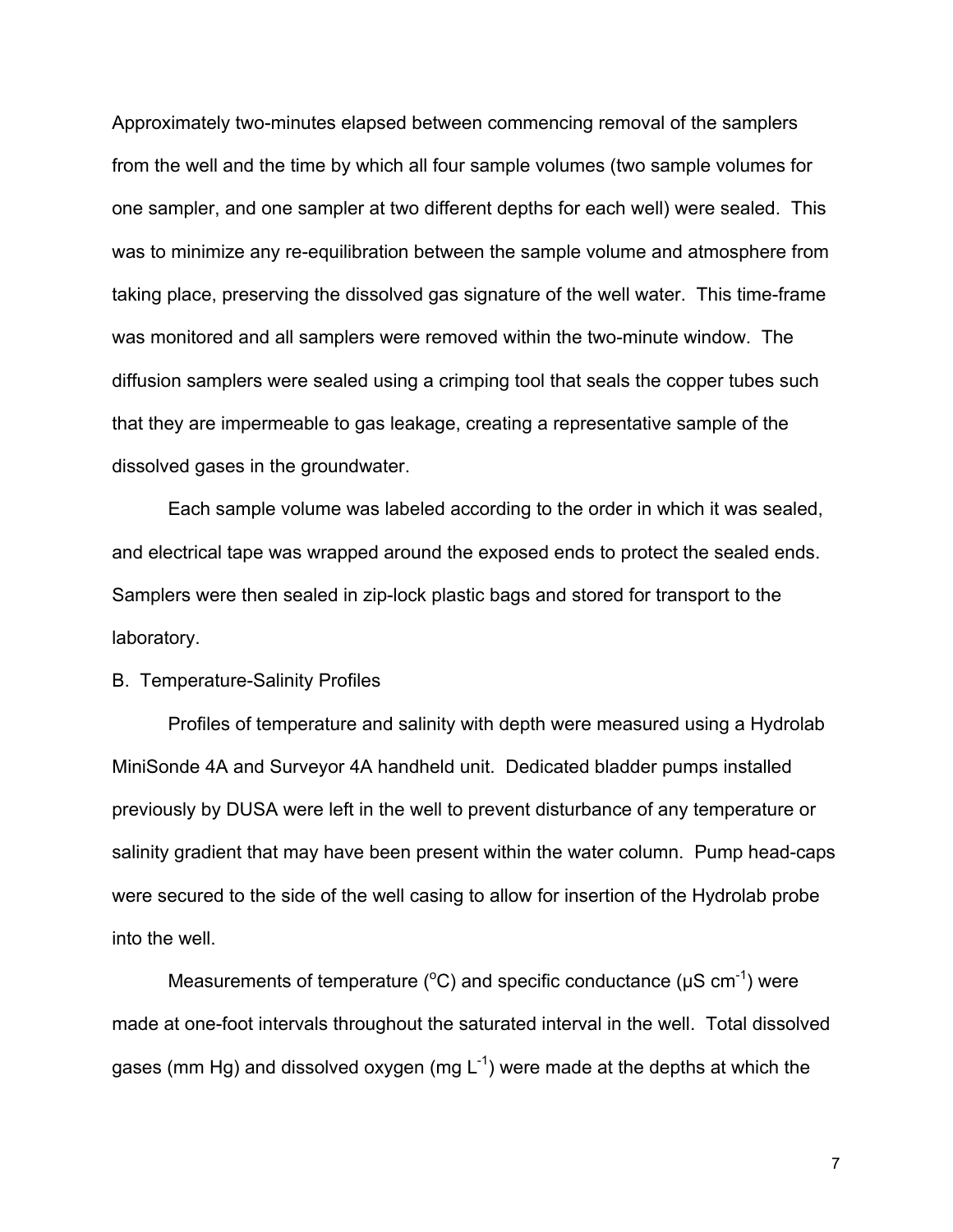passive diffusion samplers were deployed. The probe was allowed to equilibrate until the total dissolved gas measurement did not fluctuate by more than 0.1% over a period of 5 minutes (generally 0.1% equaled approximately 1 mmHG). This equilibration process lasted from 15 minutes to more than one hour at some wells. Profiles were taken until the Hydrolab probe reached the bottom of the well, or until it could not be lowered below the DUSA dedicated bladder pumps.

 Upon completion of temperature and salinity profile measurements, the dedicated bladder pump was removed from the well by DUSA employees and stored in plastic bags for the duration of sampling.

#### C. Low-Flow Sampling

 A Grundfos Redi-Flo 2 submersible pump was used for low-flow groundwater sampling in the aforementioned wells. The pump was controlled using the Grundfos Variable Frequency Drive (VFD) control unit, powered by a generator. Generally, the pump was lowered to approximately 1.5 m below the top of the screened interval, or 1.5 m below the top of the water level in wells that did not have fully saturated screened intervals. In several wells (MW-14, MW-18, MW-19, and MW-22), the pump was then lowered to a second sampling depth approximately 1.5 m above the bottom of the screened interval. A pressure transducer was lowered to a depth determined at each well individually in order to monitor the head present above the pump, allowing for drawdown to be monitored while pumping. This was done to ensure low-flow conditions were maintained during the well sampling process.

The discharge tube from the pump was connected to a flow-through cell on the Hydrolab probe. This was used to monitor temperature ( $\rm{^o}C$ ), dissolved oxygen (mg L<sup>-1</sup>),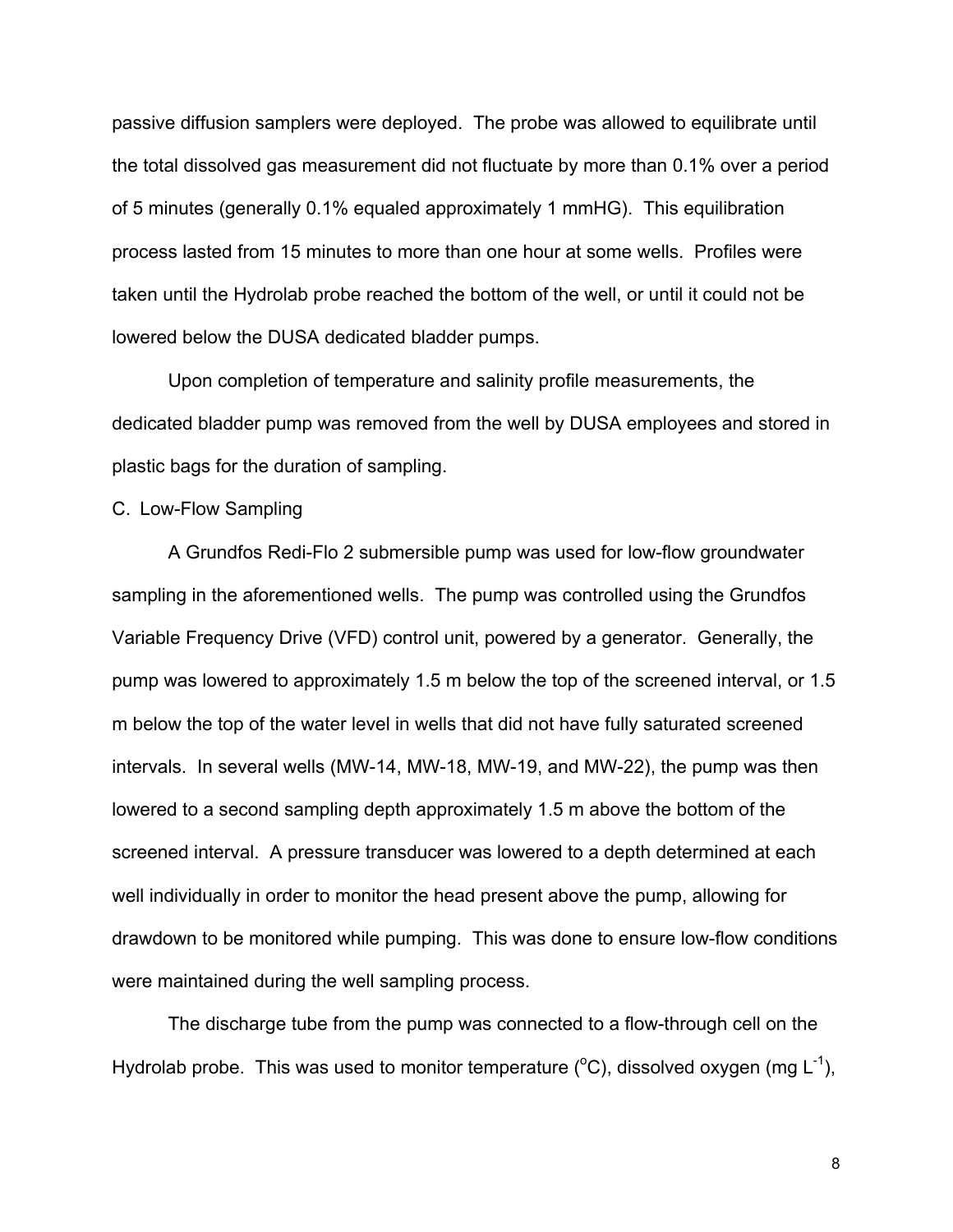total dissolved gases (mm Hg), and specific conductance ( $\mu$ S cm<sup>-1</sup>). Discharge from the flow-through cell was monitored periodically using a 1000 mL beaker and a stopwatch.

 After turning on the pump, the frequency on the VFD unit was increased slowly until water began flowing from the discharge tubing. Head was monitored constantly while increasing the frequency, and upon filling the flow-through cell on the Hydrolab probe, water quality parameters were then monitored. Parameters were considered stable when their change was less than 5% over a period of 5 minutes. Furthermore, a minimum purge volume of 2 pump tubing volumes (1 pump tubing volume is approximately 3 gallons for the length of tubing installed onto the pump) was removed before sampling occurred. With the exception of MW-18 the field parameters were stable prior to sampling. After 1 hour of purging the field parameters in MW-18 were not stable. Nevertheless, samples were collected in accord with the sampling plan that called for a maximum purge time of 1 hour.

 When the field water quality parameters were considered stable, and when the minimum purge volume of two tubing volumes had been pumped, sampling began. Samples were generally taken in the following order: tritium (1 L sample), nitrate (125 mL sample), sulfate (125 mL sample),  $\delta D/\delta^{18}$ O (15 mL sample),  $\delta^{34}$ S/ $\delta^{18}$ O (1 L sample), trace metals (1x250 mL sample; 2x125 mL samples), CFC's (5x125 mL samples). Bottles containing samples for tritium,  $\delta D/\delta^{18}O$ , and  $\delta^{34}S/\delta^{18}O$ , were rinsed three times to eliminate contamination from atmospheric or other sources. Nitrate, sulfate, and trace metal sample bottles were not rinsed because bottles were pre-acidified by the analyzing laboratory.

Trace metals collected as 1x250 mL sample were unfiltered, while one 125 mL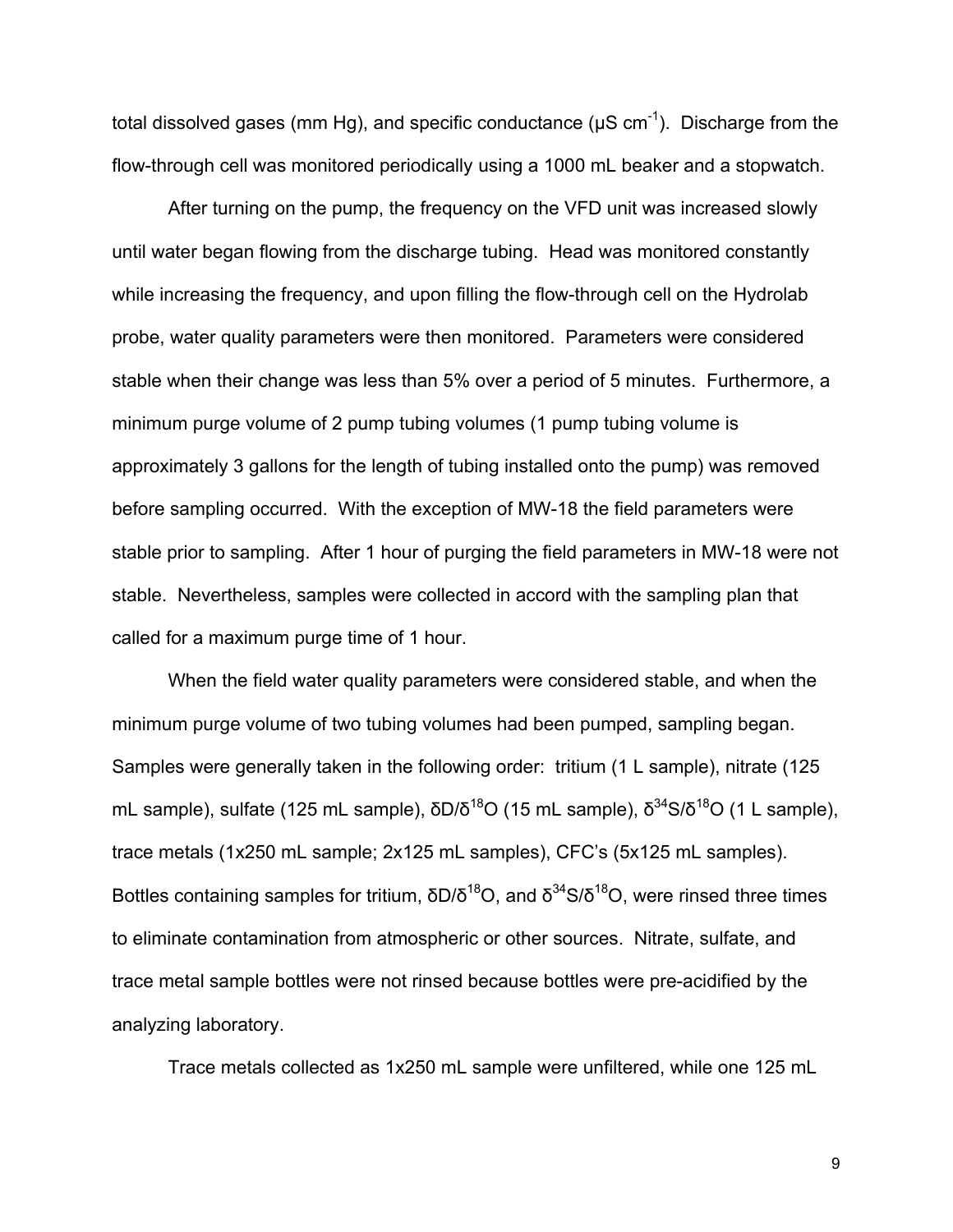sample was filtered and the second was left unfiltered. 125 mL trace metal samples were collected using a field collection hood made of a sterile garbage bag clipped to a PVC frame. Pump discharge tubing was run through the top of the garbage bag, and samples were collected within the bag to decrease the possibility for contamination of the samples by the atmosphere. Dust particles or other atmospheric input to the sample could contaminate the sample and create interference in analyzing for trace amounts of metals. Filtered samples were obtained using a Waterra FHT-45 micron inline disposable filter, attached directly to the end of the discharge tubing, and disposed of after each use.

 Upon finishing trace metal sample collection, discharge tubing was disconnected from the pump reel connection and a length of 3/8" diameter copper tube was attached to the pump reel. This was used to collect CFC samples in order to eliminate as much plastic from the pump line as possible, and also to allow for the discharge tubing to be inserted directly into the sample bottles. CFC sampling procedures were followed as specified by the United States Geological Survey Reston CFC Laboratory (USGS, 2007). A 3 gallon glass desiccator was used as the sample collection vessel, and was filled with purge water after the minimum purge volume had been removed from the well. Bottles were submerged and the copper discharge tube was inserted into the bottles, which were then positively purged for approximately 10 bottle volumes (1250 mL). Bottles were filled underwater in order to eliminate any contact with the atmosphere, and caps were also submerged and placed securely on bottle mouths underwater. After checking for bubbles within the sample bottle, the cap was wrapped tightly with electrical tape to protect the cap from any dislodgement during transport.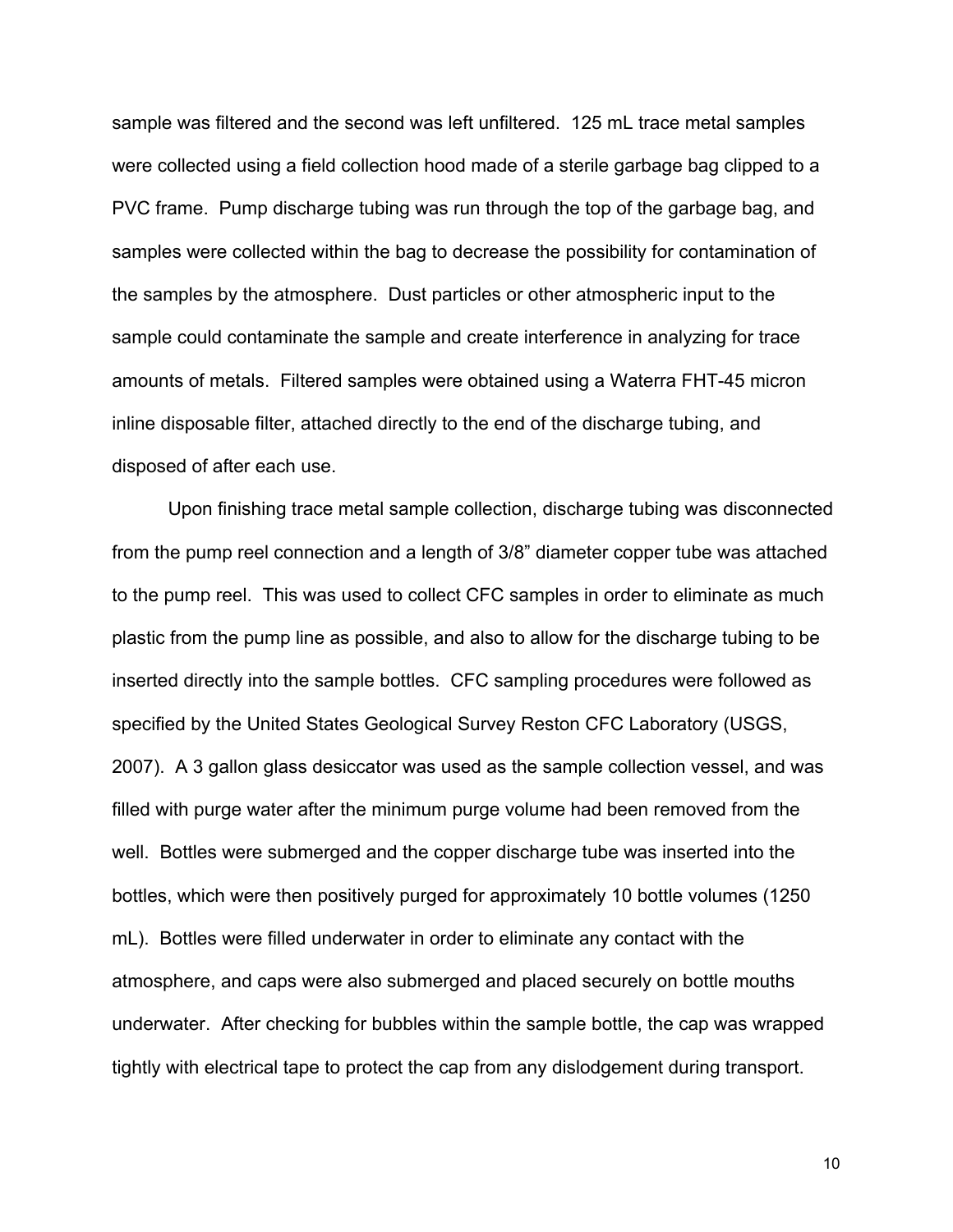After collecting all of the samples, the pump was disengaged. In the four wells that sampling was to occur at multiple depths, the water was allowed to discharge from the pump tubing into the well, and then the pump was lowered to the next depth. Purging was then only completed for 2 tubing volumes before sampling began again, which was completed in the same fashion as for the previous depth.

#### D. Sampling of Surface Water Sites

 To sample the wildlife ponds, a 5-foot long, 4-inch diameter section of perforated PVC pipe (well-screen pipe) was lowered onto the sloping bank of each pond and completely submerged. The Grundfos pump was then lowered into the tubing, and connected to the control unit and Hydrolab flow-through cell. Pumping and sampling was then conducted as previously described. Purging was conducted for two pump tubing volumes before sampling commenced.

 For sampling the tailings cells, a Global Water Instrumentation, Inc., super submersible pump (part number GP9216B) was used to collect water samples. Because these pumps are inexpensive, replaceable, and easily disposed of, it was used in place of the Grundfos submersible. For tailings cells 1 and 3, the pump tubing was draped over and secured to the railing of platforms on top of the pond. The pump was lowered to several feet below the water surface, and was then purged for approximately two tubing volumes. Purge water was collected and returned back to the tailings cells. For sampling the Tailings Cell 2 slimes drain, the pump was simply lowered down the vertical drain access pipe and lowered several feet below the observed water surface. Purge water was collected and disposed of in what was previously Tailings Cell 2. During sampling of the tailings cells, heavy rubber gloves were worn because of the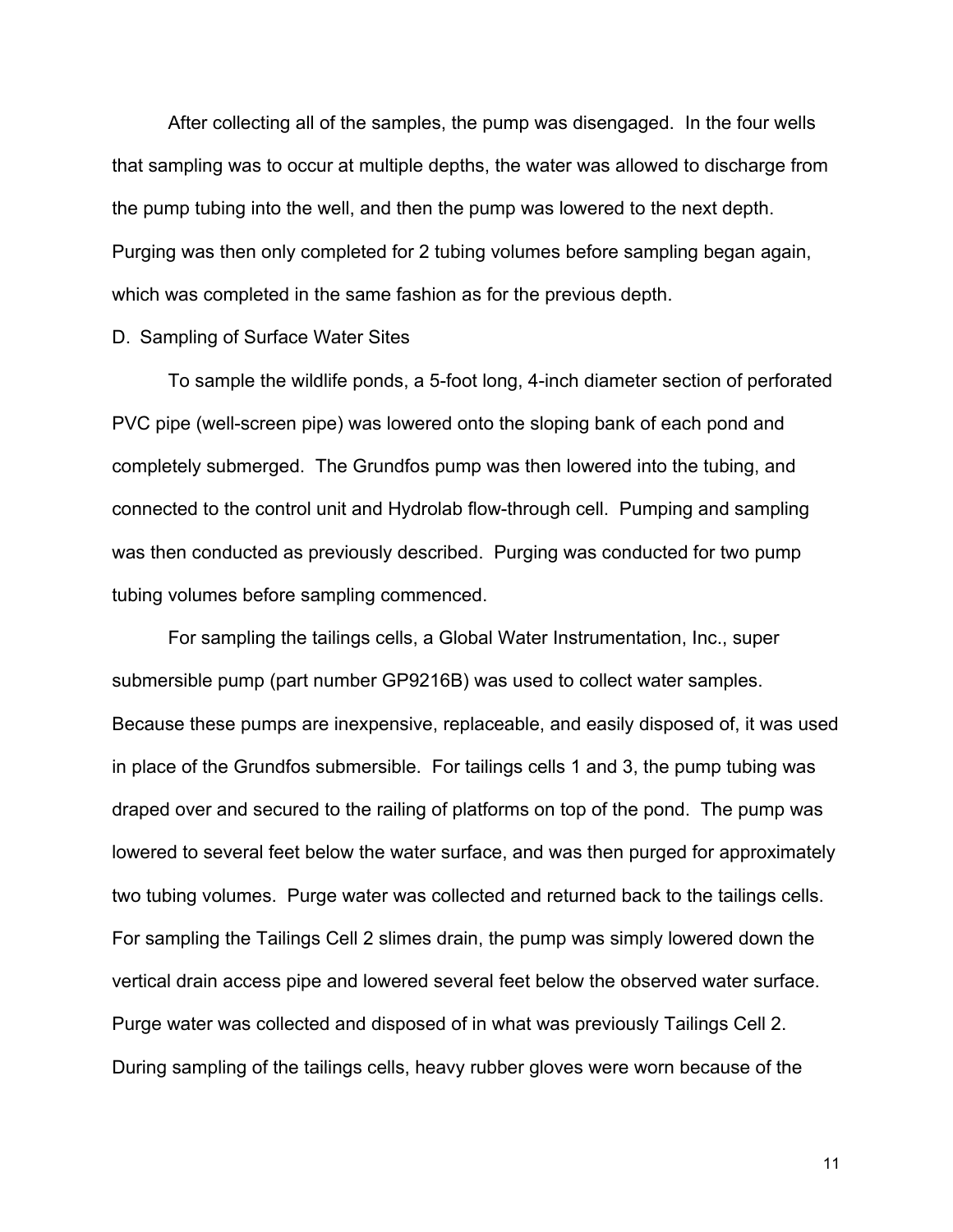acidity of the solution.

E. Decontamination Procedures

 Decontamination procedures of the pump and pump tubing were conducted in order to eliminate the possibility of well-to-well cross contamination. Upon removal of the pump from the well, it was lowered into a 5 foot long, 4 inch diameter vertical PVC column that was capped and sealed on the bottom end. De-ionized (DI) water was then poured into the column, and the pump was turned on. Approximately 5 gallons of DI water was then purged through the system to eliminate residual well water in the pump tubing. This water was collected and containerized in the same fashion as well purge water.

After purging the pump and pump tubing with DI water, the pump was disconnected from the pump tubing and connected to a tank of compressed Nitrogen gas.  $N_2$  gas was allowed to flow through the pump tubing for approximately 60 seconds in order to flush residual DI water from the pump tubing. In order to more effectively purge DI water from the pump tubing, the pump reel was placed on its side while purging with  $N_2$  gas. This purged DI water was also containerized in the same fashion as the well purge water.

F. Equipment Blank Samples

Equipment blank samples were collected at the conclusion of the sampling event. These samples were collected for the following constituents: nitrate (125 mL sample), sulfate (125 mL sample), and trace metals (1x125 mL sample, 1x250 mL sample). Blanks were collected after sampling the final well and immediately after purging the pump and pump tubing with 5 gallons DI water. Equipment blank samples were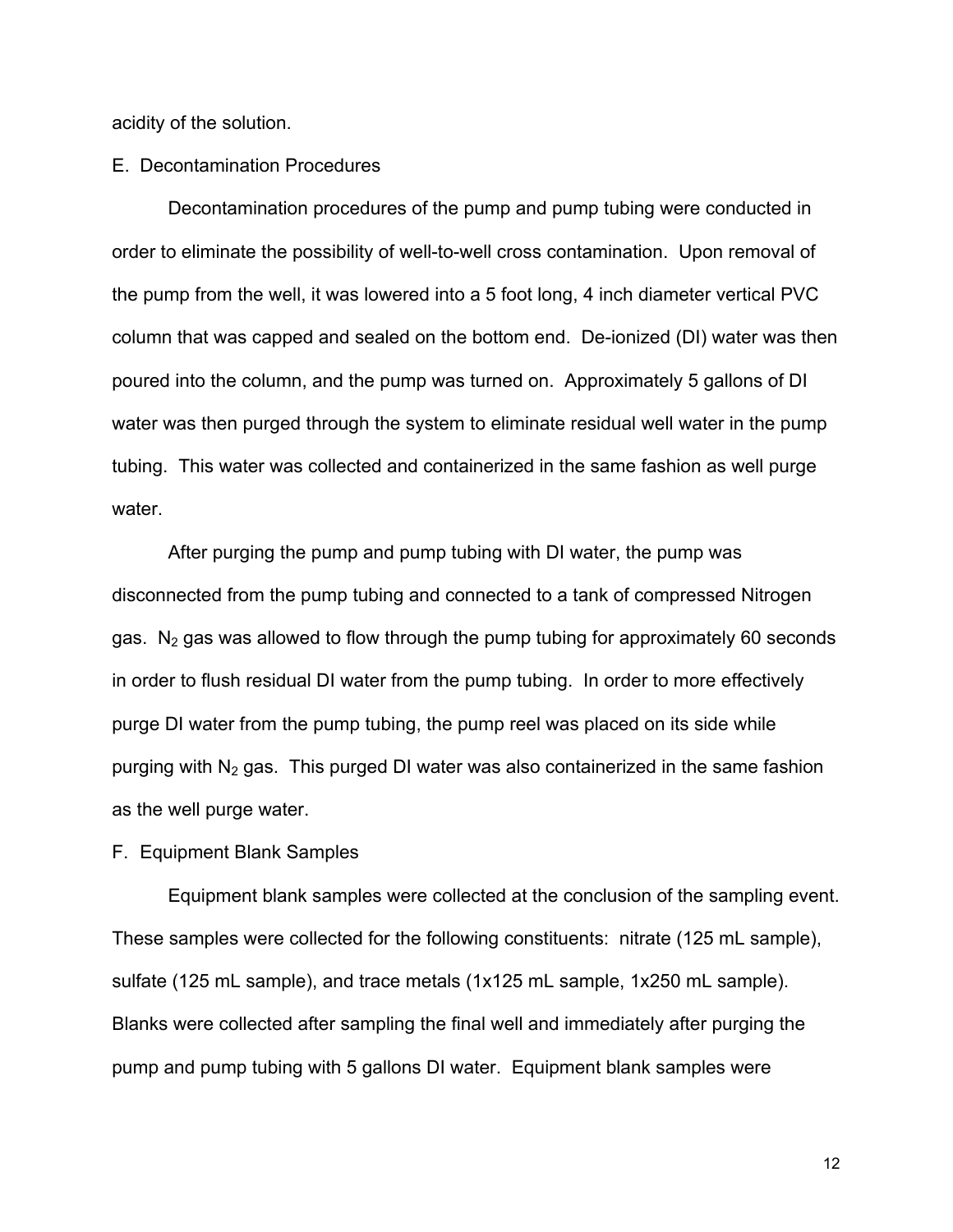collected using DI water directly from the pump discharge tubing.

# **III. FIELD RESULTS**

# A. Temperature and Salinity Profiles

Temperature and salinity profiles with depth are presented below for the 15 wells sampled. Salinity is presented as specific conductance in units of  $\mu$ S cm<sup>-1</sup>, which is nominally about 1.5 times the level of total dissolved solids in mg  $L^{-1}$ . Vertical stratification of specific conductance and temperature are apparent in all of the wells, with a general increasing trend in specific conductance with depth in the saturated interval and a general decreasing trend in temperature with depth in the saturated interval. Dashed lines represent the top of the well screens, while dotted lines represent the bottom of the well screens. Figures marked with an asterisk (\*) are profiles taken entirely within the screen and saturated interval; therefore neither the top or bottom of the well screen is indicated. These wells are MW-2 and MW-5 (Figures 3 and 6, respectively). Figures marked with a dagger (†) are sites at which the static water level was below the top of the well screen and do not include a dashed line. These wells are MW-3, MW-3A, MW-14, MW-15, MW-27, MW-29, MW-30, and MW-31 (Figures 4, 5, 8, 9, 13, 14, 15, and 16, respectively).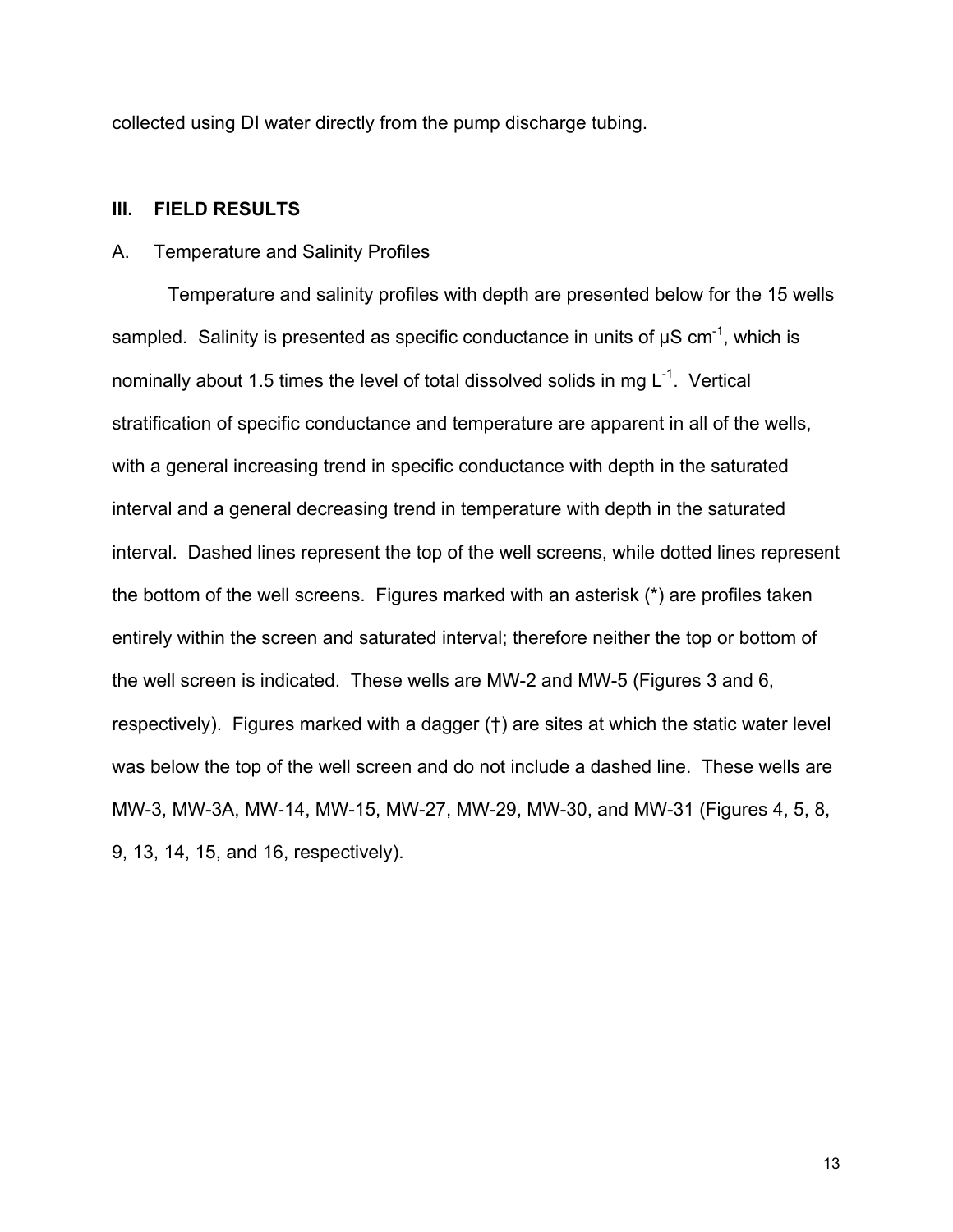





Figure 7: MW-11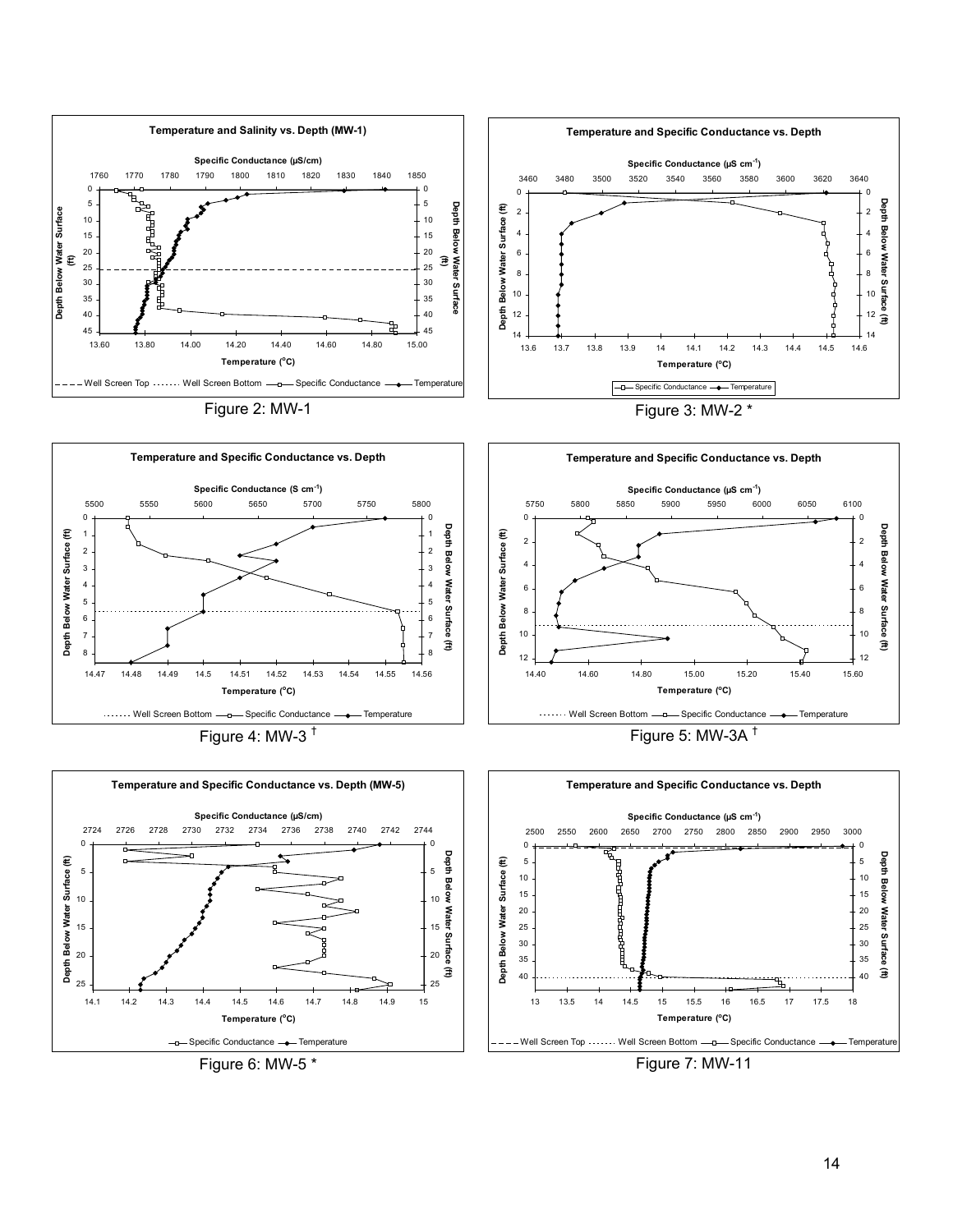

Figure 12: MW-22

Figure 13: MW-27 $<sup>†</sup>$ </sup>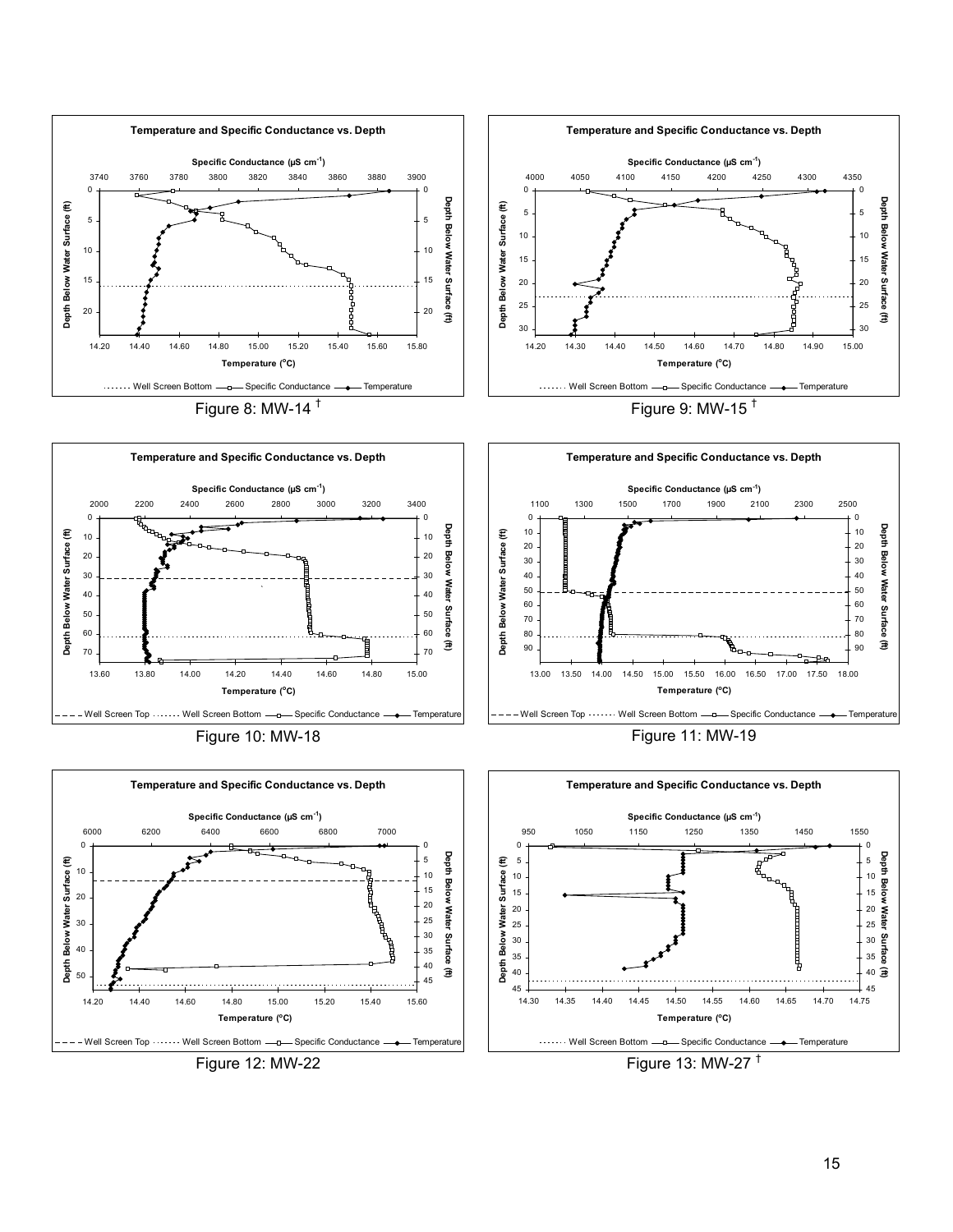



Figure 16: MW-31 †

- Note: \* Indicates the profile was taken entirely within the screened and saturated interval; neither well screen bottom or top are displayed in the figure.
	- † Indicates the static water level was below the top of the well screen, therefore well screen bottom is not displayed in the figure.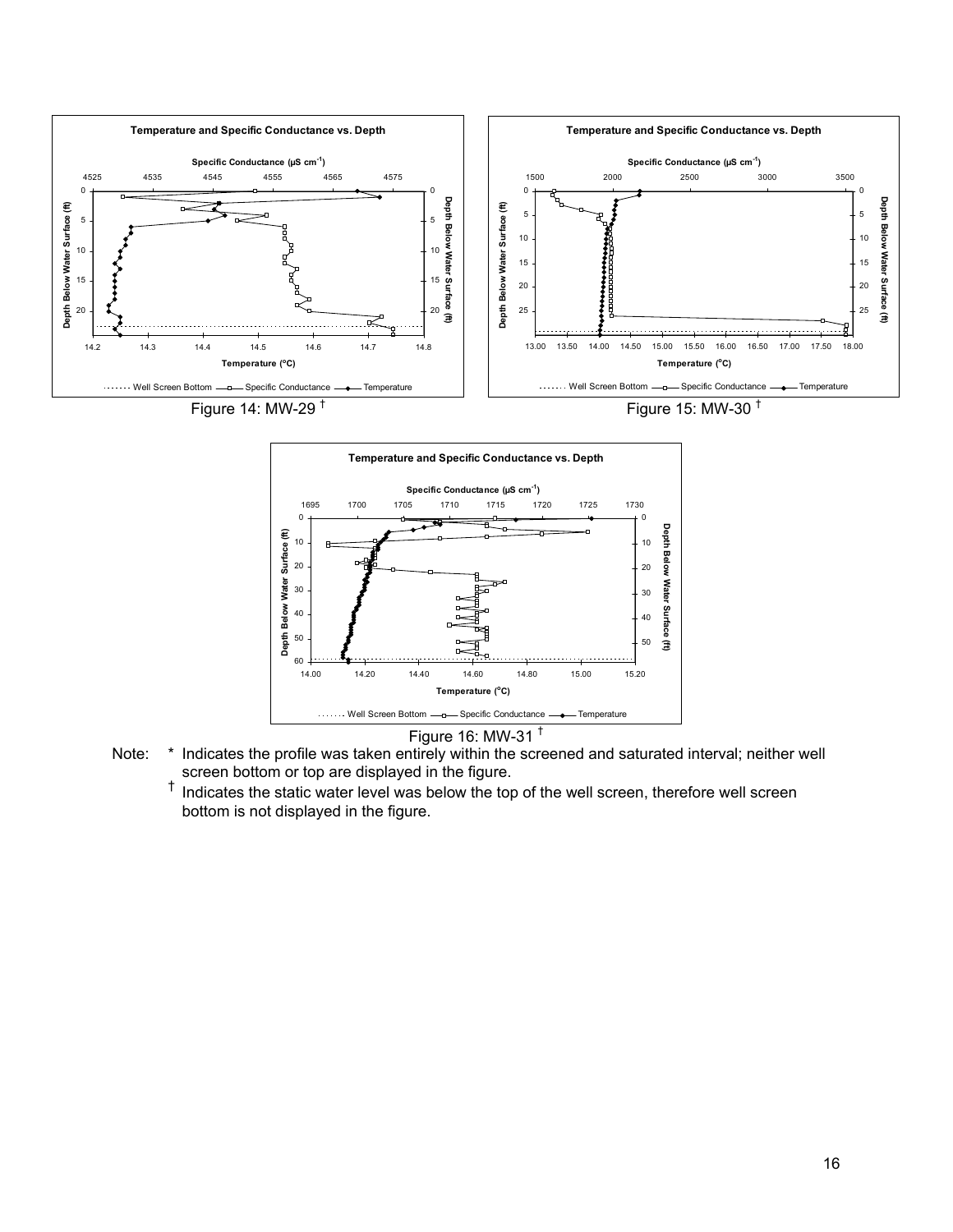#### B. Low-Flow Sampling: Well-Pumping Field Notes and Observations

Low-flow sampling techniques were implemented for collecting groundwater samples from the Mill. Theoretically, this technique allows for sampling a specific depth in the water column, ostensibly isolating the groundwater flow path at that depth. From this specific sample depth, stratification within the water column, if present, with respect to groundwater ages and solute concentrations can be determined. Solute concentrations can then be correlated to groundwater ages, information that can ultimately be used in identifying potential sources of solute concentrations.

While very dependent on the hydrogeology of individual sites, flow rates used in low-flow sampling are often on the order of 0.1-0.5 L min<sup>-1</sup> (100-500 ml min<sup>-1</sup>), but can be as high as 1 L min<sup>-1</sup> (1000 mL min<sup>-1</sup>). This is the rate at which the pump is extracting water from the formation at the depth at which the pump is placed, assuming the formation is able to produce water at that rate. If the formation is unable to produce water at the rate demanded by the pump, drawdown occurs in the water column. Thus, the term "Low-flow" sampling is often referred to as "Minimal Drawdown" sampling. Minimal drawdown is considered less than 0.1 m (10 cm) during purging (Puls and Barcelona, 1995).

Pumping was conducted at the Mill so as to produce minimal drawdown within each well (i.e., <0.1 m) during purging. Water levels in the wells were monitored during pumping using a pressure transducer that converted the pressure head of the water column into a reading in feet of hydrostatic head above the instrument. The transducer was generally placed approximately 15-20 feet below the measured surface of the water, or immediately above the pump unit when the pump was within 15 to 20 feet of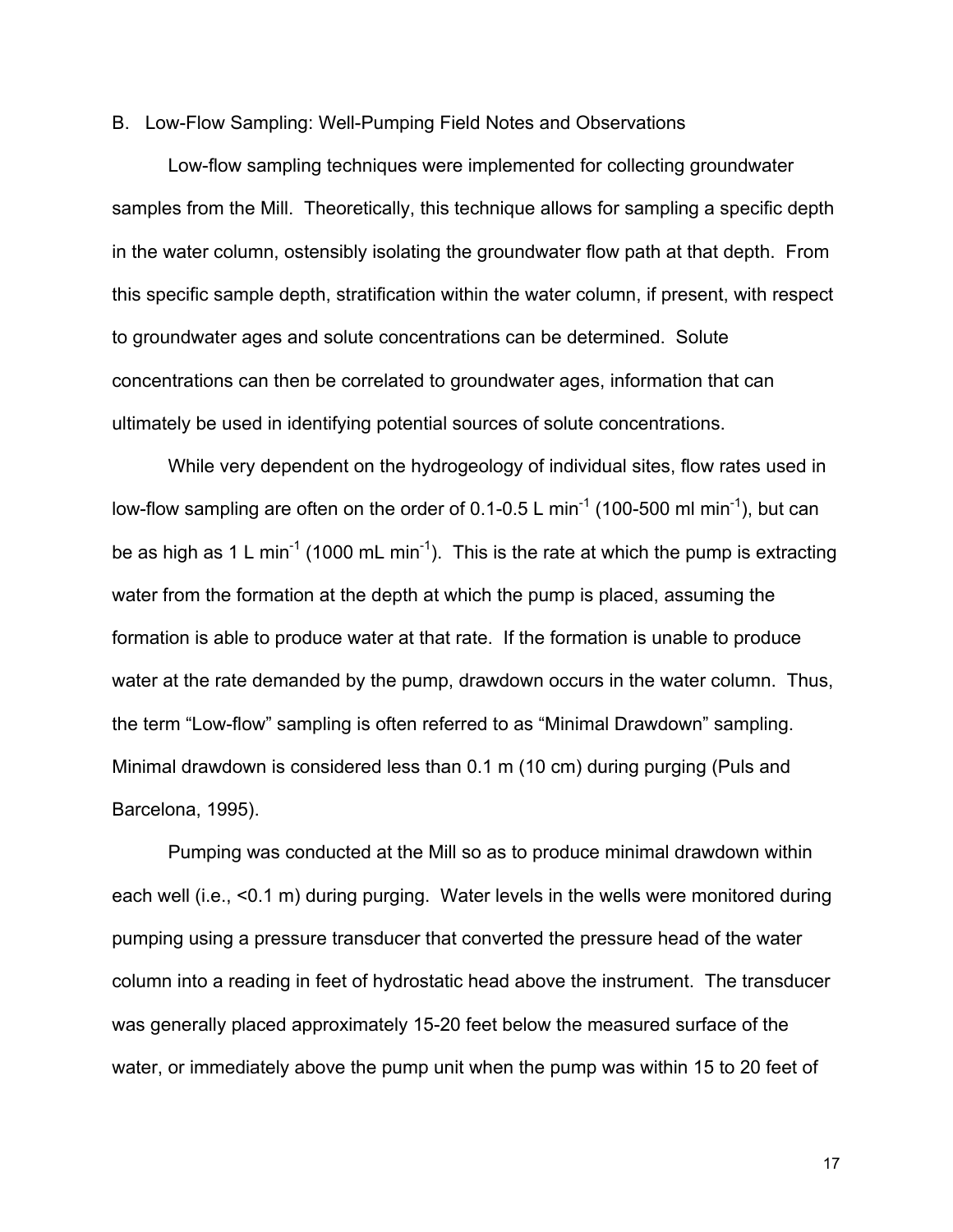the surface of the water.

In some instances where wells were extremely low-yielding, drawdown was occurring even when the pump was being operated at or near 0.1 L/min (100 mL/min). This was the case for wells MW-1, MW-3, and MW-3A. For this type of situation, the pump was lowered to the bottom of the well, at which time the wells were pumped to a water level near the bottom of the screened interval. MW-1 was pumped to only 1 meter below the top of the screened interval because purging had been taking place for almost 60 minutes. MW-1 was allowed to recover for approximately 12 hours (overnight). Well MW-3A was pumped to approximately 1 m above the bottom of the well screen. MW-3 was pumped to approximately 0.25 m above the bottom of the well screen. Wells MW-3 and MW-3A were allowed to recover for a period of 3 days due to both exhibiting extremely low-yielding properties during previous pumping events. Water levels were monitored periodically during this recovery period in MW-3 and MW-3A. MW-1 was sampled using the Grundfos pump, while MW-3 and MW-3A were sampled with DUSA's dedicated bladder pumps. A full suite of samples was taken from MW-1 during well pump-down, and also after recovery. Samples taken after recovery are hereafter denoted as MW-1B.

The passive sampler initially placed at the lower depth in MW-22 is suspected to have been resting on sediment at the bottom of the well. A second passive diffusion sampler was installed following removal of the first set, and is denoted as "MW-22(b) deep" in tables where noble gas data are presented.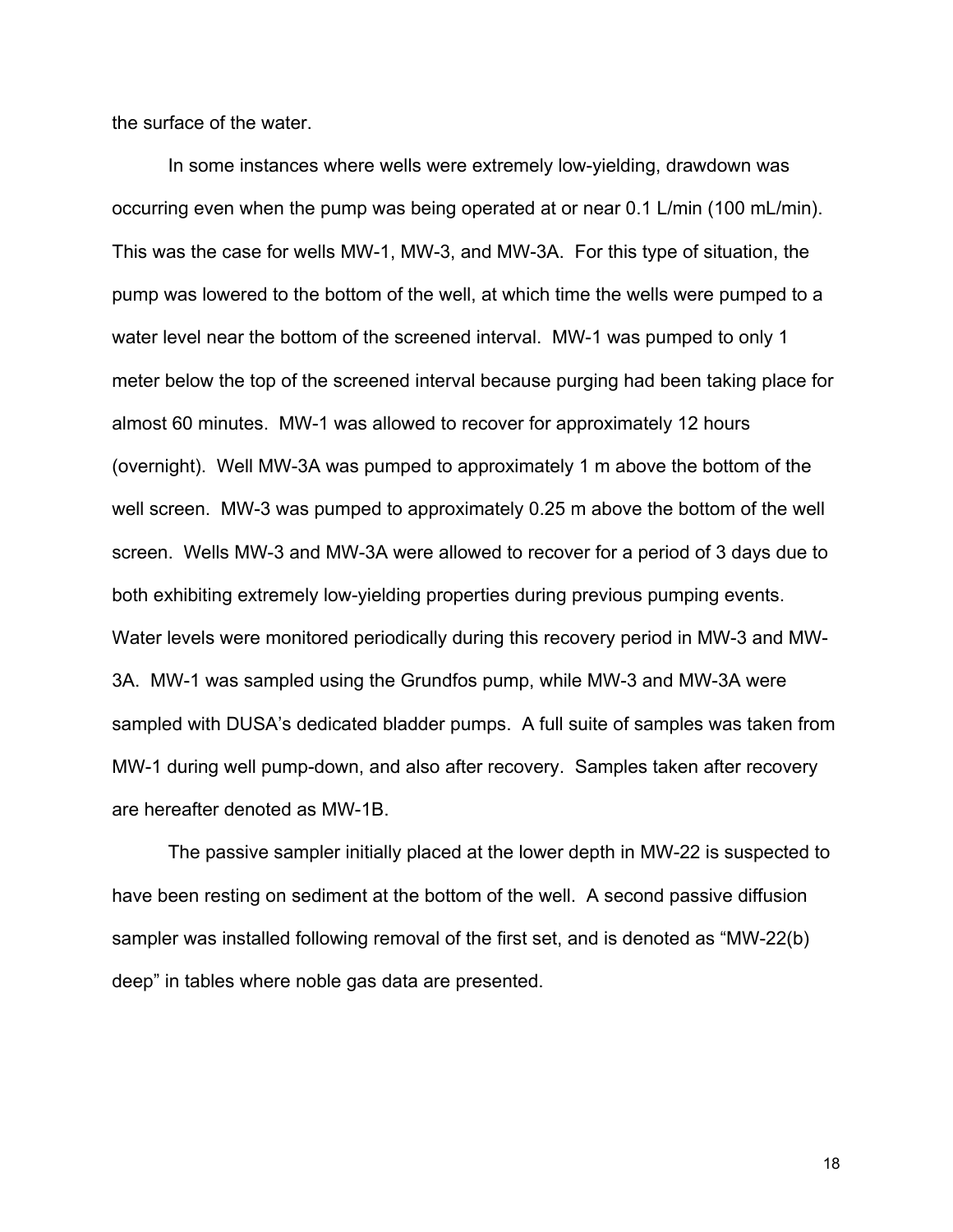# **IV. ANALYTICAL RESULTS**

# A. Chlorofluorocarbon Age Dating

Chlorofluorocarbons in the atmosphere can be used to provide an estimate of groundwater recharge date due to their changing concentration over time and their solubility in water. Samples were collected from all 15 wells, including 4 wells sampled at two depths, 2 wildlife ponds, tailings cells 1 and 3, and cell 2 slimes drain. Analyses were conducted on most sites, analyzing a minimum of three bottles per site, with analysis of the fourth and fifth sample bottles if necessary. This was needed when outliers were found during the analysis of the first three bottles at a site (MW-2, MW-18 Deep, and MW-27). Tailings cells 1 and 3, and the cell 2 slimes drain, have not been analyzed because of potential damage that extremely high levels of organics could inflict on the analytical equipment. Both sampling depths in MW-22, and MW-30 have not yet been analyzed because of strong signal interference with the CFC-12 signal, potentially attributable to dissolved  $CO<sub>2</sub>$  or N<sub>2</sub>O gases. This interference could potentially damage the laboratory instruments; therefore, these samples were not analyzed. CFC concentrations are presented in Table 1.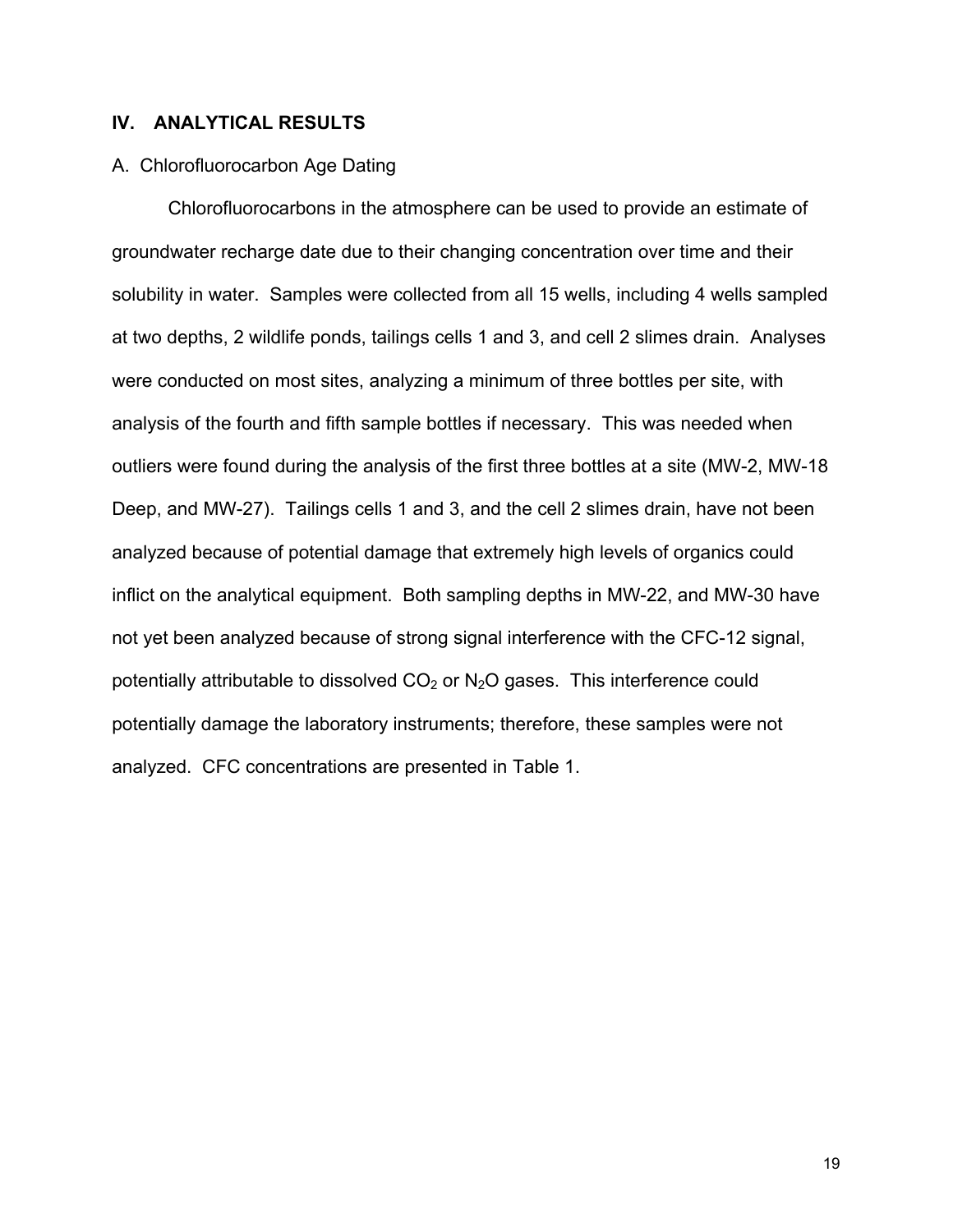| <b>SAMPLE ID</b> | <b>Mean CFC-11</b> | <b>Mean CFC-12</b> | Mean CFC-113 |
|------------------|--------------------|--------------------|--------------|
|                  | (pmoles/kg)        | (pmoles/kg)        | (pmoles/kg)  |
| $MW-1$           | 2.594              | 1.896              | 0.092        |
| $MW-1B$          | 2.750              | 1.683              | 0.093        |
| $MW-2$           | 2.157              | 1.272              | 0.154        |
| $MW-3$           | 1.285              | 0.826              | 0.130        |
| MW-3A            | 2.759              | 1.885              | 0.223        |
| $MW-5$           | 0.693              | 0.284              | 0.000        |
| <b>MW-11</b>     | 0.179              | 0.090              | 0.000        |
| MW-14 shallow    | 0.305              | 0.118              | 0.000        |
| MW-14 deep       | 0.262              | 0.129              | 0.000        |
| MW-15            | 0.686              | 0.678              | 0.014        |
| MW-18 shallow    | 0.510              | 0.000              | 0.000        |
| MW-18 deep       | 1.428              | 0.140              | 0.026        |
| MW-19 shallow    | 1.503              | 0.974              | 0.028        |
| MW-19 deep       | 1.622              | 1.110              | 0.087        |
| MW-22 shallow    | n/a                | n/a                | n/a          |
| MW-22 deep       | n/a                | n/a                | n/a          |
| <b>MW-27</b>     | 0.809              | 3.709              | 0.016        |
| MW-29            | 0.511              | 0.244              | 0.000        |
| MW-30            | n/a                | n/a                | n/a          |
| MW-31            | 0.846              | 0.982              | 0.000        |
| WP <sub>2</sub>  | 0.000              | 0.849              | 0.010        |
| WP3              | 1.675              | 0.961              | 0.056        |
| Tailings Cell 1  | n/a                | n/a                | n/a          |
| Tailings Cell 2  | n/a                | n/a                | n/a          |
| Tailings Cell 2  |                    |                    |              |
| Slimes Drain     | n/a                | n/a                | n/a          |

note: n/a indicates samples were not analyzed because of potential damage to analytical equipment from sample composition.

Results are reported in units of pico-moles per kilogram, or 10<sup>-12</sup> moles of CFC per kilogram of water sample. Samples MW-1, MW-1B, MW -2, and MW -3A show a moderate amount of CFC-11, with MW -3, MW -18 deep, and both depths for MW -19 show slightly lower amounts of CFC-11. The remaining samples have very little dissolved CFC-11. CFC-12 concentrations range from below detection to 3.7 pmoles kg<sup>-1</sup>. Only small amounts of CFC-113, if any, were detected in the samples. CFC concentration in the atmosphere since introduction of CFC's in the 1940's and 1950's have been monitored, and a historical record of CFC concentrations over the last 60 years allow groundwater ages to be estimated. These concentrations are plotted in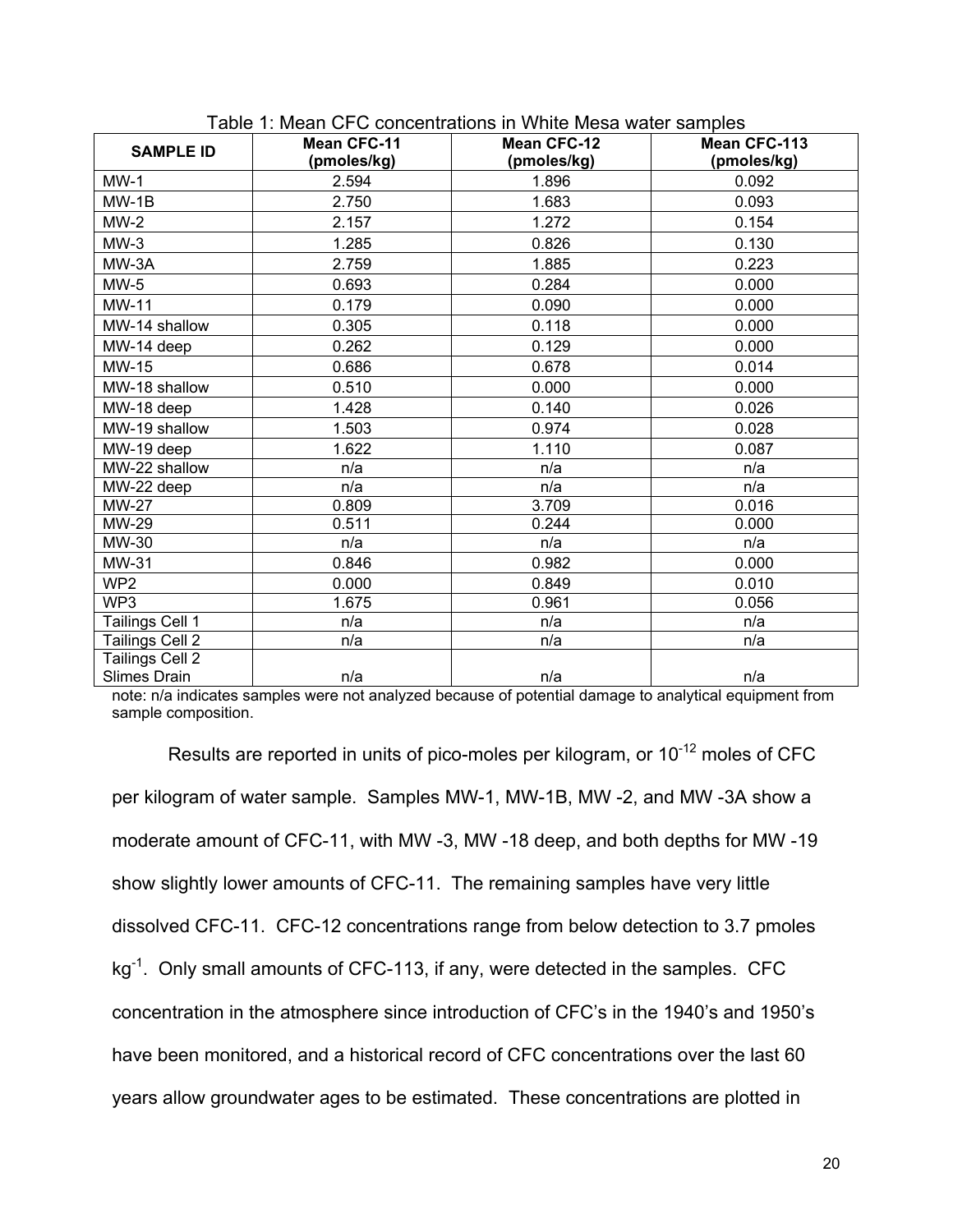Figure 17. Measured CFC concentrations in a groundwater sample are compared with corresponding atmospheric concentrations, and a groundwater recharge date is obtained. These ages should be considered as apparent ages as a given sample may contain a range of ages, and there are numerous processes such as degradation that can affect CFC concentrations. The ranges are represented by the different calculated recharge date for each CFC and are presented in Table 2. Samples collected near the water table are always higher in concentration than deeper samplers. Because higher concentrations are associated with younger water, this indicates that some recharge is occurring at the site (i.e. placing younger water on top of older water.)



Figure 17: CFC's in the atmosphere since 1940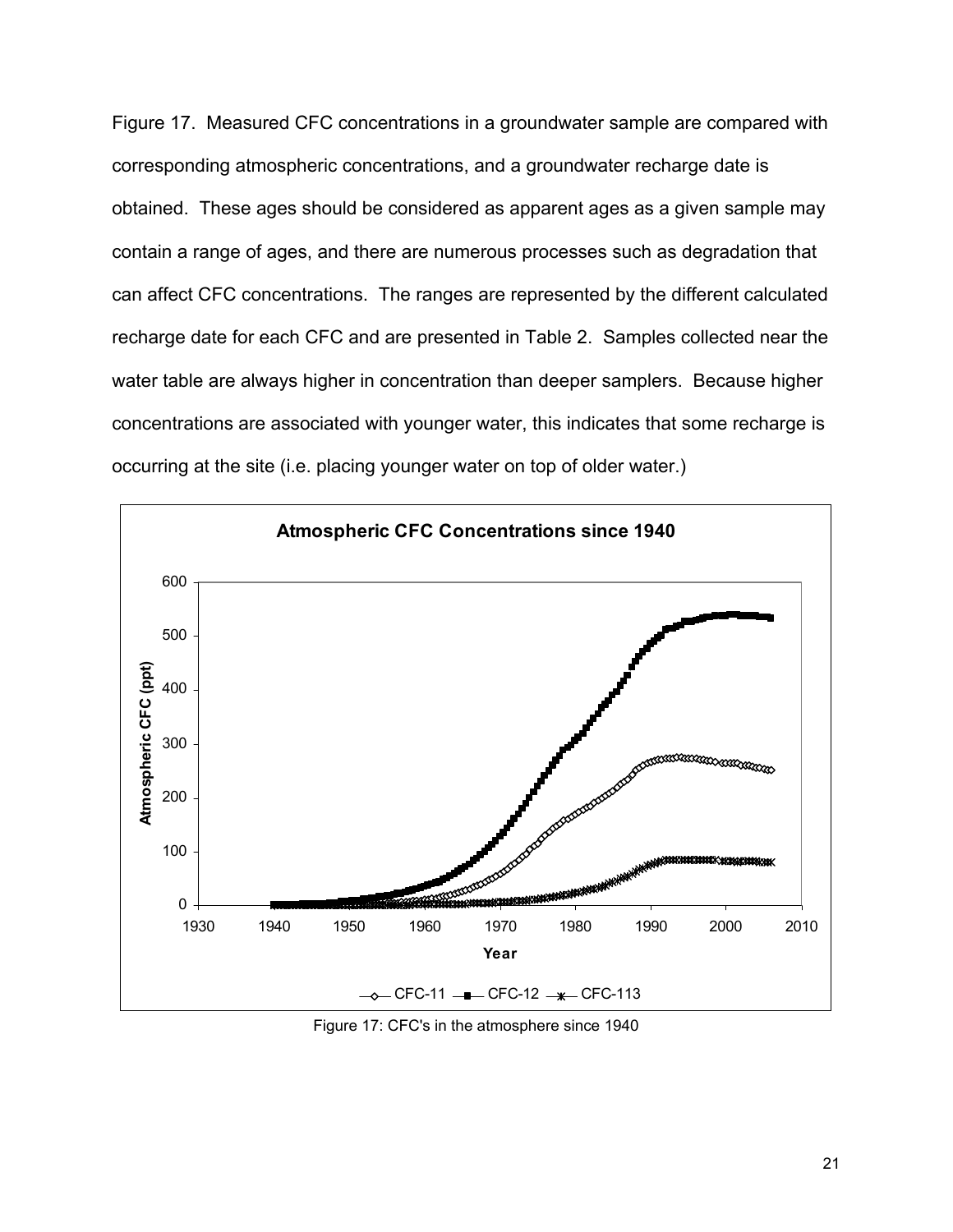| <b>Site</b>     | <b>CFC-11 Recharge Year</b> | <b>CFC-12 Recharge Year</b> | <b>CFC-113 Recharge Year</b> |
|-----------------|-----------------------------|-----------------------------|------------------------------|
| $MW-1$          | 1984                        | 2001.5                      | 1980                         |
| $MW-1B$         | 1985                        | 1991                        | 1980                         |
| $MW-2$          | 1979.5                      | 1983                        | 1984                         |
| $MW-3$          | 1971                        | 1972.5                      | 1980                         |
| MW-3A           | 1981.5                      | 1989.5                      | 1985.5                       |
| $MW-5$          | 1969.5                      | 1966.5                      | 1943                         |
| <b>MW-11</b>    | 1961.5                      | 1958                        | 1943                         |
| MW-14 Shallow   | 1962                        | 1957                        | 1943                         |
| MW-14 Deep      | 1961.5                      | 1958                        | 1943                         |
| MW-15           | 1967                        | 1971                        | 1963.5                       |
| MW-18 Shallow   | 1967.5                      |                             | 1943                         |
| MW-18 Deep      | 1974.5                      | 1961.5                      | 1971                         |
| MW-19 Shallow   | 1975                        | 1978.5                      | 1971.5                       |
| MW-19 Deep      | 1975.5                      | 1981.5                      | 1979.5                       |
| MW-22 Shallow   | n/a                         | n/a                         | n/a                          |
| MW-22 Deep      | n/a                         | n/a                         | n/a                          |
| <b>MW-27</b>    | 1967.5                      | 2001.5                      | 1963.5                       |
| MW-29           | 1967                        | 1965                        | 1943                         |
| MW-30           | n/a                         | n/a                         | n/a                          |
| MW-31           | 1970.5                      | 1978.5                      | 1943                         |
| WP <sub>2</sub> |                             | 1973.5                      | 1962                         |
| WP3             | 1973.5                      | 1975                        | 1974.5                       |

| Table 2: Calculated CFC recharge date ranges |  |  |
|----------------------------------------------|--|--|
|                                              |  |  |

note: n/a indicates samples were not analyzed because of potential damage to analytical equipment from sample composition

Table 2 cells in which no data values are reported (--) represent situations in which either no CFC's were detected, giving a recharge date of pre-modern (before 1950's), or CFC contamination occurred (i.e. values greater than equilibrium with the modern atmospheric concentration). No recharge date is presented for wildlife pond 2 (CFC-11 and 113) or MW-18 shallow (CFC-12 and 113) because analytical errors occurred for two of the three CFC compounds. Samples from wildlife pond 2 and MW-18 shallow can be considered to have age ranges of ±5 years from the presented recharge year.

Recharge elevations and temperatures are presented in Table 3. The recharge temperature for most samples was obtained from noble gas analyses presented in Section IV B. Samples for which noble-gas recharge temperatures were unavailable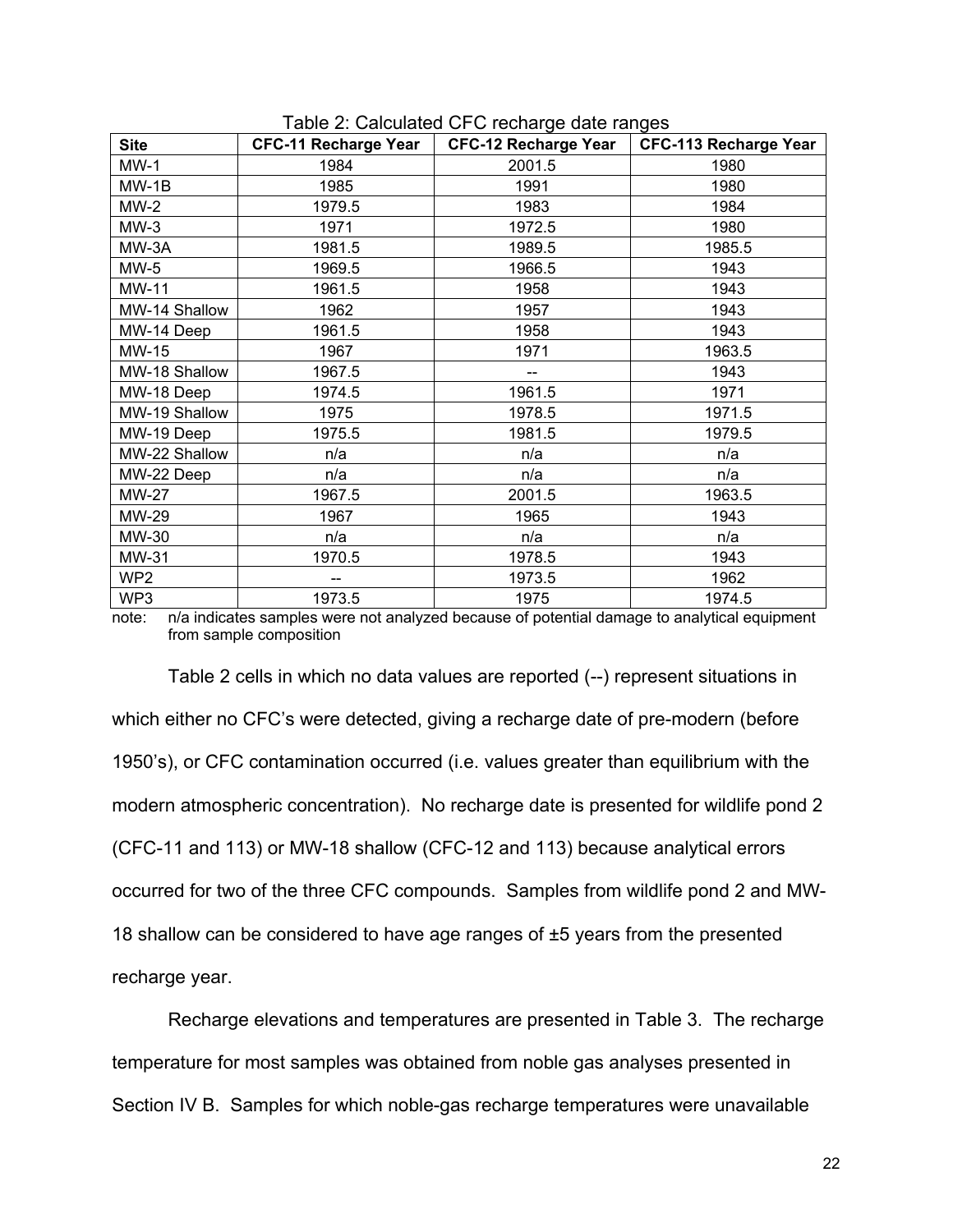were assumed to recharge at 15 $^{\circ}$ C. All samples were assumed to have recharged at 1830 m elevation, or 6000 ft. This is based on the assumption that recharge occurs at an elevation that is intermediate between the elevation of the study site (1700 m) and the adjacent topographic highlands (i.e. the Abajo Mountains north of Blanding at about 3000 m.) The uncertainty in apparent age due to uncertainty in the recharge elevation is about 1 year/1000 m for water that recharged in 1975. The uncertainty in the CFC recharge year that results from uncertainty in recharge temperature is approximately 1 year/<sup>o</sup>C (Solomon and Cook, 2000).

Most sites exhibited CFC recharge date ranges of 1960's and 1970's, with several sites in the early and mid 1980's. Only MW-1 (B sample) and MW-3A had CFC's representative of the late 1980's or early 1990's. In both cases, wells were pumped dry (according to Section IV) because of low-yielding characteristics, and well MW-3A was subsequently sampled using DUSA dedicated bladder pumps. Potential CFC contamination could have occurred in these wells, as well as MW-3, because of exposure to atmosphere after pumping the boreholes dry. Furthermore, MW-3 and MW-3A could have been contaminated because of the plastic tubing in the DUSA dedicated bladder pumps. Plastics are often a source of contamination in CFC analysis, and while the Grundfos pump and tubing had been tested for CFC contamination prior to the sampling event, no such tests had been conducted on the DUSA bladder pumps.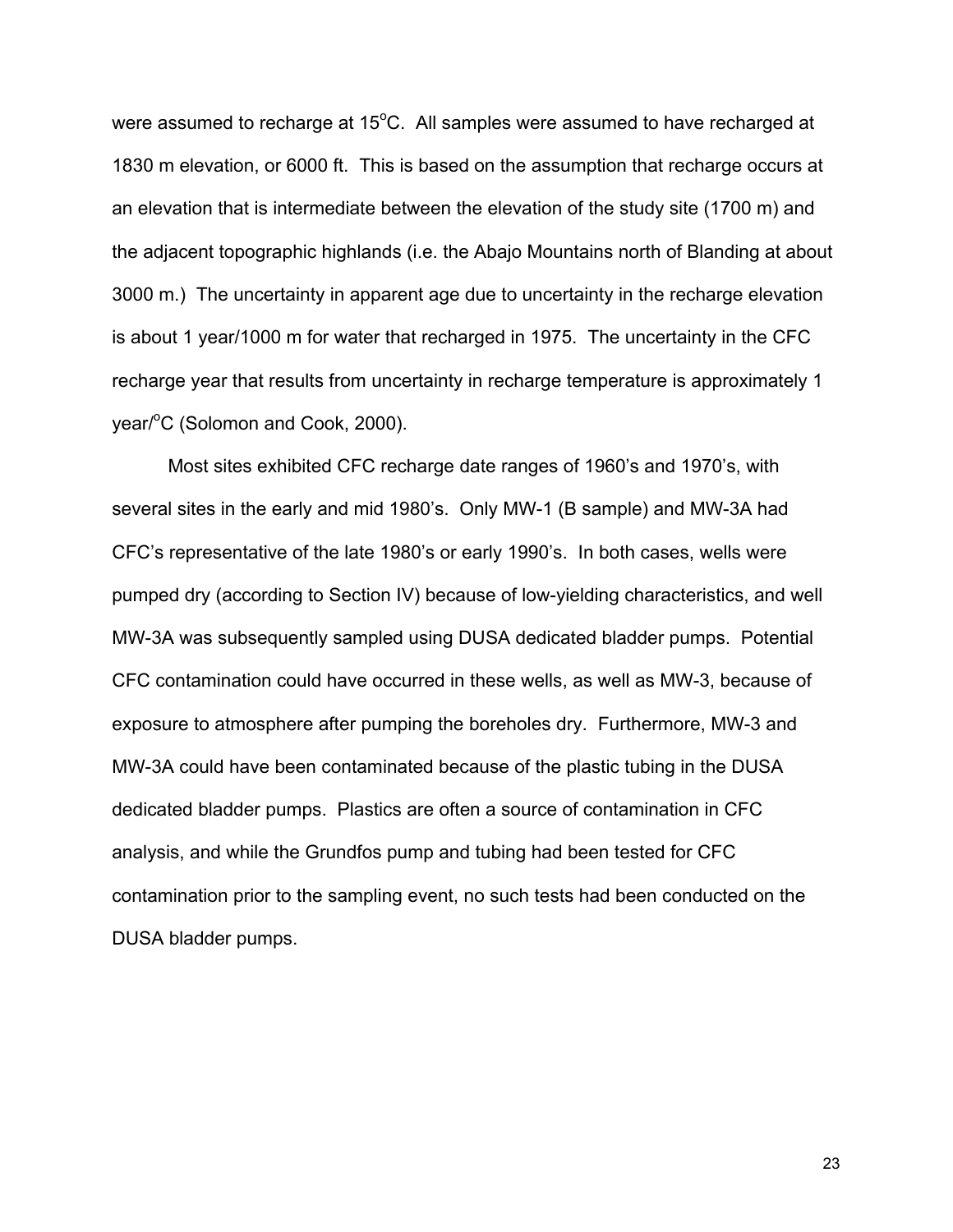| <b>Site</b>     | <b>Recharge Elevation (m)</b> | Recharge Temperature (°C) |
|-----------------|-------------------------------|---------------------------|
| <b>MW-1</b>     | 1830                          | 15.00                     |
| $MW-1B$         | 1830                          | 15.00                     |
| MW-2            | 1830                          | 13.96                     |
| $MW-3$          | 1830                          | 7.95                      |
| MW-3A           | 1830                          | 11.04                     |
| MW-5            | 1830                          | 15.00                     |
| MW-11           | 1830                          | 15.00                     |
| MW-14 Shallow   | 1830                          | 6.93                      |
| MW-14 Deep      | 1830                          | 7.60                      |
| MW-15           | 1830                          | 7.79                      |
| MW-18 Shallow   | 1830                          | 15.00                     |
| MW-18 Deep      | 1830                          | 15.00                     |
| MW-19 Shallow   | 1830                          | 15.00                     |
| MW-19 Deep      | 1830                          | 15.00                     |
| MW-22 Shallow   | n/a                           | n/a                       |
| MW-22 Deep      | n/a                           | n/a                       |
| <b>MW-27</b>    | 1830                          | 6.50                      |
| MW-29           | 1830                          | 13.10                     |
| MW-30           | n/a                           | n/a                       |
| MW-31           | 1830                          | 15.00                     |
| WP <sub>2</sub> | 1830                          | 10.25                     |
| WP3             | 1830                          | 10.25                     |

Table 3: Approximate Recharge Elevation and Temperature of Sampled Sites

# B. Tritium/Helium-3 and Noble Gas Analysis

Water samples from all 15 wells, including 4 wells sampled at two depths, 2 wildlife ponds, and tailings cell 3 and cell 2 slimes drain, were analyzed for tritium  $(^3H)$ , the only radioactive isotope of hydrogen, and a suite of dissolved noble gases. Tailings cell 1 was not analyzed for tritium due to complications that arose during the helium-3 in-growth period (the acid water corroded the metal holding flask). Using the ratio of tritium and <sup>3</sup>He, the daughter product of decayed tritium, in water, an approximate age of the water sample can be calculated. This age is representative of the time at which the water parcel was last in equilibrium with the atmosphere in the last 40 to 50 years, as the tritium incorporated into water molecules has been steadily changing since a wide-scale atmospheric injection of tritium during above-ground thermonuclear weapons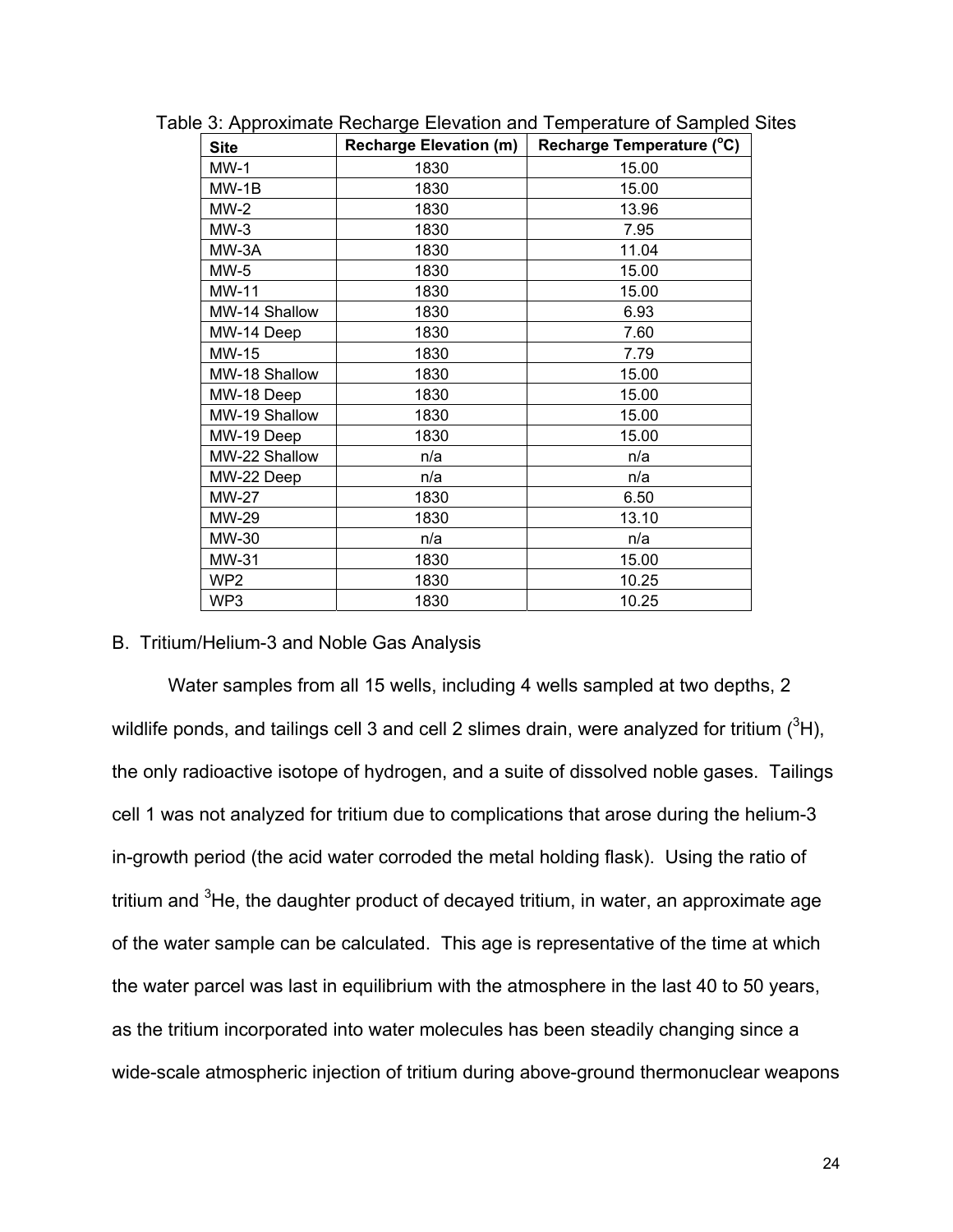testing in the 1950s and 1960s. As such, tritium concentrations in water samples give a good idea of when groundwater recharged to the saturated zone. Tritium concentrations for each site are presented in Table 4.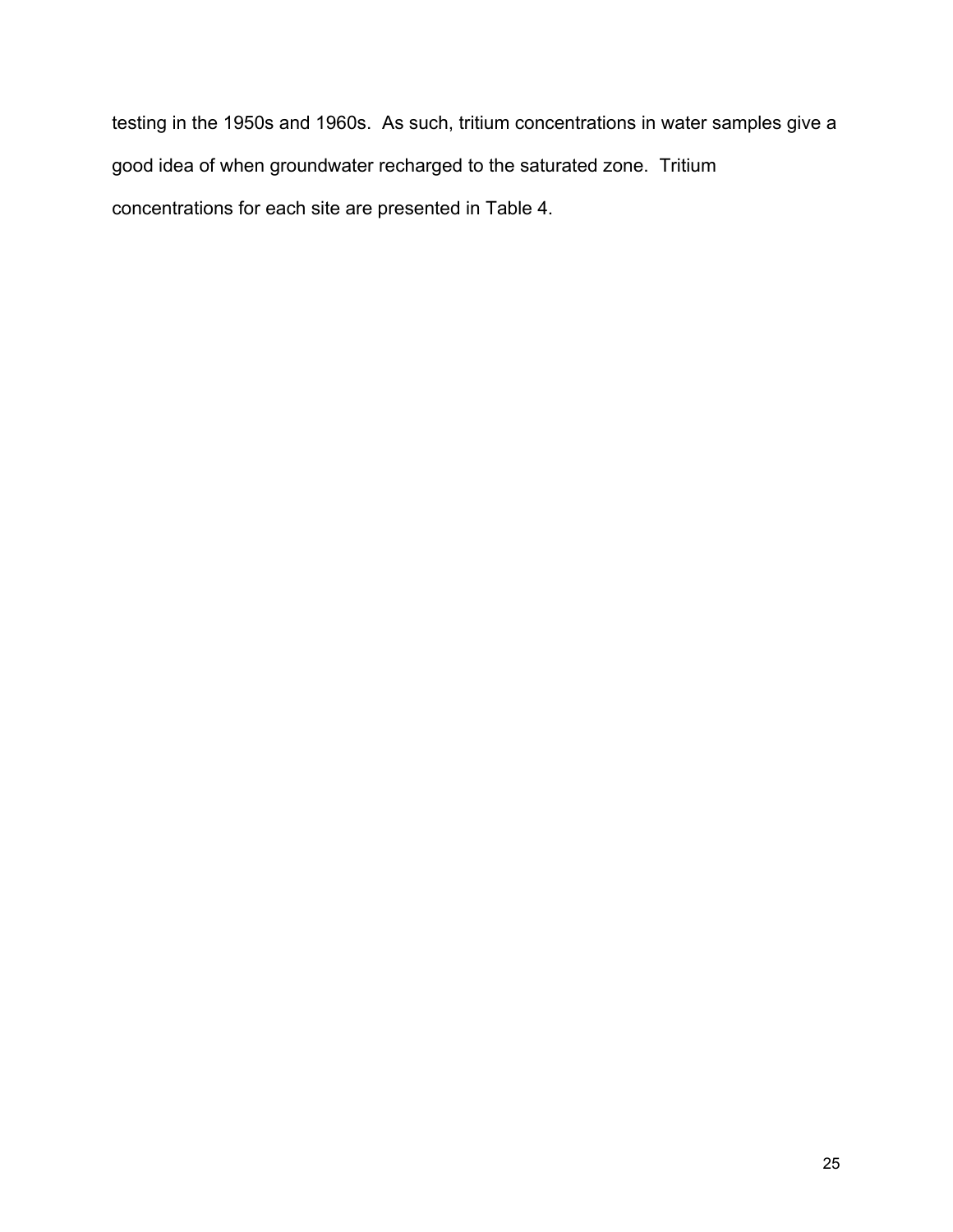| <b>Site</b>             |                 | <b>Tritium</b> | Tritium - repeat |               |
|-------------------------|-----------------|----------------|------------------|---------------|
|                         | (TU)            | $(error \pm)$  | (TU)             | $(error \pm)$ |
| $MW-1$                  | 0.02            | 0.34           | < 0.3            |               |
| $MW-1B$                 | 0.03            | 0.11           | n/a              |               |
| $MW-2$                  | 0.24            | 0.73           | n/a              |               |
| $MW-3$                  | < 0.3           |                | n/a              |               |
| MW-3A                   | < 0.3           |                | n/a              |               |
| $MW-5$                  | < 0.3           |                | n/a              |               |
| <b>MW-11</b>            | < 0.3           |                | 0.16             | 0.05          |
| MW-14 Shallow           | 0.36            | 1.05           | 0.04             | 0.05          |
| MW-14 Deep              | < 0.3           |                | n/a              |               |
| MW-15                   | < 0.3           |                | < 0.3            |               |
| MW-18 Shallow           | < 0.3           |                | < 0.3            |               |
| MW-18 Deep              | 0.05            | 0.40           | < 0.3            |               |
| MW-19<br>Shallow        | 3.11            | 0.31           | n/a              |               |
| MW-19 Deep              | 3.96            | 0.37           | n/a              |               |
| MW-22 Shallow           | < 0.3           |                | n/a              |               |
| MW-22 Deep              | 0.87            | 0.31           | < 0.3            |               |
| <b>MW-27</b>            | 8.67            | 0.92           | n/a              |               |
| MW-29                   | < 0.3           |                | 0.07             | 0.16          |
| MW-30                   | < 0.3           |                | n/a              |               |
| MW-31                   | < 0.3           |                | n/a              |               |
| TC <sub>1</sub>         | $n/a^{\dagger}$ |                | n/a              |               |
| <b>TC2 Slimes Drain</b> | 0.93            | 0.68           | 1.04             | 0.13          |
| TC <sub>3</sub>         | 6.01            | 1.37           | 7.24             | 0.55          |
| WP <sub>2</sub>         | 5.98            | 0.39           | n/a              |               |
| WP <sub>3</sub>         | 5.94            | 0.40           | n/a              |               |

Table 4: Tritium concentrations in White Mesa water samples

Note: n/a indicates no analysis conducted,  $^{\dagger}$  indicates corrosion of metal holding flask preventd analysis.

Error reported is 1σ. Concentration units are reported as tritium units (TU), which represents a single molecule of  ${}^{3}H^{1}HO$  in 10<sup>18</sup> molecules of  ${}^{1}H_{2}O$ , or 6.686x10<sup>7</sup> tritium atoms kg<sup>-1</sup> (Solomon and Cook, 2000). Analyses were repeated on samples that were not completely degassed during sample preparation. These analyses provided better resolution in the final concentration and are presented in the "Tritium – Repeat" column.

Most sites exhibited very low to no tritium levels, with a few exceptions. Wildlife ponds 2 and 3 had about 6 TU in both, in concert with the nature of a surface water site receiving modern water from the atmosphere. MW-19 had tritium levels of 3.1 and nearly 4.0 TU for the shallow and deep sampling points, respectively. MW-27 also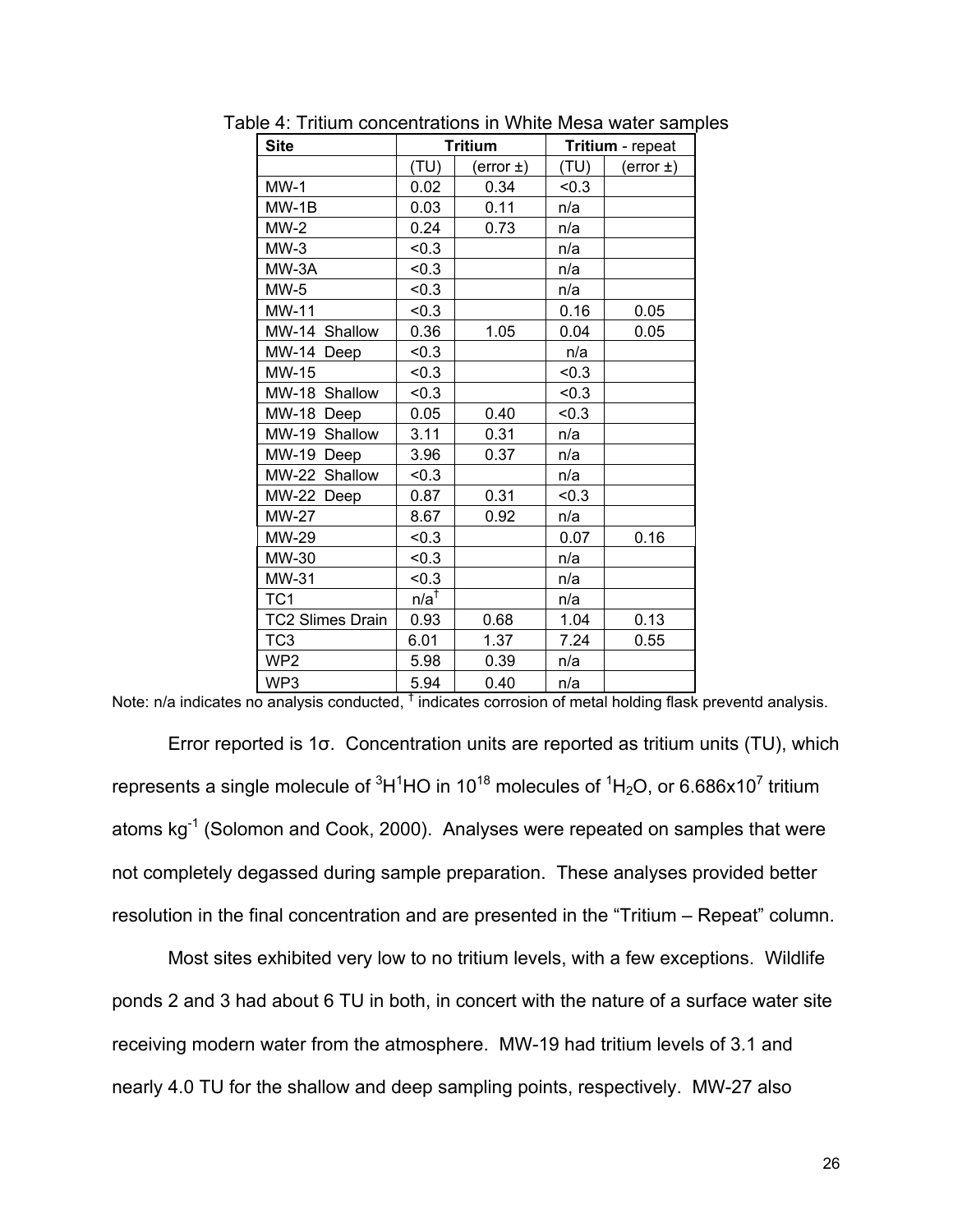exhibited elevated tritium levels (8.67 TU). Small amounts of tritium were observed in the deep sampling point at MW-22 (0.87 TU).

MW-19 (shallow and deep) and MW-27 are close to the northern wildlife ponds and are likely to be influenced by recharge from the ponds. Recharge occurring due to the wildlife ponds would contain some amount of tritium due to pond water interacting with the atmosphere. This means groundwater flow near the wildlife ponds is being influenced by artificial recharge and the tritium seen in MW-19 and MW-27 is evidence of water derived from the wildlife ponds. Tritium in MW-22 deep indicates a small amount of recharge taking place near the well. The southern margin of artificial recharge is likely to be between MW-27 and MW-31 while the northern margin appears to be between MW-18 and MW-19.

That MW-27 has the highest tritium levels of all sites, including surface water sites, does not necessarily mean that it is the youngest water. Atmospheric tritium concentrations have varied over time, therefore tritium concentrations alone do not provide an absolute age-date for a given sample. Heilwell et. al (2006) plotted Tritium concentrations in the atmosphere for the western United States, shown in Figure 18. The fact that significant and measurable quantities of tritium are present in MW-27, MW-19, and the wildlife ponds, indicates recharge to the aquifer from the wildlife ponds is occurring. Tritium in MW-22 deep suggests that an extremely localized area of recharge is occurring near that well.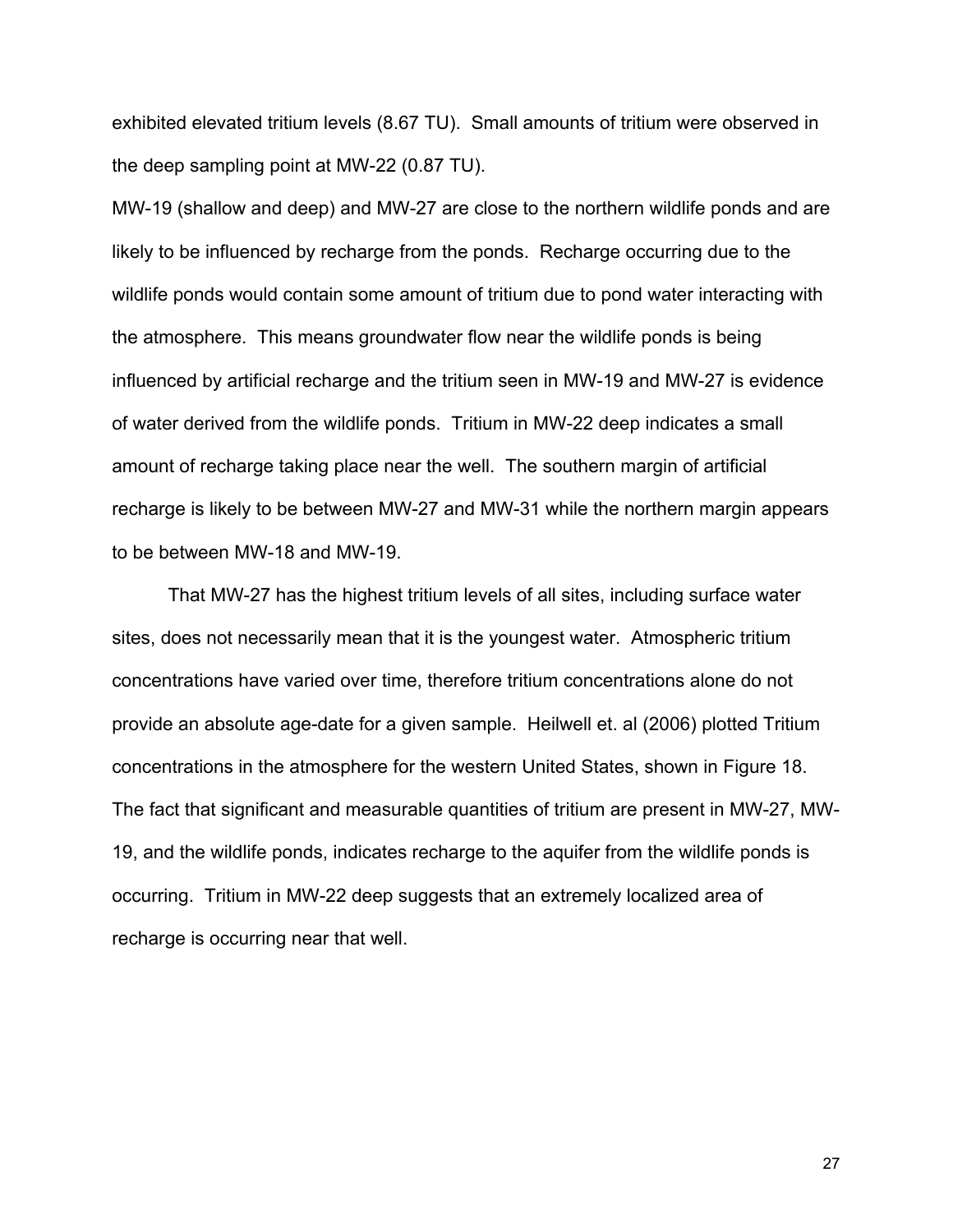

Ten of the wells have small but measurable amounts of CFCs (excluding samples where contamination during sampling may have occurred), but contain essentially no tritium. This is likely the result of differences between where the CFC and tritium "clocks" start. Tritium is part of the water molecule and the travel time associated with this tracer starts at the land surface. In contrast, CFCs are gases that can dissolve into water and the clock associated with this tracer is set near the water table. In the unsaturated zone, CFCs from the atmosphere may be transported as a gas phase by way of either diffusion or advection. Since transport in the gas phase is typically much more rapid than transport in the aqueous phase, CFCs can be transported to the water table in much less time than tritium. In other words, the observation of small amounts of CFCs with no tritium is interpreted to mean that aqueous phase transport through the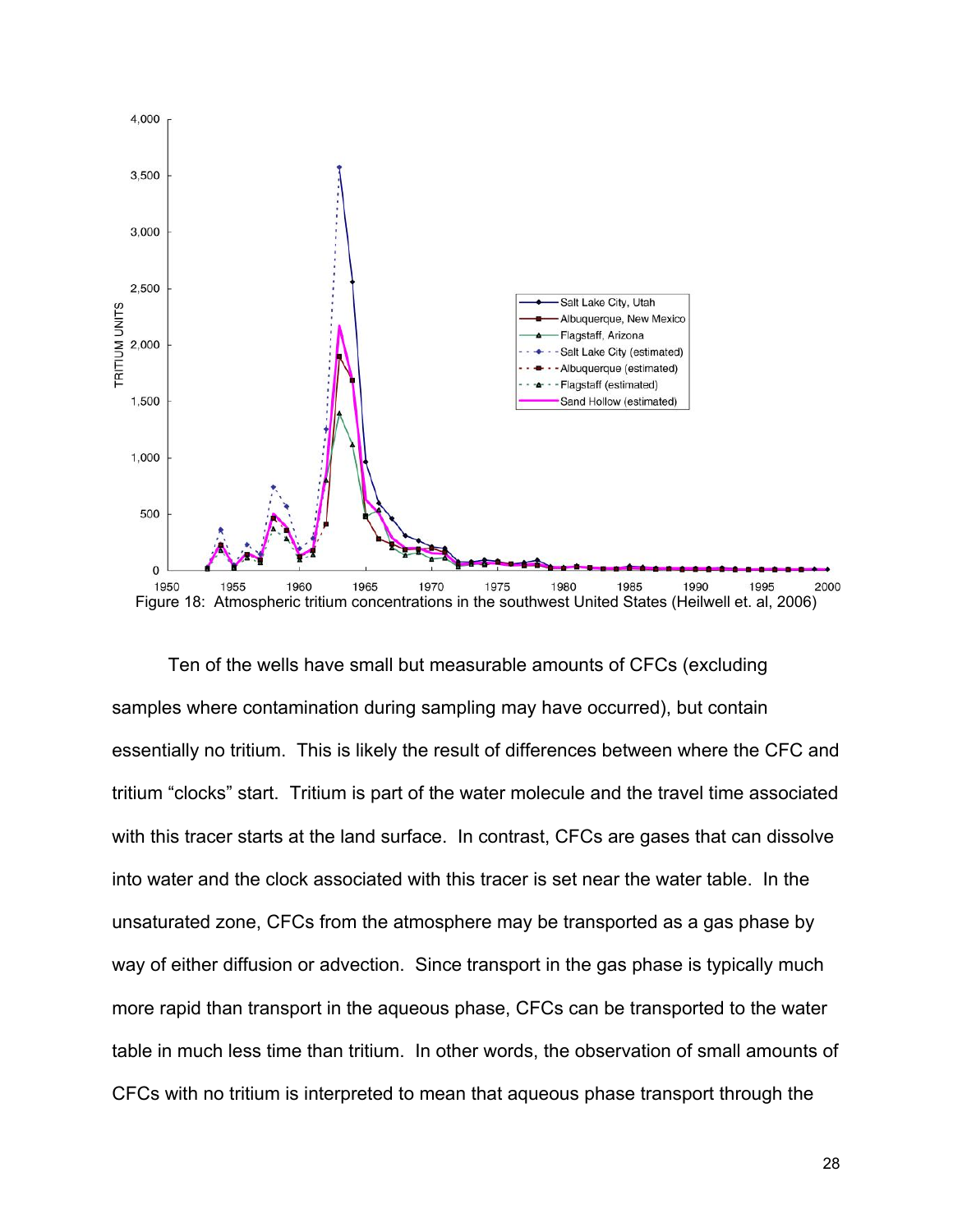unsaturated zone requires more than 50 years, whereas gas phase transport of CFCs requires much less time. Nevertheless, the mere presence of CFCs below the water table does suggest that recharge is occurring (if there were no downward water movement across the water table CFCs from the unsaturated zone would not be transported to depth.)

Passive diffusion samplers were used to measure dissolved gas composition of groundwater. These analyses provide insight to the temperature at which a parcel of groundwater recharged to the saturated zone, and also information about the origin of water using the ratios of helium-3 to helium-4, and helium-4 to neon-20, along with the theoretical solubility of noble gases in water. Of the two sample volumes sealed on-site (two sample volumes for each sampler at each depth), the first volume was initially analyzed to get the best possible result for dissolved gas concentrations. The first volume sealed had less time to equilibrate with the atmosphere after being removed from the well and will therefore be more representative of the *in situ* dissolved gases. Concentrations of dissolved gases are presented in Table 5.

An unusually high amount of helium-4 was present in the cell 2 slimes drain sample (sample TC2 SD). While some amount of helium-4 would be present due to uranium-thorium decay since construction of the cells, it is highly unlikely that the majority of helium-4 seen in the sample  $(9x10^{-6} \text{ ccSTP/g})$  is due to recent uraniumthorium decay because of the extremely long half-life of the major isotopes of uranium. Instead, it is likely that the milling process has accelerated the release of helium that accumulated within the sediment over geologic time.

Table 6 presents concentrations of measured total helium-4 and  $R/R<sub>a</sub>$ , along with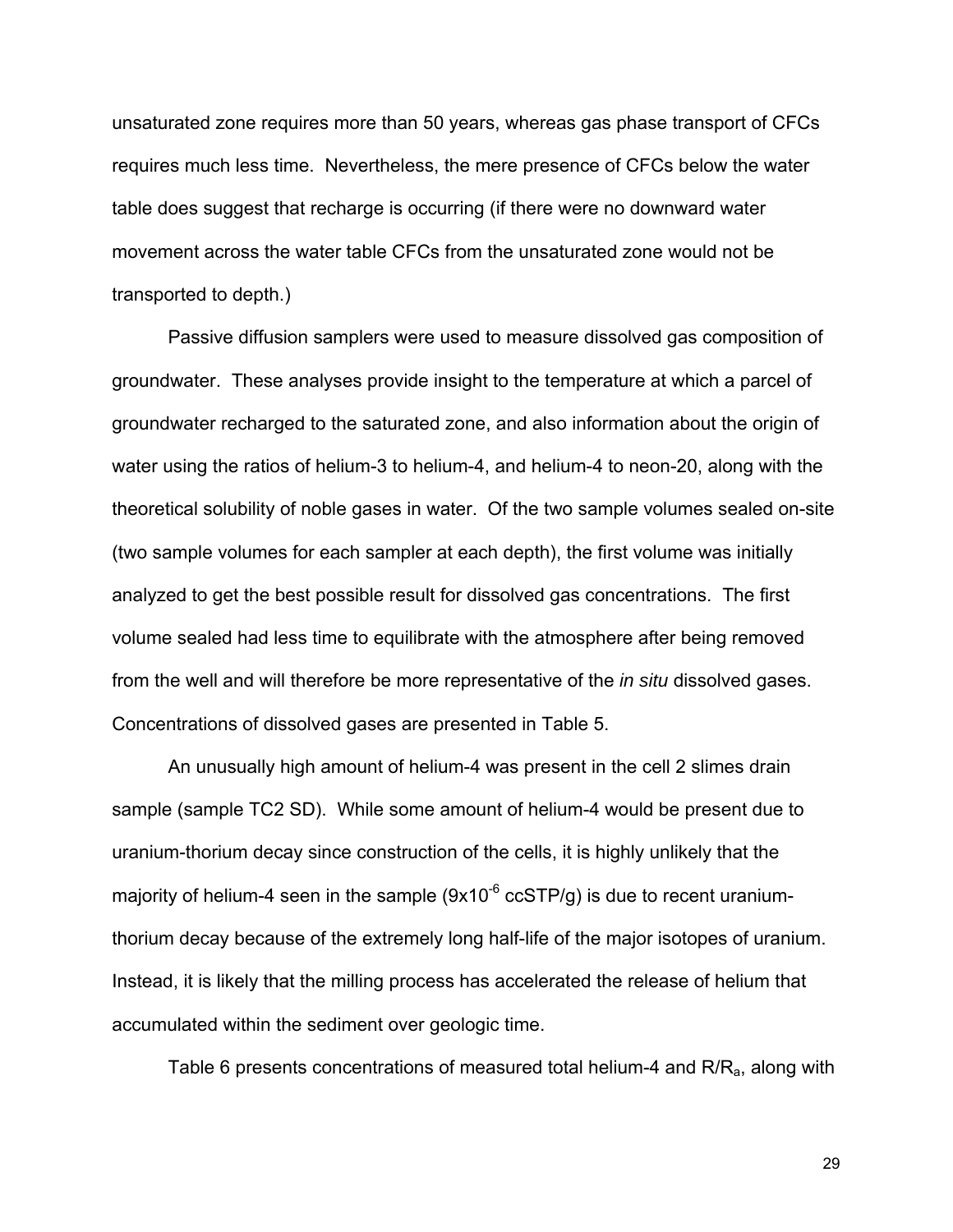calculated concentrations of terrigenic helium-4.  $R$  is the measured  $3$ He/ $4$ He ratio in a sample and R<sub>a</sub> is the <sup>3</sup>He/<sup>4</sup>He ratio of a global air standard (1.384 X 10<sup>-6</sup>.) Thus, R/R<sub>a</sub> represents the <sup>3</sup>He content of the sample and is the customary manner used to report helium isotope measurements. To obtain the absolute concentration of  ${}^{3}$ He, the R/R<sub>a</sub> value can be multiplied by R<sub>a</sub> (1.384 X 10<sup>-6</sup>) and the measured concentration of <sup>4</sup>He. Total helium-4 ( ${}^{4}$ He<sub>tot</sub>) is the total measured amount of helium-4 in the sample and is representative of the amount of helium-4 dissolved in water. Terrigenic helium-4  $(^{4}$ He<sub>terr</sub>) is calculated by subtracting the amount of helium-4 expected to be present in water due to interaction with the atmosphere at the time of recharge from the measured total helium-4 in water, assuming all other sources of helium-4 are negligible. The helium-4 derived from atmospheric solubility is determined by combining estimates of recharge temperature and elevation with laboratory measurements of the solubility. The amount of atmospheric helium in excess of solubility (known as excess air) was determined using neon measurements. Terrigenic helium-4 is helium-4 that is derived from Uranium-Thorium series decay in the aquifer material and subsequently escapes from the rock structure into the water via diffusion.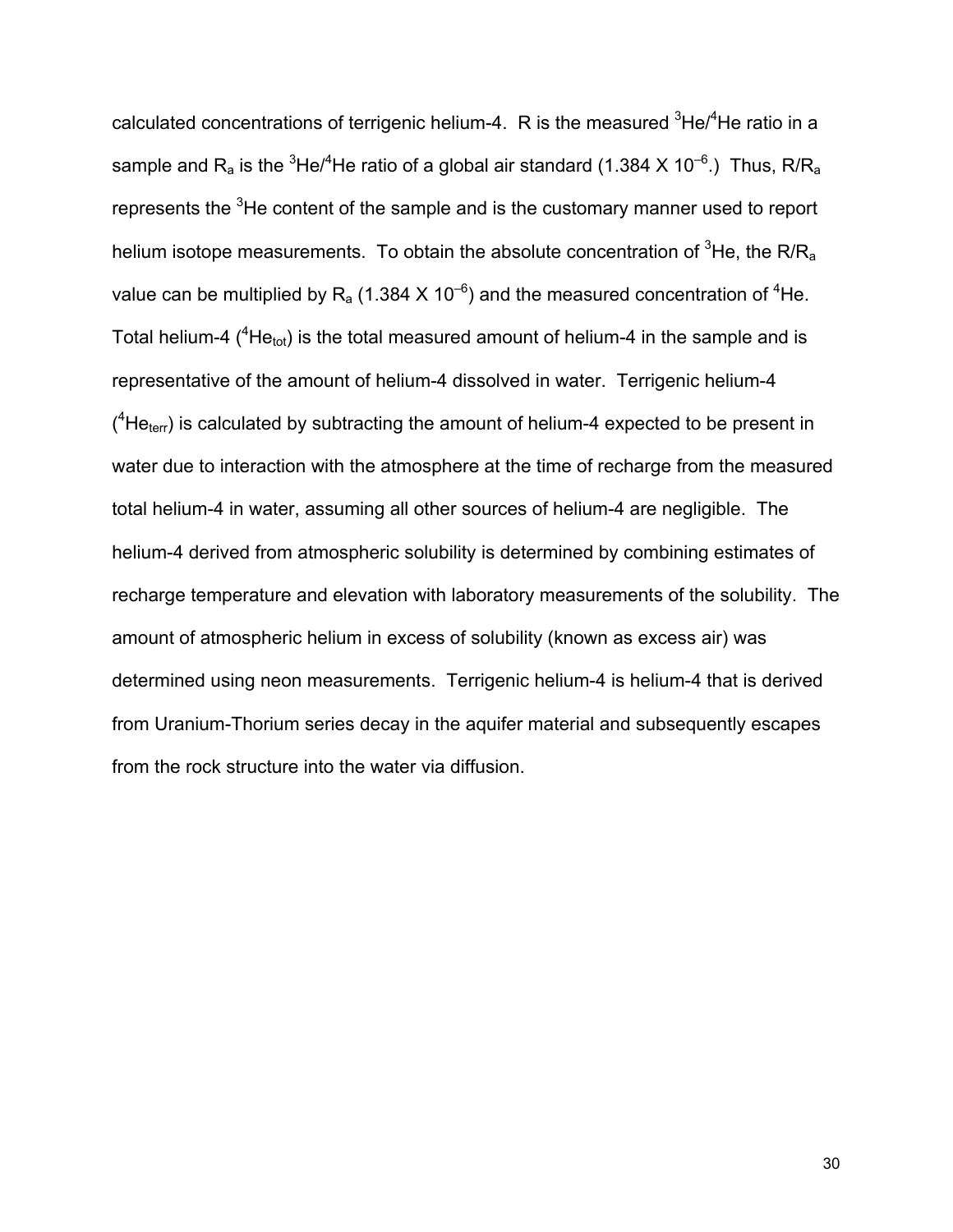| <b>Site</b>        |         | N <sub>2</sub> | $40$ Ar   | $84$ Kr      | $20$ Ne   | 4He       | $129$ Xe  |
|--------------------|---------|----------------|-----------|--------------|-----------|-----------|-----------|
|                    |         | (ccSTP/g)      | (ccSTP/g) | (ccSTP/g)    | (ccSTP/g) | (ccSTP/g) | (ccSTP/g) |
| $MW-1$             | Shallow | 1.69E-02       | 5.05E-04  | 6.37E-08     | 2.25E-07  | 6.12E-08  | 3.89E-09  |
| $MW-1$             | Deep    | 1.96E-02       | 5.66E-04  | 7.17E-08     | 2.53E-07  | 7.08E-08  | 4.57E-09  |
| $MW-2$             | Shallow | 9.56E-03       | 2.64E-04  | 3.40E-08     | 1.28E-07  | 3.26E-08  | 2.25E-09  |
| $MW-2$             | Deep    | 1.19E-02       | 3.19E-04  | 4.20E-08     | 1.52E-07  | 4.15E-08  | 2.78E-09  |
| $MW-3$             |         | 1.25E-02       | 3.35E-04  | 4.24E-08     | 1.56E-07  | 3.98E-08  | 3.10E-09  |
| MW-3A              | Shallow | 1.26E-02       | 3.48E-04  | 4.45E-08     | 1.66E-07  | 4.31E-08  | 2.71E-09  |
| MW-3A              | Deep    | 1.38E-02       | 3.31E-04  | 3.88E-08     | 1.88E-07  | 4.96E-08  | 2.65E-09  |
| $MW-5$             | Shallow | 1.68E-02       | 4.12E-04  | 5.27E-08     | 1.72E-07  | 4.80E-08  | 3.67E-09  |
| $MW-5$             | Deep    | 1.75E-02       | 3.99E-04  | $5.14E - 08$ | 1.81E-07  | 5.20E-08  | 3.43E-09  |
| <b>MW-11</b>       | Shallow | 1.79E-02       | 4.67E-04  | 5.96E-08     | 2.27E-07  | 8.69E-08  | 3.63E-09  |
| MW-11              | Deep    | 2.05E-02       | 4.86E-04  | 6.05E-08     | 2.66E-07  | 1.05E-07  | 3.84E-09  |
| <b>MW-14</b>       | Shallow | 1.41E-02       | 3.90E-04  | 4.93E-08     | 1.78E-07  | 4.34E-08  | 3.12E-09  |
| <b>MW-14</b>       | Deep    | 1.66E-02       | 4.40E-04  | 5.38E-08     | 2.18E-07  | 5.48E-08  | 3.36E-09  |
| MW-15              | Shallow | 1.52E-02       | 4.06E-04  | 4.88E-08     | 1.92E-07  | 4.87E-08  | 2.86E-09  |
| MW-15              | Deep    | 1.63E-02       | 3.79E-04  | 4.40E-08     | 2.21E-07  | 6.58E-08  | 2.74E-09  |
| <b>MW-18</b>       | Shallow | 1.81E-02       | 4.85E-04  | 5.92E-08     | 2.34E-07  | 6.96E-08  | 3.64E-09  |
| <b>MW-18</b>       | Deep    | 1.81E-02       | 5.32E-04  | 6.67E-08     | 2.28E-07  | 7.18E-08  | 3.95E-09  |
| MW-19              | Shallow | 2.63E-02       | 7.16E-04  | 8.60E-08     | 3.56E-07  | 9.62E-08  | 4.70E-09  |
| MW-19              | Deep    | 2.72E-02       | 7.08E-04  | 8.42E-08     | 3.63E-07  | 9.44E-08  | 4.80E-09  |
| <b>MW-22</b>       | Shallow | 1.20E-02       | 3.24E-04  | 4.01E-08     | 1.71E-07  | 4.89E-08  | 2.47E-09  |
| <b>MW-22b</b>      | Deep    | 1.19E-02       | 3.24E-04  | 4.02E-08     | 1.66E-07  | 4.91E-08  | 2.52E-09  |
| <b>MW-22</b>       | Deep    | 1.22E-02       | 3.26E-04  | 4.14E-08     | 1.84E-07  | 5.68E-08  | 2.41E-09  |
| <b>MW-27</b>       | Shallow | 1.04E-02       | 3.58E-04  | 5.32E-08     | 1.30E-07  | 3.33E-08  | 3.39E-09  |
| <b>MW-27</b>       | Deep    | 1.10E-02       | 3.69E-04  | 5.38E-08     | 1.37E-07  | 3.42E-08  | 3.36E-09  |
| <b>MW-29</b>       | Shallow | 1.75E-02       | 3.49E-04  | 4.20E-08     | 2.52E-07  | 6.34E-08  | 2.76E-09  |
| <b>MW-29</b>       | Deep    | 2.01E-02       | 3.93E-04  | 4.52E-08     | 3.02E-07  | 8.37E-08  | 2.84E-09  |
| MW-30              | Shallow | 1.24E-02       | 3.62E-04  | 4.69E-08     | 1.55E-07  | 3.96E-08  | 2.94E-09  |
| MW-30              | Deep    | 1.35E-02       | 3.85E-04  | 4.94E-08     | 1.64E-07  | 4.11E-08  | 3.35E-09  |
| MW-31              | Shallow | 1.48E-02       | 4.19E-04  | 5.60E-08     | 1.95E-07  | 6.16E-08  | 3.52E-09  |
| MW-31              | Deep    | 1.62E-02       | 4.48E-04  | 5.84E-08     | 2.12E-07  | 6.53E-08  | 3.85E-09  |
| TC <sub>1</sub>    |         | 1.66E-02       | 4.19E-04  | 9.49E-08     | 6.70E-08  | 2.73E-08  | 8.31E-09  |
| TC <sub>2</sub> SD |         | 1.31E-02       | 7.32E-04  | 1.57E-07     | 7.85E-08  | 9.00E-06  | 2.80E-09  |
| TC <sub>3</sub>    |         | 4.72E-03       | 2.84E-04  | 5.13E-08     | 5.86E-08  | 1.85E-08  | 6.35E-09  |
| WP <sub>2</sub>    |         | 1.45E-02       | 7.39E-04  | 1.50E-07     | 1.49E-07  | 3.46E-08  | 3.53E-08  |
| WP3                |         | 7.50E-03       | 3.76E-04  | 7.05E-08     | 7.74E-08  | 1.70E-08  | 3.18E-08  |

Table 5: *In situ* Dissolved Gas Concentrations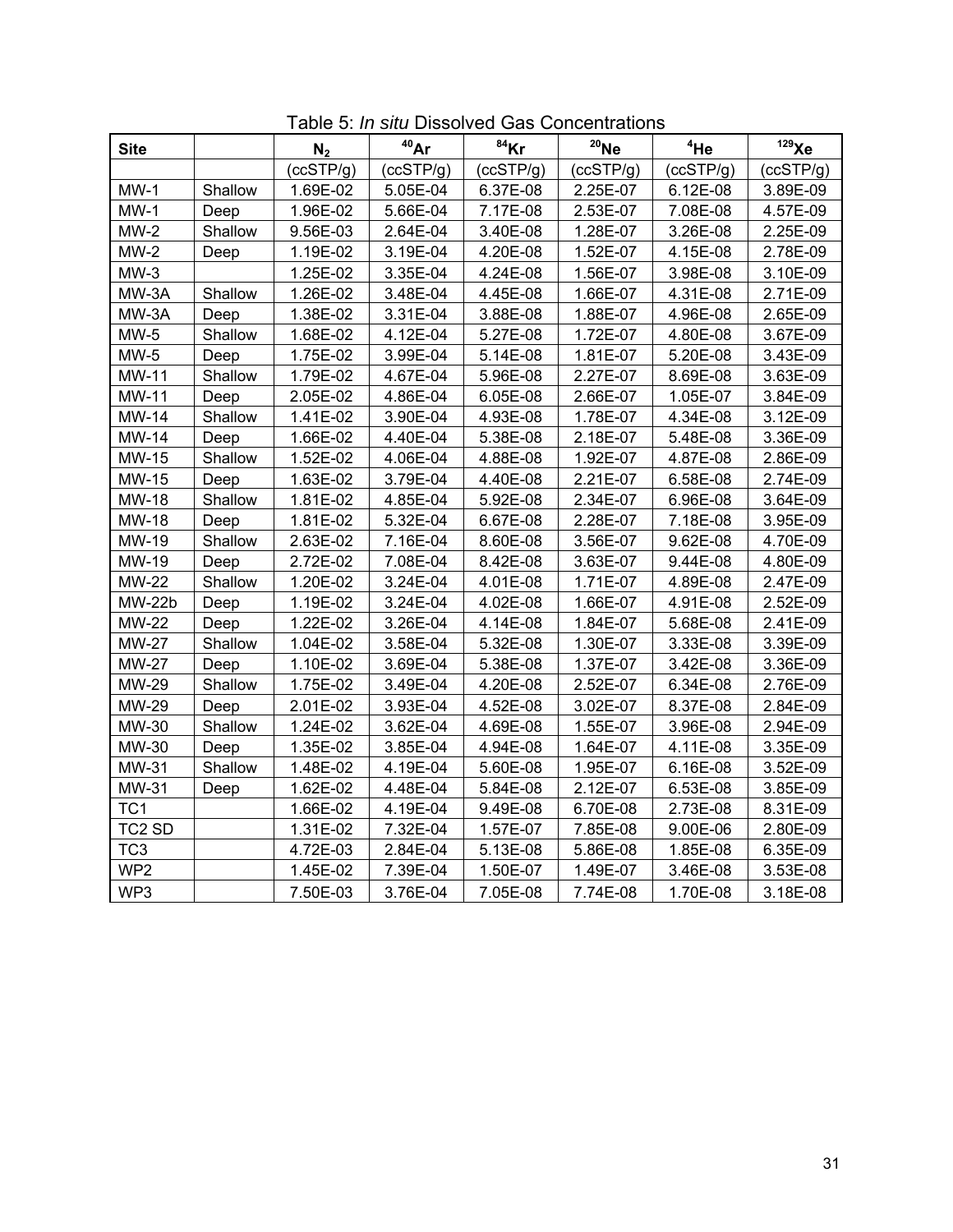| <b>Site</b>                    | $\overline{{}^3He}_{tot}$ | $4He_{\text{terr}}$ | $4H_{\text{etot}}$ | R/Ra  |
|--------------------------------|---------------------------|---------------------|--------------------|-------|
|                                | (ccSTP/g)                 | (ccSTP/g)           | (ccSTP/g)          |       |
| MW-1shallow                    | 7.65E-14                  | 4.85E-09            | $6.12E-08$         | 0.903 |
| MW-1deep                       | 8.55E-14                  | $1.0E-10$           | 7.08E-08           | 0.872 |
| MW-2shallow                    | 4.46E-14                  | 2.87E-09            | 3.26E-08           | 0.987 |
| $\overline{M}W-2$ deep         | $5.\overline{42E-14}$     | 2.87E-09            | 4.15E-08           | 0.944 |
| $MW-3$                         | 5.46E-14                  | 2.25E-10            | 3.98E-08           | 0.992 |
| MW-3Ashallow                   | 5.95E-14                  | 4.03E-10            | 4.31E-08           | 0.999 |
| MW-3Adeep                      | $6.77E-14$                | $< 1.0E - 10$       | 4.96E-08           | 0.986 |
| MW-5shallow                    | $5.\overline{34E-14}$     | $5.64E-09$          | 4.80E-08           | 0.805 |
| $\overline{\text{MW}}$ -5deep  | $5.44E-14$                | 6.91E-09            | 5.20E-08           | 0.757 |
| MW-11shallow                   | $7.\overline{14E-14}$     | 2.99E-08            | 8.69E-08           | 0.594 |
| MW-11deep                      | $8.49E - 14$              | 3.76E-08            | 1.05E-07           | 0.584 |
| MW-14shallow                   | $5.87E-14$                | $< 1.0E - 10$       | 4.34E-08           | 0.979 |
| MW-14deep                      | $7.\overline{18E-14}$     | $< 1.0E - 10$       | 5.48E-08           | 0.946 |
| MW-15shallow                   | $6.\overline{32E-14}$     | $< 1.0E - 10$       | 4.87E-08           | 0.938 |
| $\overline{\text{MW}}$ -15deep | $7.\overline{60E-14}$     | 7.05E-09            | 6.58E-08           | 0.835 |
| MW-18shallow                   | $7.91E-14$                | 1.07E-08            | 6.96E-08           | 0.821 |
| MW-18deep                      | $8.19E - 14$              | 1.64E-08            | 7.18E-08           | 0.824 |
| MW-19shallow                   | $1.31E-13$                | 7.44E-09            | $9.62E - 08$       | 0.989 |
| MW-19deep                      | $1.24E-13$                | 4.07E-09            | $9.44E-08$         | 0.952 |
| MW-22shallow                   | $6.82E-14$                | 4.01E-09            | 4.89E-08           | 1.007 |
| MW-22(b)deep                   | $6.81E-14$                | 5.95E-09            | 5.68E-08           | 0.965 |
| $\overline{\text{MW-2}}$ 2deep | 7.58E-14                  | 5.25E-09            | 4.91E-08           | 1.003 |
| MW-27shallow                   | 4.74E-14                  | 1.32E-09            | 3.33E-08           | 1.029 |
| MW-27deep                      | 4.76E-14                  | 1.32E-09            | 3.42E-08           | 1.006 |
| MW-29shallow                   | 8.58E-14                  | $1.0E-10$           | $6.34E-08$         | 0.978 |
| $\overline{\text{MW-2}}$ 9deep | $1.14E-13$                | $51.0E - 10$        | 8.37E-08           | 0.991 |
| MW-30shallow                   | $5.55E-14$                | $5.26E-10$          | $4.11E-08$         | 1.013 |
| MW-30deep                      | 5.37E-14                  | 3.37E-10            | 3.96E-08           | 0.944 |
| MW-31shallow                   | 6.58E-14                  | 1.30E-08            | $6.16E-08$         | 0.773 |
| MW-31deep                      | 7.59E-14                  | $1.24E-08$          | $6.53E-08$         | 0.840 |
| TC <sub>1</sub>                | 3.35E-14                  | 1.26E-08            | $2.73E-08$         | 0.887 |
| <b>TC2 Slimes Drain</b>        | 1.96E-14                  | 8.96E-06            | $9.00E - 06$       | 0.002 |
| TC3                            | $2.17E-14$                | 6.42E-09            | 1.85E-08           | 0.853 |
| WP <sub>2</sub>                | 4.72E-14                  | $1.0E-10$           | 3.46E-08           | 0.987 |
| WP3                            | 2.26E-14                  | 2.99E-09            | $1.7E-08$          | 0.963 |

Table 6: Summary of Helium Concentrations

 In general, higher concentrations of helium-4 indicate older water relative to waters with lower concentrations of helium-4. High terrigenic helium-4 values are expected in waters that have been in contact with aquifer material for longer periods of time as these waters will have had more time to accumulate helium-4 derived from sediment and rocks thru the in-growth of progeny from the Uranium and Thorium decay series. R/R<sub>a</sub> values greater than one may be an indication of tritiogenic helium-3 in the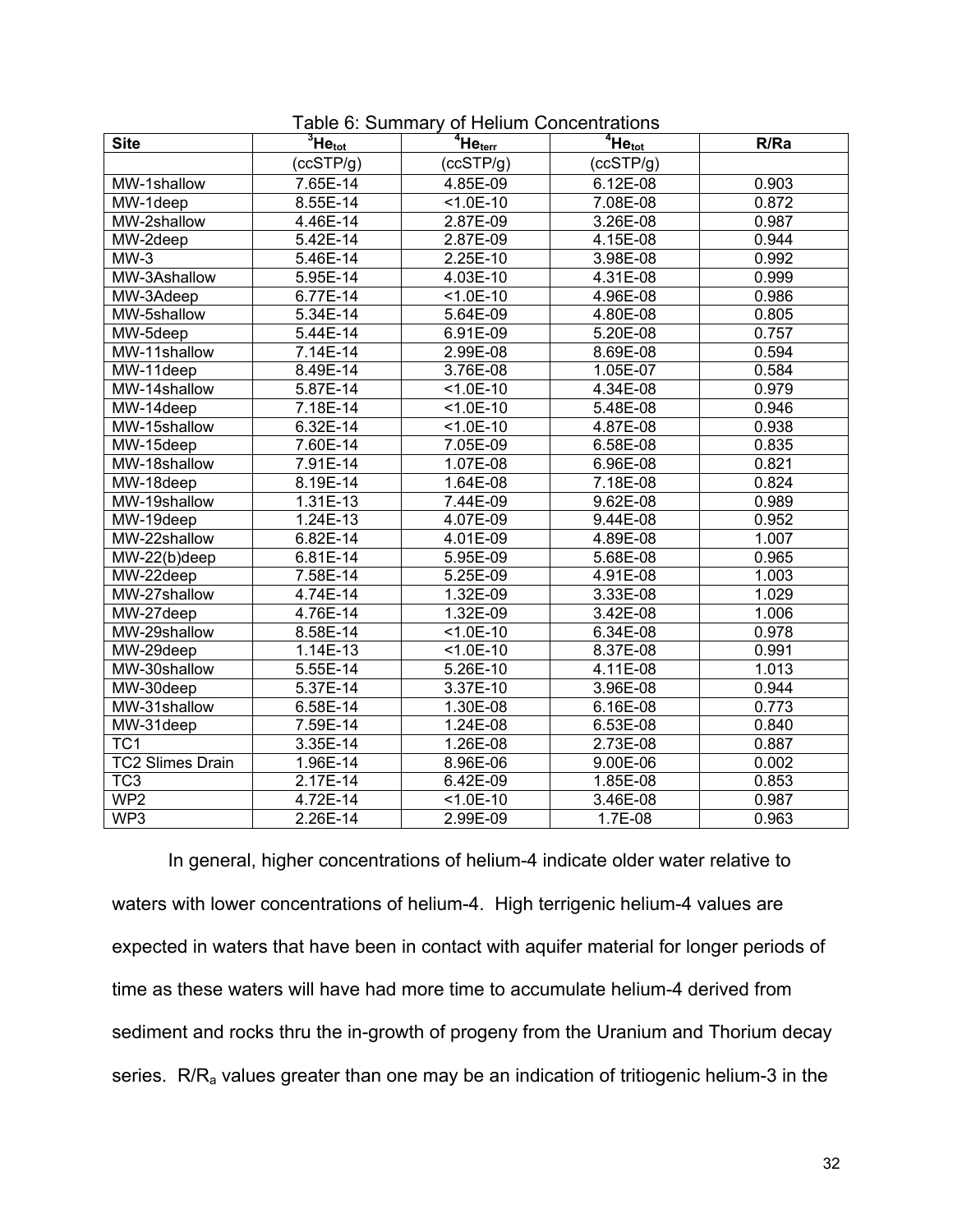water. Because helium-3 is the daughter product of tritium decay, water that contained tritium at one point in time will exhibit relatively higher concentrations of helium-3 than water that did not contain tritium.  $R/R<sub>a</sub>$  of less than one may be indicative of an accumulation of terrigenic helium-4 in the water being sampled.

 Measurable amounts of tritium in MW-19 shallow and deep, MW-22 deep, and MW-27 suggest the presence of younger water mixing with older groundwater (see Table 4, above). Additionally, the proximity of MW-19 and MW-27 to the northern wildlife ponds supports the possibility of young water mixing with older groundwater in those wells. Tritium would be expected in water that is recharging from ponds that were constructed within the last 15 years, and this tritium is now observable in MW-19 and MW-27.

MW-30 shallow exhibited an  $R/R<sub>a</sub>$  value greater than one, suggesting a small amount of tritiogenic <sup>3</sup>He near the top of the water column (see Tables 4 and 6). MW-19 deep had a tritium concentration of nearly 4 TU, but exhibited an  $R/R<sub>aA</sub>$  value less than one (compare Tables 4 and 6). This is likely the result of a small amount of tritiogenic <sup>3</sup>He with a larger amount of terrigenic <sup>4</sup>He. Excluding MW-19 shallow, which also had an  $R/R<sub>a</sub>$  less than one, other samples that contained tritium exhibited  $R/R<sub>a</sub>$ values greater than one. This is expected from the decay of tritium to helium-3, increasing the ratio of helium-3 to helium-4 to a value greater than that of the atmosphere. Thus, some samples near the wildlife ponds have helium isotope values that are consistent with transport of young water being recharged at the ponds [e.g., MW-27 (shallow and deep) and MW-30 (shallow)]. With the exception of MW-22, the remainder of samples exhibited  $R/R<sub>a</sub>$  values less than one, indicating helium-3 was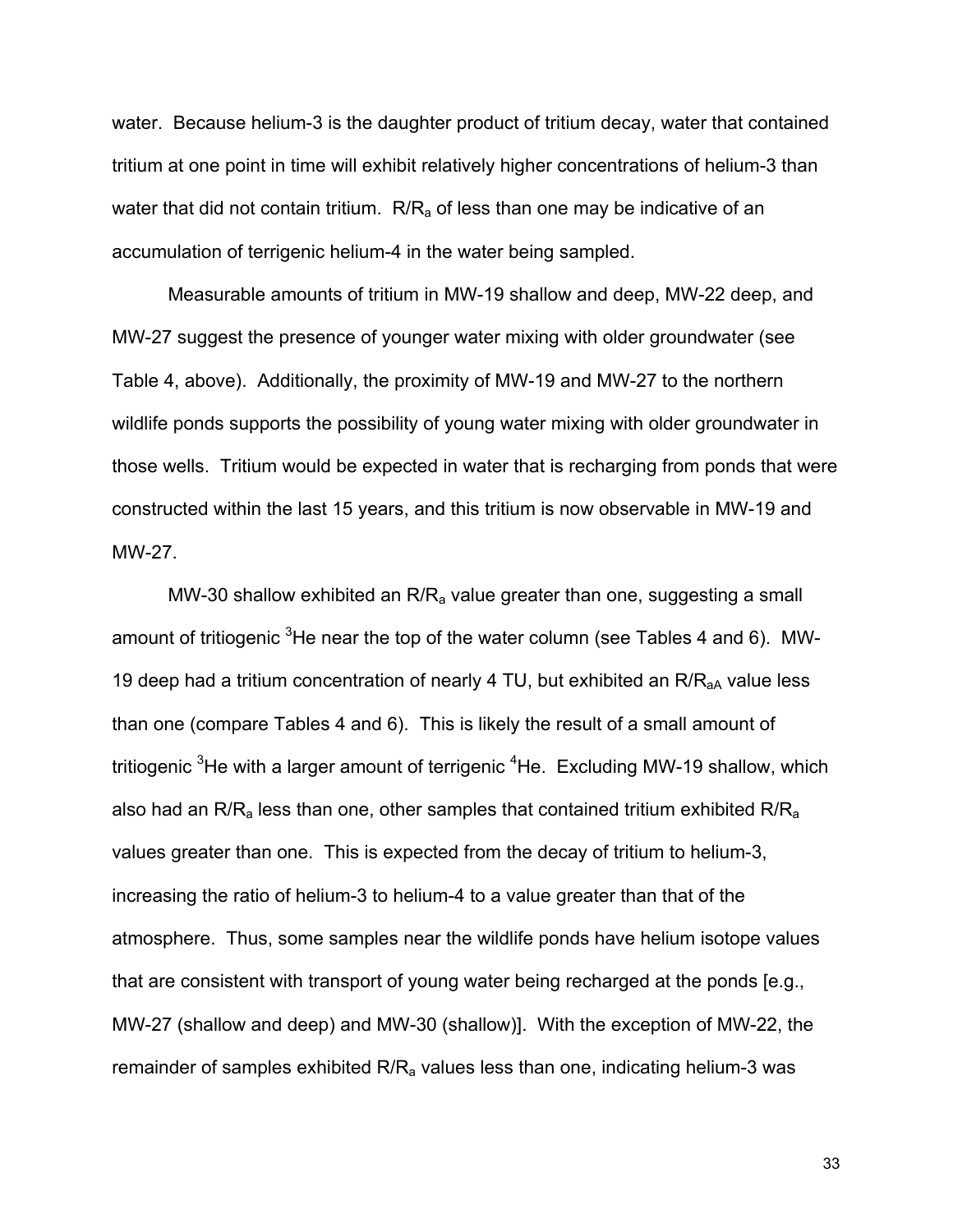proportionally lower, or helium-4 was proportionally higher to that of the atmosphere.

 Evaluating the contribution of various sources for helium-3 and helium-4 inputs can be accomplished by plotting the following:

$$
\frac{{}^{3}He_{\text{tot}}-{}^{3}He_{\text{EA}}}{{}^{4}He_{\text{tot}}-{}^{4}He_{\text{EA}}}\nu s.\frac{{}^{4}He_{\text{sol}}}{{}^{4}He_{\text{tot}}-{}^{4}He_{\text{EA}}}
$$

where  ${}^{3}$ He<sub>tot</sub> is the measured total helium-3 in the sample,  ${}^{3}$ He<sub>EA</sub> is the excess air component of helium-3 in the sample,  ${}^{4}$ He<sub>tot</sub> is the measured total helium-4 in the sample, <sup>4</sup>He<sub>sol</sub> is the equilibrium solubility of helium-4 in the sample, and <sup>4</sup>He<sub>EA</sub> is the excess air component of helium-4 in the sample (Solomon, 2000). Excess air results when the water table rises and traps small amounts of the soil atmosphere as bubbles that are now below the water table. Due to the increased fluid pressure that now exists on these bubbles, they partially or completely dissolve thereby imparting extra gas above thermodynamic equilibrium. The solubility component of helium is determined by using estimates of the temperature and elevation at which the water sample recharged combined with laboratory measurements of solubility. If there was no helium-4 input from excess air or from alpha-decay in the subsurface (i.e. decay from uranium-238, thorium-230, radium-226, radon-222, etc.), the left-hand side of the equation would simply be the helium-3/helium-4 ratio observed in the atmosphere, or 1.384 x 10 $^6$ . The right-hand side of the equation, or the fraction of atmospheric helium-4, in this case would be 1.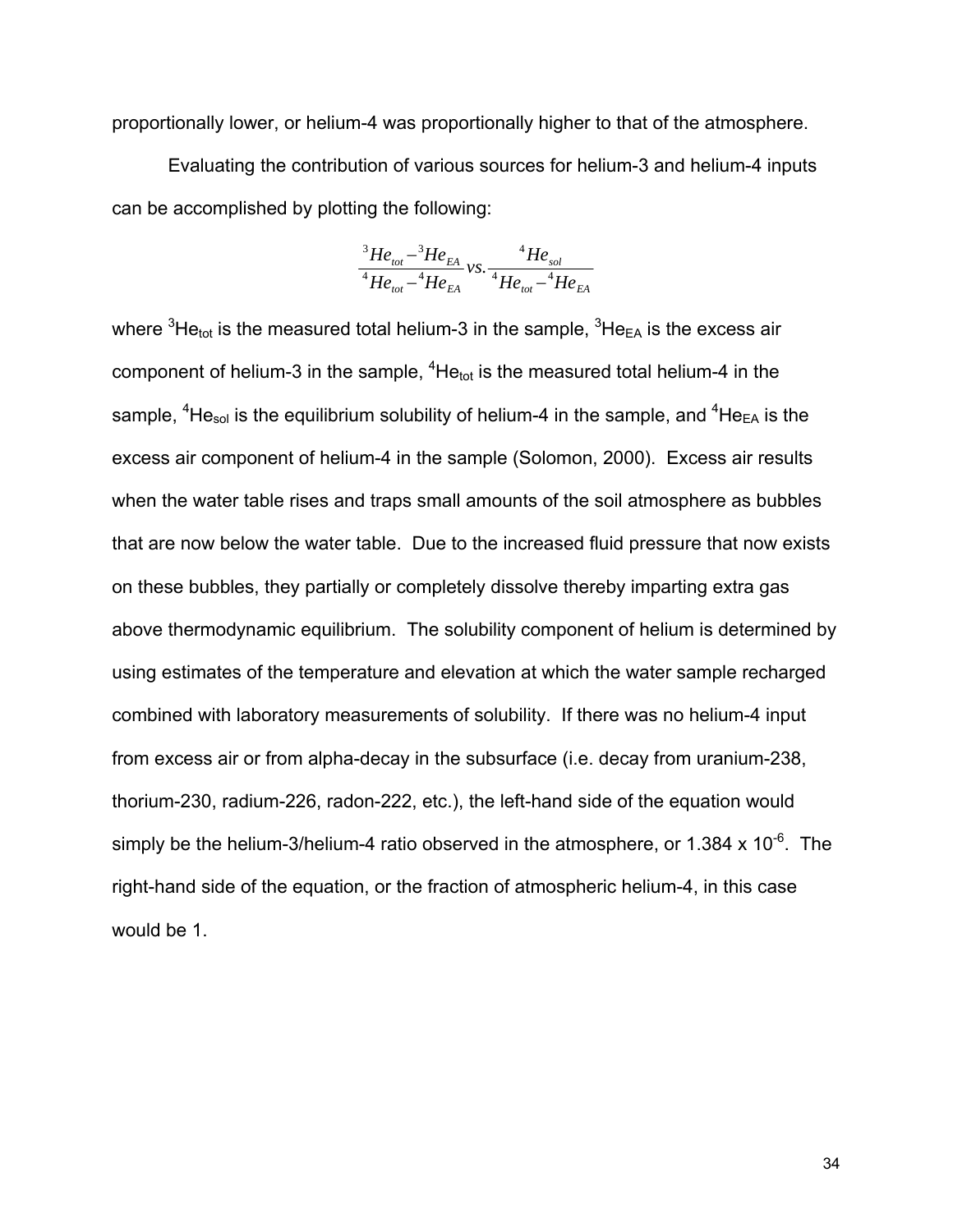| <b>Site</b>                    | ${}^{3}$ He $_{\rm tot}$ | ${}^3$ He $_{EA}$ | $4$ He $_{EA}$ | $4$ Hesol          | $4$ Hetot              | $({}^{3}\text{He}_{\text{tot}}{}^{3}\text{He}_{\text{EA}})'$<br>$A^4$ He $_{\rm tot}$ - $^4$ He $_{\rm EA}$ ) | <sup>4</sup> Hesol/<br>$(^4$ He <sub>tot</sub> - $^4$ He <sub>EA</sub> ) |
|--------------------------------|--------------------------|-------------------|----------------|--------------------|------------------------|---------------------------------------------------------------------------------------------------------------|--------------------------------------------------------------------------|
|                                | (ccSTP/g)                | (ccSTP/g)         | (ccSTP/g)      | (ccSTP/g)          | (ccSTP/q)              |                                                                                                               |                                                                          |
| MW-1shallow                    | 8.55E-14                 | 3.90E-14          | 2.82E-08       | 3.94E-08           | 7.08E-08               | 1.09E-06                                                                                                      | 9.24E-01                                                                 |
| MW-1deep                       | 7.65E-14                 | 2.66E-14          | 1.92E-08       | 3.94E-08           | 6.12E-08               | 1.19E-06                                                                                                      | 9.38E-01                                                                 |
| MW-2shallow                    | 5.42E-14                 | 1.93E-15          | 1.39E-09       | 3.73E-08           | 4.15E-08               | 1.30E-06                                                                                                      | 9.29E-01                                                                 |
| MW-2deep                       | 4.46E-14                 | $0.00E + 00$      | $0.00E + 00$   | 3.60E-08           | 3.26E-08               | 1.37E-06                                                                                                      | 1.00E+00                                                                 |
| $MW-3$                         | 5.46E-14                 | 2.87E-15          | 2.07E-09       | 3.76E-08           | 3.98E-08               | 1.37E-06                                                                                                      | 9.98E-01                                                                 |
| MW-3Ashallow                   | 6.77E-14                 | $2.01E-14$        | 1.45E-08       | 3.67E-08           | 4.96E-08               | 1.36E-06                                                                                                      | $1.00E + 00$                                                             |
| MW-3Adeep                      | 5.96E-14                 | 7.64E-15          | 5.52E-09       | 3.75E-08           | $4.31E-08$             | 1.38E-06                                                                                                      | 9.97E-01                                                                 |
| MW-5shallow                    | 5.45E-14                 | 9.63E-15          | 6.96E-09       | 3.87E-08           | $\overline{5}$ .20E-08 | 9.95E-07                                                                                                      | 8.60E-01                                                                 |
| MW-5deep                       | $\overline{5.35}$ E-14   | 4.66E-15          | $3.37E-09$     | 3.91E-08           | 4.80E-08               | 1.09E-06                                                                                                      | 8.76E-01                                                                 |
| MW-11shallow                   | 8.50E-14                 | 4.48E-14          | 3.24E-08       | 3.93E-08           | 1.05E-07               | 5.52E-07                                                                                                      | 5.41E-01                                                                 |
| MW-11deep                      | 7.14E-14                 | 2.80E-14          | 2.03E-08       | 3.92E-08           | 8.69E-08               | 6.51E-07                                                                                                      | 5.89E-01                                                                 |
| MW-14shallow                   | 7.18E-14                 | 2.96E-14          | 2.14E-08       | 3.77E-08           | 5.48E-08               | 1.26E-06                                                                                                      | 1.00E+00                                                                 |
| MW-14deep                      | 5.88E-14                 | $1.16E-14$        | 8.41E-09       | $3.78E-08$         | 4.34E-08               | 1.35E-06                                                                                                      | 1.00E+00                                                                 |
| MW-15shallow                   | 7.61E-14                 | 3.23E-14          | 2.33E-08       | 3.73E-08           | $6.58E-08$             | 1.03E-06                                                                                                      | 8.78E-01                                                                 |
| MW-15deep                      | 6.32E-14                 | 1.72E-14          | 1.24E-08       | $3.80E-08$         | $4.87E-08$             | $1.27E-06$                                                                                                    | 1.00E+00                                                                 |
| MW-18shallow                   | 8.19E-14                 | 2.80E-14          | 2.03E-08       | 3.94E-08           | 7.18E-08               | 1.05E-06                                                                                                      | 7.64E-01                                                                 |
| $\overline{\text{MW}}$ -18deep | 7.91E-14                 | $3.08E-14$        | 2.22E-08       | 3.93E-08           | $6.96E-08$             | 1.02E-06                                                                                                      | 8.29E-01                                                                 |
| MW-19shallow                   | 1.24E-13                 | 8.74E-14          | 6.32E-08       | 3.92E-08           | 9.44E-08               | 1.18E-06                                                                                                      | 1.00E+00                                                                 |
| $\overline{\text{MW-19}}$ deep | 1.32E-13                 | 8.56E-14          | 6.19E-08       | 3.89E-08           | 9.62E-08               | 1.34E-06                                                                                                      | $1.00E + 00$                                                             |
| MW-22shallow                   | $7.58E-14$               | 1.79E-14          | $1.29E-08$     | 3.68E-08           | $5.68E-08$             | 1.32E-06                                                                                                      | 8.39E-01                                                                 |
| MW-22deep                      | $6.82E-14$               | 9.33E-15          | $6.74E-09$     | 3.69E-08           | 4.91E-08               | 1.39E-06                                                                                                      | 8.72E-01                                                                 |
| MW-22deep(b)                   | 6.82E-14                 | $1.40E-14$        | 1.01E-08       | 3.64E-08           | $4.89E-08$             | $\overline{1.40}$ E-06                                                                                        | $9.36E-01$                                                               |
| MW-27shallow                   | 4.76E-14                 | $0.00E + 00$      | $0.00E + 00$   | 3.80E-08           | 3.42E-08               | 1.39E-06                                                                                                      | 1.00E+00                                                                 |
| MW-27deep                      | 4.74E-14                 | $0.00E + 00$      | $0.00E + 00$   | 3.77E-08           | $3.33E-08$             | 1.42E-06                                                                                                      | 1.00E+00                                                                 |
| MW-29shallow                   | $1.15E-13$               | 6.97E-14          | $5.04E-08$     | 3.68E-08           | 8.37E-08               | 1.35E-06                                                                                                      | 1.00E+00                                                                 |
| MW-29deep                      | 8.58E-14                 | 4.76E-14          | 3.44E-08       | 3.67E-08           | 6.34E-08               | 1.32E-06                                                                                                      | $1.00E + 00$                                                             |
| MW-30shallow                   | 5.38E-14                 | 3.26E-15          | 2.36E-09       | 3.85E-08           | 4.11E-08               | 1.30E-06                                                                                                      | 9.91E-01                                                                 |
| MW-30deep                      | 5.55E-14                 | 1.09E-15          | 7.88E-10       | 3.79E-08           | 3.96E-08               | 1.40E-06                                                                                                      | 9.77E-01                                                                 |
| MW-31shallow                   | $7.59E-14$               | 2.13E-14          | 1.54E-08       | 3.93E-08           | 6.53E-08               | 1.09E-06                                                                                                      | 7.88E-01                                                                 |
| MW-31deep                      | 6.58E-14                 | 1.55E-14          | 1.12E-08       | 3.89E-08           | $6.16E-08$             | $1.00E-06$                                                                                                    | 7.72E-01                                                                 |
| Tailings Cell 1                | 3.35E-14                 | $0.00E + 00$      | $0.00E + 00$   | 4.11E-08           | 2.73E-08               | 1.23E-06                                                                                                      | 1.00E+00                                                                 |
| <b>Tailings Cell 2</b>         |                          |                   |                |                    |                        |                                                                                                               |                                                                          |
| Slimes Drain                   | 1.97E-14                 | $0.00E + 00$      | $0.00E + 00$   | 4.11E-08           | 9.00E-06               | 2.19E-09                                                                                                      | 4.57E-03                                                                 |
| Tailings Cell 3                | 2.18E-14                 | $0.00E + 00$      | $0.00E + 00$   | 4.11E-08           | 1.85E-08               | 1.18E-06                                                                                                      | 1.00E+00                                                                 |
| Wildlife Pond 2                | $\overline{4.73E-14}$    | $0.00E + 00$      | $0.00E + 00$   | 4.33E-08           | 3.46E-08               | 1.37E-06                                                                                                      | 1.00E+00                                                                 |
| Wildlife Pond 3                | 2.26E-14                 | $0.00E + 00$      | $0.00E + 00$   | 4.33E-08           | 1.70E-08               | 1.33E-06                                                                                                      | 1.00E+00                                                                 |
|                                |                          |                   |                | Atmospheric Helium |                        | 1.37E-06                                                                                                      | 1                                                                        |

Table 7: Excess air-corrected helium isotope ratios

Note: Bold-faced type indicates samples with excess air-corrected helium-3/helium-4 ratios greater than that of atmospheric. Excess air corrections are not needed for the surface water sites (see previous discussion regarding the formation of excess air.)

The amount of helium-3 in the sample due to excess air input  $(^{3}He_{EA})$  was

calculated using the ratio in the sample of helium-3 to neon-20 multiplied by the

difference of the measured neon-20 in the sample and the theoretical solubility of neon-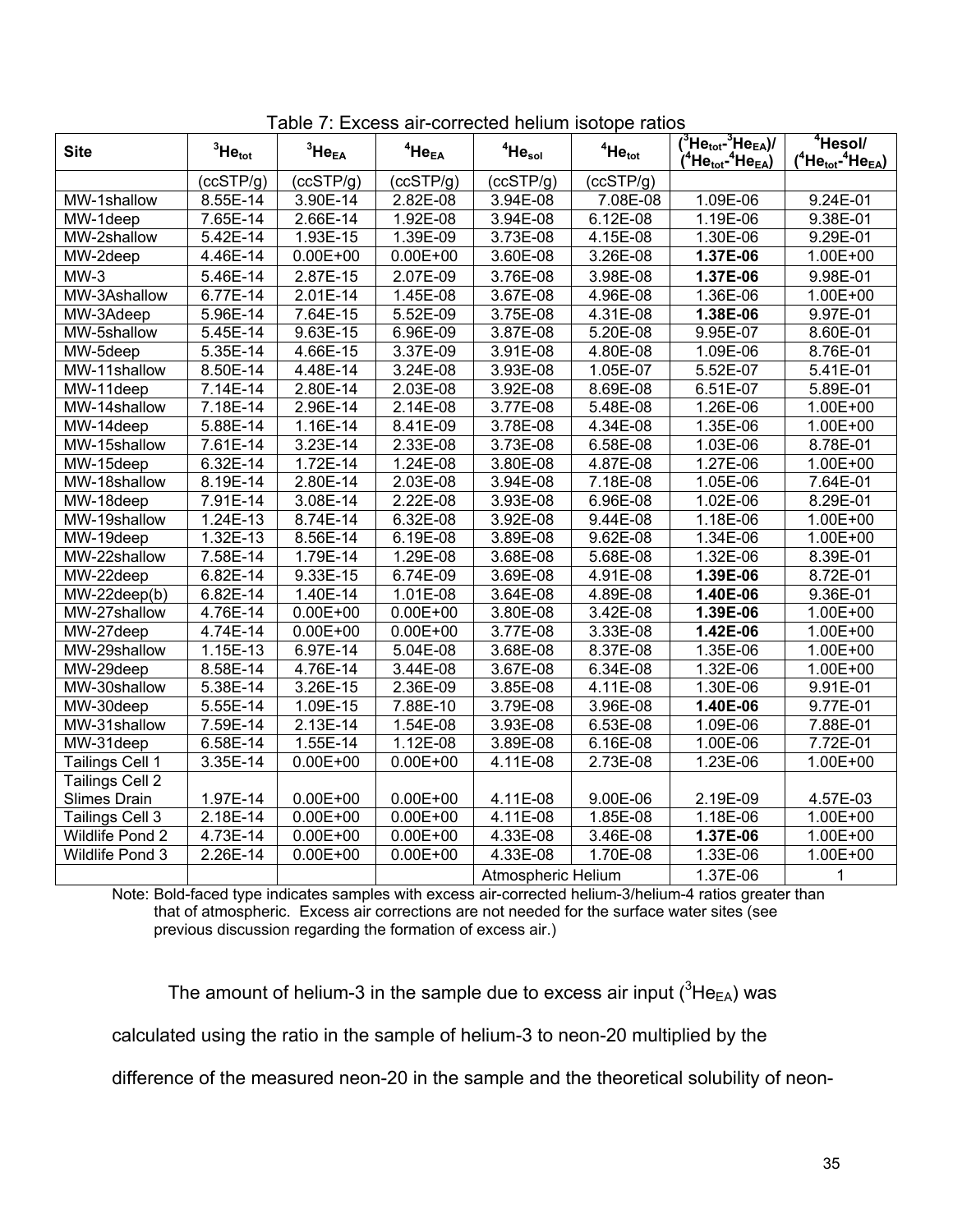20. The calculation was conducted as follows:

$$
{R_{^3}_{{He}\atop{_{20}}_{N{e}}}}^*\left( ^{20}Ne_{meas} - ^{20}Ne_{sol} \right) = ^3\!He_{EA}
$$

where  $R(^{3}$ He/<sup>20</sup>Ne) is determined as the ratio of helium-3 to neon-20 in the atmosphere,  $^{20}$ Ne<sub>meas</sub> is the measured amount of  $^{20}$ Ne in the sample, and  $^{20}$ Ne<sub>sol</sub> is the expected solubility of neon in the water. Neon is useful in this calculation because the ratio of neon-20 to helium-3 in the atmosphere is constant. Furthermore, the expected solubility of neon is only a weak function of the temperature and salinity of the water.

 Helium-4 dissolved in the sample due to excess air input was calculated in much the same way as helium-3 due to excess air, but with the ratio of helium-4 to neon-20 in the atmosphere only. It was conducted as follows:

$$
{R_{^4} }_{He\!\!\!/_{20} }{}_{Ne}^{* } \left( ^{20} Ne_{meas} - ^{20}Ne_{sol} \right) \!\!\!\!\! \right. \! \left. + 4He_{EA} \right.
$$

where R( $^{4}$ He/ $^{20}$ Ne) is the ratio of helium-4 to neon-20 in the atmosphere,  $^{20}$ Ne<sub>meas</sub> is the measured amount of <sup>20</sup>Ne in the sample, and <sup>20</sup>Ne<sub>sol</sub> is the expected solubility of neon in the water.

The expected solubility of helium-4 in the sample,  ${}^{4}$ He<sub>sol</sub>, is calculated based on the salinity and temperature of the well water at the time of the sample. Lastly, the total amount of helium-4 in the sample,  ${}^{4}$ He<sub>tot</sub>, is the total amount of helium-4 in the sample measured in the laboratory.

 The helium-3/helium-4 ratio of He produced in Earth's crust is lower than the ratio in the atmosphere (Solomon, 2000.) Therefore, as a parcel of water moves through the aquifer and acquires helium generated within the aquifer, both the helium-3/helium-4 ratio and the fraction of helium-4 derived from atmospheric equilibration will decline. Figure 19 plots the above helium isotope relationships for monitoring wells at the Mill.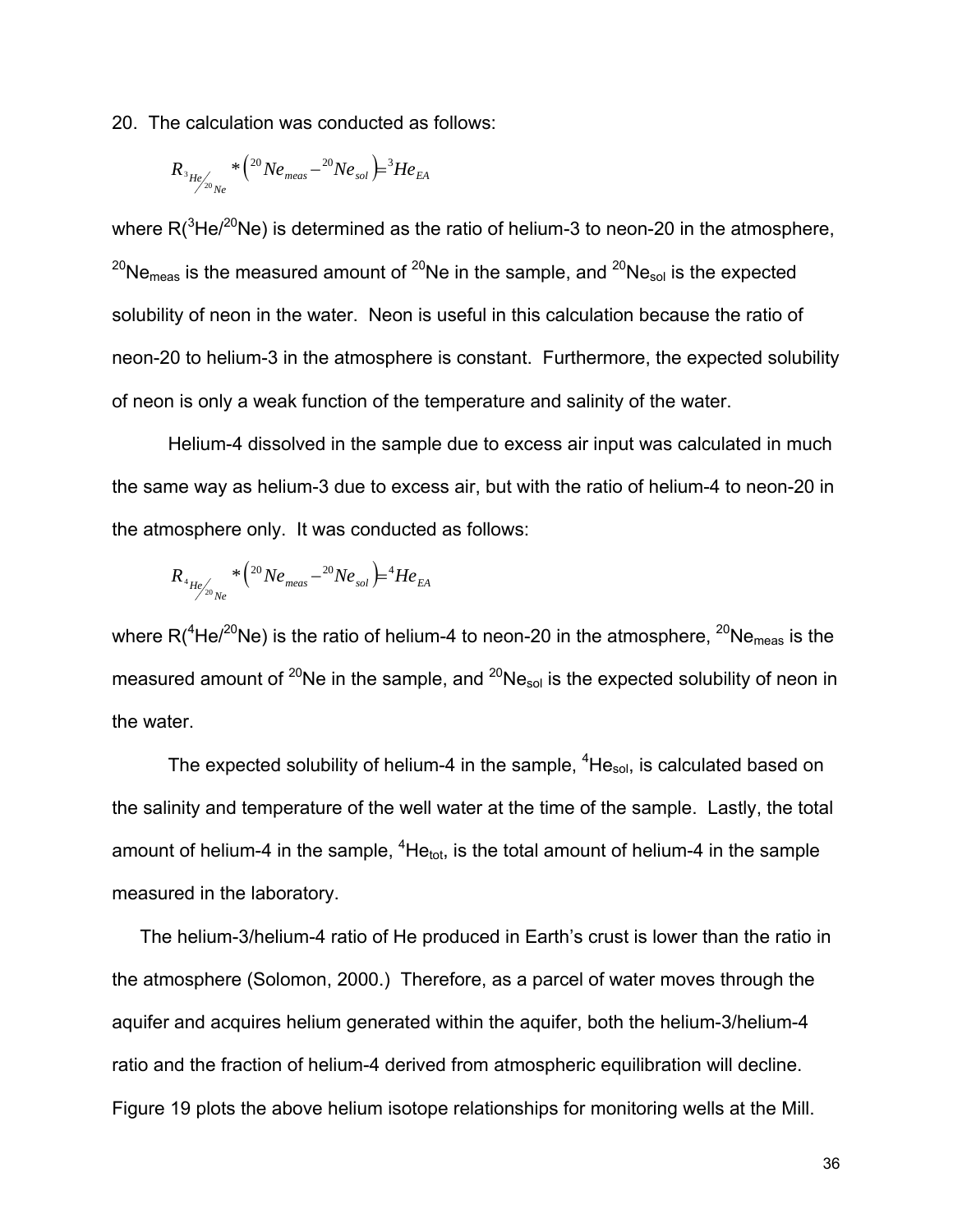Samples from MW-11 plot at one end of the graph as they contain the largest amounts of terrigenic helium and thus contain the largest components of old water. Figure 20 plots the above helium isotope relationships for surface water sites (tailings cells and wildlife ponds) at the Mill.



Figure 19: Helium isotope ratios, corrected for input due to excess air; monitoring wells only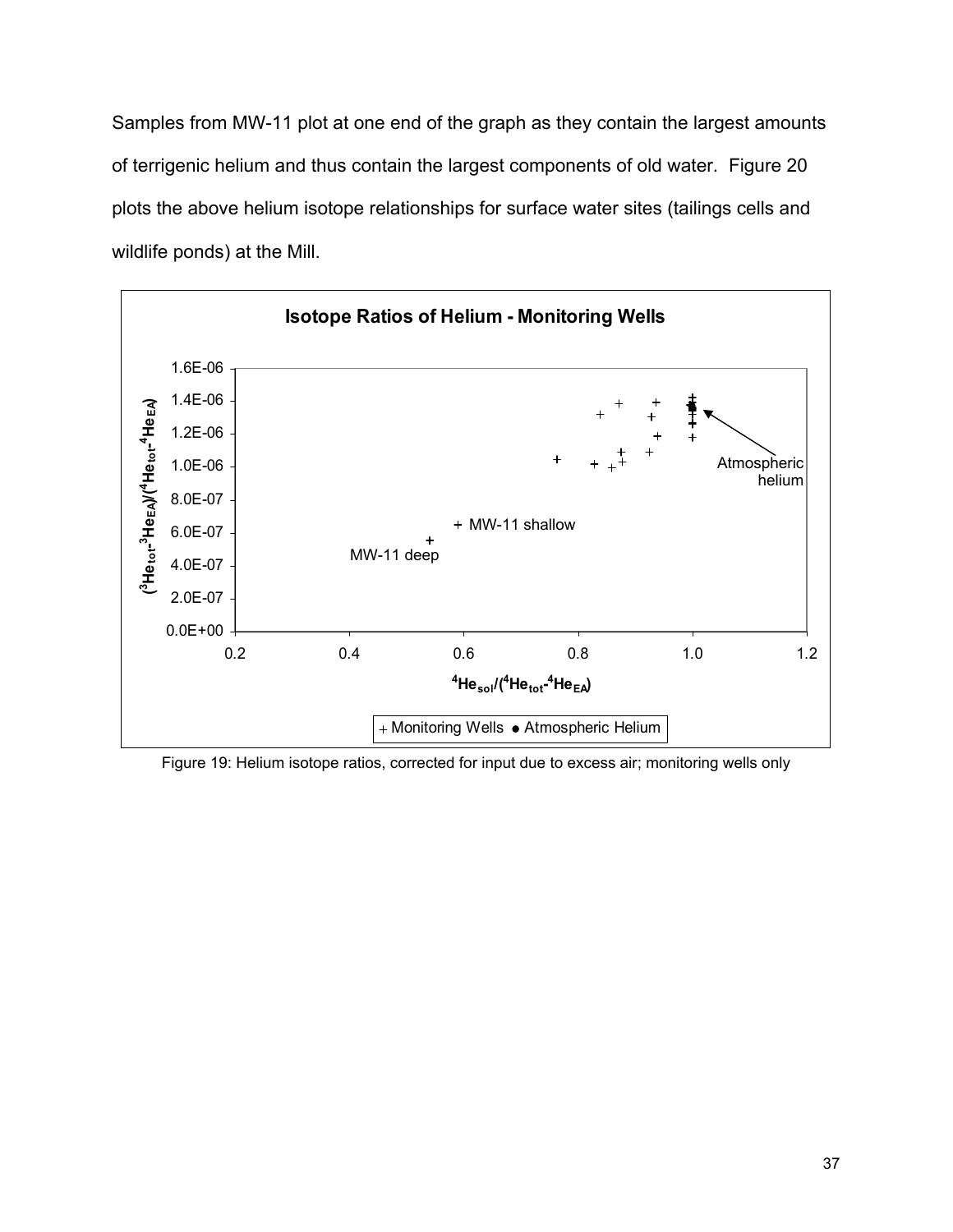



# C. Anions

Nitrate and Nitrite levels as nitrogen, and sulfate levels in water samples were analyzed by the Utah State Department of Health, Division of Laboratory Services. The Utah groundwater quality standard (GWQS) of 10 mg  $L^{-1}$  was exceeded by wells MW-30 and MW-31 (UAC R317-6-2).

Sulfate concentrations can be compared with the National Secondary Drinking Water Regulation, as set by the United States Environmental Protection Agency (USEPA, 2003), at 250 mg  $L^{-1}$  sulfate in a community water system. This concentration was exceeded by all monitoring wells except MW-27. This value was also greatly exceeded by the tailings cells and Cell 2 slimes drain. No GWQS or site-specific groundwater protection limit (GWPL) is currently in effect for sulfate concentrations.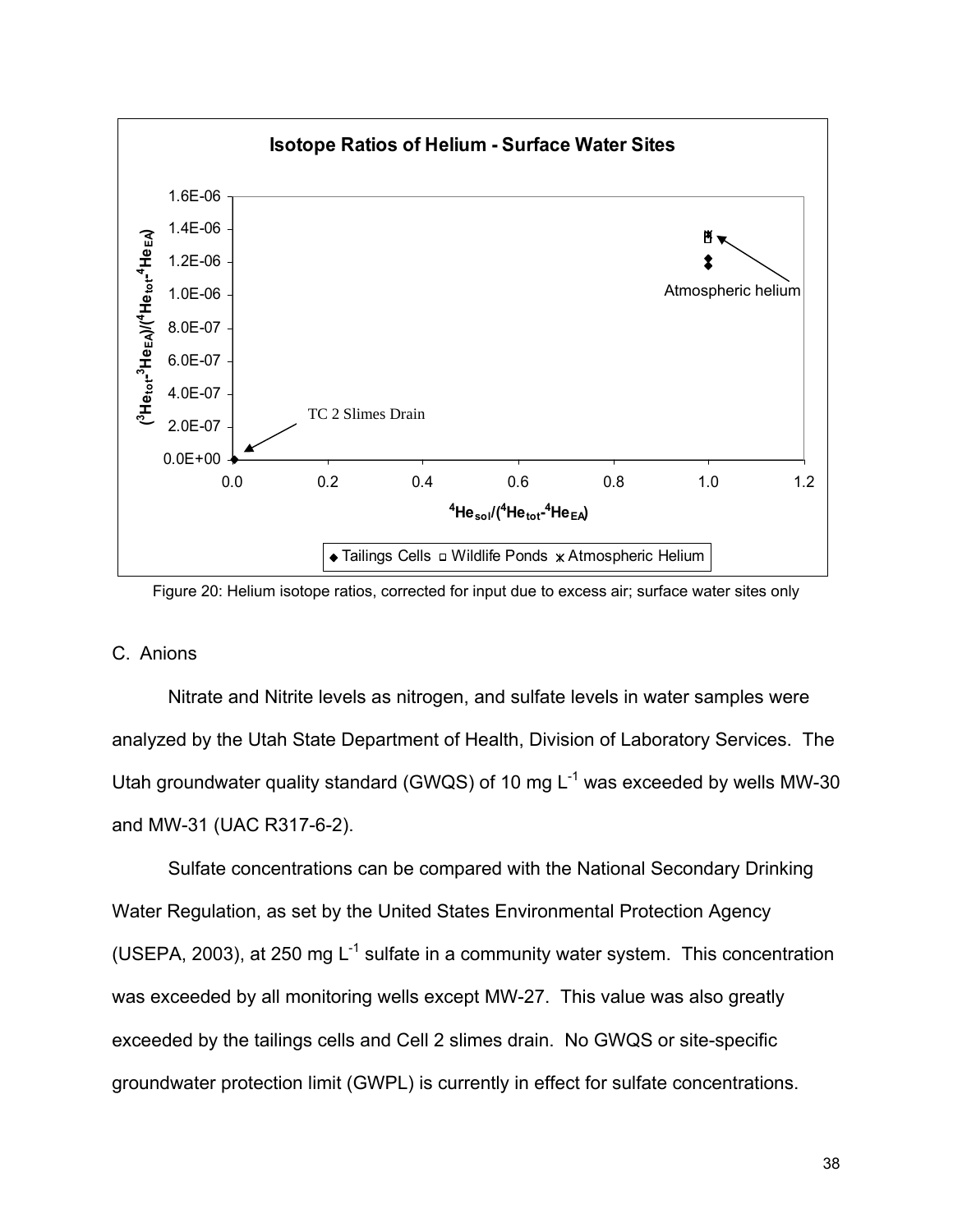Table 8 presents the concentrations of inorganic constituents in monitoring wells and surface water sites.

| Table 8: Concentrations of Anions |                   |                |  |  |  |
|-----------------------------------|-------------------|----------------|--|--|--|
| <b>Site</b>                       | <b>NO2+NO3, N</b> | <b>Sulfate</b> |  |  |  |
|                                   | (mg/L)            | (mg/L)         |  |  |  |
| MW-01                             | 0.35              | 644            |  |  |  |
| <b>MW-01B</b>                     | 0.25              | 708            |  |  |  |
| MW-02                             | < 0.1             | 1,780          |  |  |  |
| MW-03                             | 0.19              | 2,960          |  |  |  |
| <b>MW-03A</b>                     | 1.07              | 3,070          |  |  |  |
| MW-05                             | < 0.1             | 980            |  |  |  |
| MW-11                             | < 0.1             | 947            |  |  |  |
| MW-14 Shallow                     | < 0.1             | 2,120          |  |  |  |
| MW-14 Deep                        | < 0.1             | 2,050          |  |  |  |
| MW-15                             | 0.13              | 2,200          |  |  |  |
| MW-18 Shallow                     | 0.36              | 1,690          |  |  |  |
| MW-18 Deep                        | < 0.1             | 1,810          |  |  |  |
| MW-19 Shallow                     | 2.62              | 556            |  |  |  |
| MW-19 Deep                        | 2.69              | 581            |  |  |  |
| MW-22 Shallow                     | 3.36              | 5,060          |  |  |  |
| MW-22 Deep                        | 3.24              | 5,100          |  |  |  |
| <b>MW-27</b>                      | 5.46              | 52.1           |  |  |  |
| MW-29                             | 0.79              | 2,830          |  |  |  |
| MW-30                             | 15.5              | 859            |  |  |  |
| MW-31                             | 24.6              | 598            |  |  |  |
| TC <sub>1</sub>                   | 113               | 2,500,000      |  |  |  |
| <b>TC2 Slimes Drain</b>           | 5.19              | 666,000        |  |  |  |
| TC <sub>3</sub>                   | 19.6              | 107,000        |  |  |  |
| WP <sub>2</sub>                   | < 0.1             | 39.9           |  |  |  |
| WP3                               | < 0.1             | 33.1           |  |  |  |
| <b>Equipment Blank</b>            | < 0.1             | 20.0           |  |  |  |

Table 8: Concentrations of Anions

Note: Bold-faced type indicates samples that exceeded the state GWQS

# D. Trace Metals

Concentrations of manganese, selenium, and uranium in groundwater samples and surface water samples were analyzed by the Utah State Department of Health, Division of Laboratory Services. Uranium concentrations exceeded the Utah State GWQS of 30  $\mu$ g L<sup>-1</sup> in 8 of the monitoring wells, and in all three tailings cells (UAC R317-6-2). MW-3, both depths sampled at MW-14, MW-15, both depths sampled at MW-18, and both depths sampled at MW-22 had uranium concentrations greater than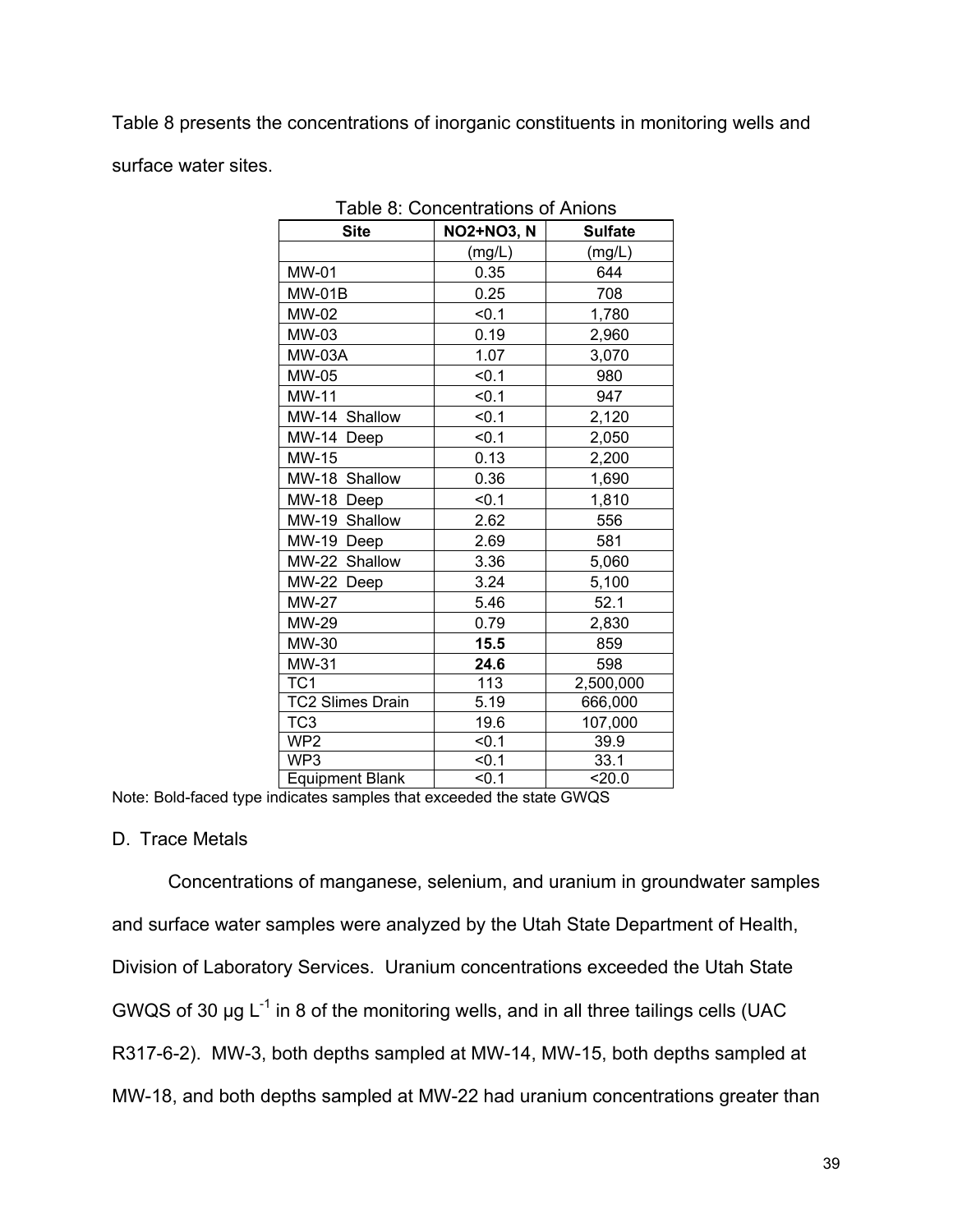30  $\mu$ g L<sup>-1</sup>.

Concentrations of manganese exceeded the ad-hoc groundwater quality standard of 800 µg  $L^{-1}$  as put forth in the Groundwater Discharge Permit for International Uranium (USA) Corporation, now Denison Mines, Co., in 7 monitoring well samples (Utah Water Quality Board). Wells MW-3, MW-3A, both depths sampled at MW-14, both depths sampled at MW-18, both depths sampled at MW-22, and MW-29 had concentrations greater than 800  $\mu$ g L<sup>-1</sup>. The equipment blank likely exhibits a presence of manganese because it was taken after decontamination of the pump following sampling MW-22, the well with highest manganese concentrations. Residual manganese in the pump tubing following MW-22 sampling thus may have been present in the equipment blank sample.

Only MW-3A, MW-15, and MW-31 had concentrations of selenium that exceeded the State GWQS of 50 µg  $L^{-1}$  set forth by the Utah Division of Water Quality (UAC R317-6-2). Tailings cell 3 was reported to have a selenium concentration of 1550 µg L  $<sup>1</sup>$ , while the sample from cell 2 Slimes Drain was reported only as having a</sup> concentration of selenium less than 400  $\mu$ g L<sup>-1</sup>. Trace metal concentrations are presented in Table 9.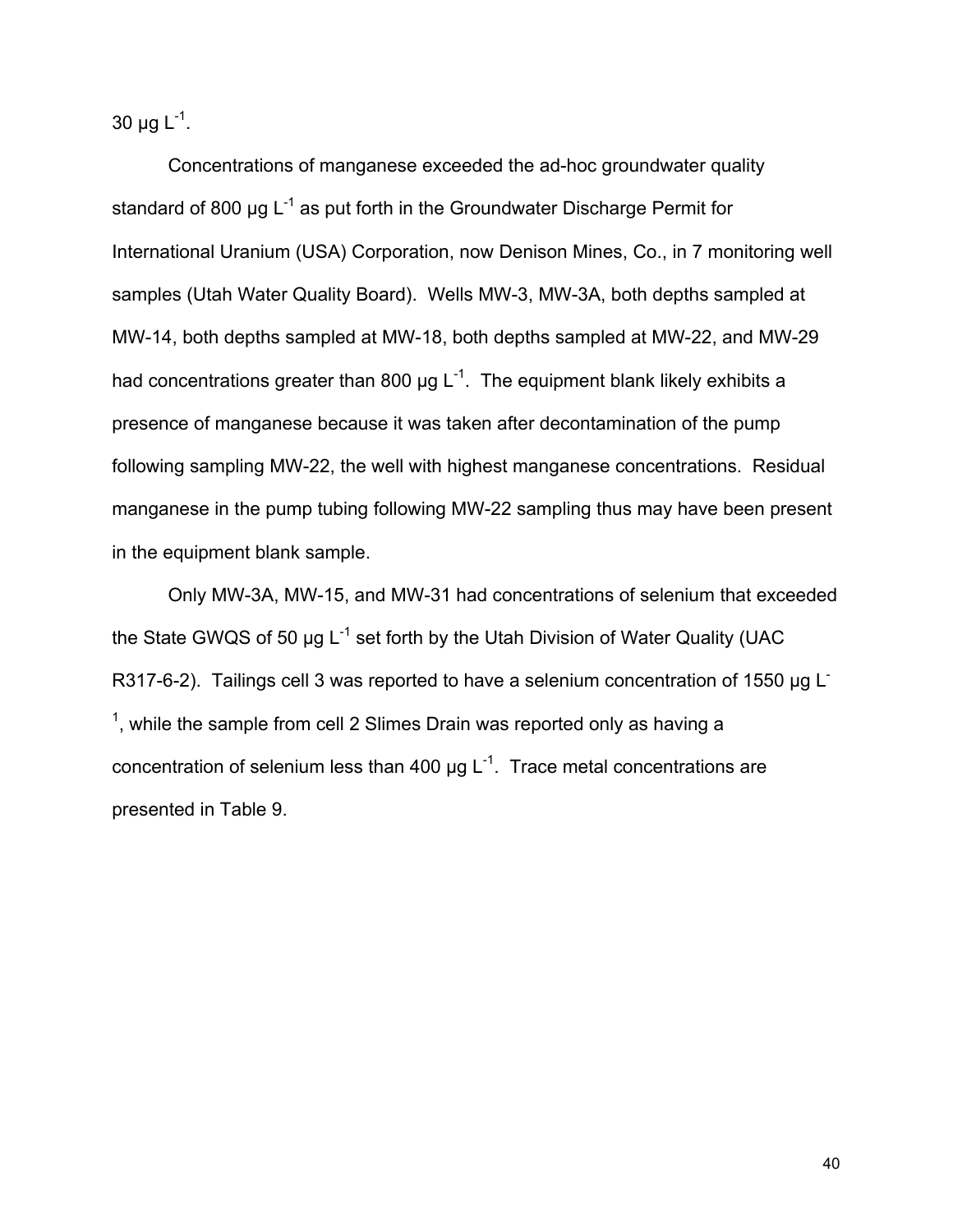| <b>Site</b>             | Selenium (µg/L) | Manganese (µg/L) | $\overline{\overline{^{238}}U(\mu g/L)}$ |
|-------------------------|-----------------|------------------|------------------------------------------|
| MW-01                   | 2.0             | 78.8             | 1.0                                      |
| $MW-01B$                | 2.0             | 115              | 1.0                                      |
| MW-02                   | 8.7             | < 10.0           | 10.5                                     |
| MW-03                   | 10.2            | 2,460            | 35.9                                     |
| <b>MW-03A</b>           | 74.2            | 1,360            | 19.9                                     |
| MW-05                   | 2.42            | 190              | 1.0                                      |
| <b>MW-11</b>            | 2.0             | 64.7             | 1.0                                      |
| MW-14 Shallow           | 2.0             | 2,080            | 59.4                                     |
| MW-14 Deep              | 2.0             | 2,020            | 59.4                                     |
| MW-15                   | 96.4            | < 10.0           | 42.9                                     |
| MW-18 Shallow           | 2.5             | 84               | 41.2                                     |
| MW-18 Deep              | 2.3             | 202              | 33.3                                     |
| MW-19 Shallow           | 10.4            | ~10              | 6.94                                     |
| MW-19 Deep              | 10.4            | < 10.0           | 7.68                                     |
| MW-22 Shallow           | 15.2            | 32,900           | 38.8                                     |
| MW-22 Deep              | 15.3            | 35,500           | 39.7                                     |
| <b>MW-27</b>            | 10.1            | < 10.0           | 29.5                                     |
| MW-29                   | 3.35            | 5,100            | 10.2                                     |
| MW-30                   | 32.6            | 10.0             | 6.31                                     |
| MW-31                   | 58.7            | 10.0             | 7.01                                     |
| TC <sub>1</sub>         | 16,200          | 869,000          | 581,000                                  |
| <b>TC2 Slimes Drain</b> | $<$ 400.0       | 139,000          | 23,700                                   |
| TC <sub>3</sub>         | 1,550           | 248,000          | 68,100                                   |
| WP <sub>2</sub>         | 2.0             | 17               | 9.92                                     |
| WP3                     | 2.0             | 16.2             | 1.0                                      |
| <b>Equipment Blank</b>  | 2.0             | 31.5             | 1.0                                      |

Table 9: Trace Metal Concentrations

Note: bold-faced type indicates samples that exceeded the state Groundwater Quality Standard (GWQS) or, in the case of manganese, the ad-hoc GWQS

E. D and <sup>18</sup>O Isotope Ratios in Water

Deuterium and oxygen-18 can be used as environmental tracers of groundwater

because they are part of the water molecule and have a conservative nature.

Enrichment of deuterium and oxygen-18 (i.e. isotopically heavier) may indicate

significant evaporation is occurring at the recharge point, while depletion of deuterium

and oxygen-18 (i.e. isotopically lighter) may indicate groundwater recharge is occurring

at higher elevations and lower temperatures. Enriched values are less negative and

represent a relatively heavier isotopic composition, while depleted values are more

negative and represent a relatively lighter isotopic composition. Groundwater and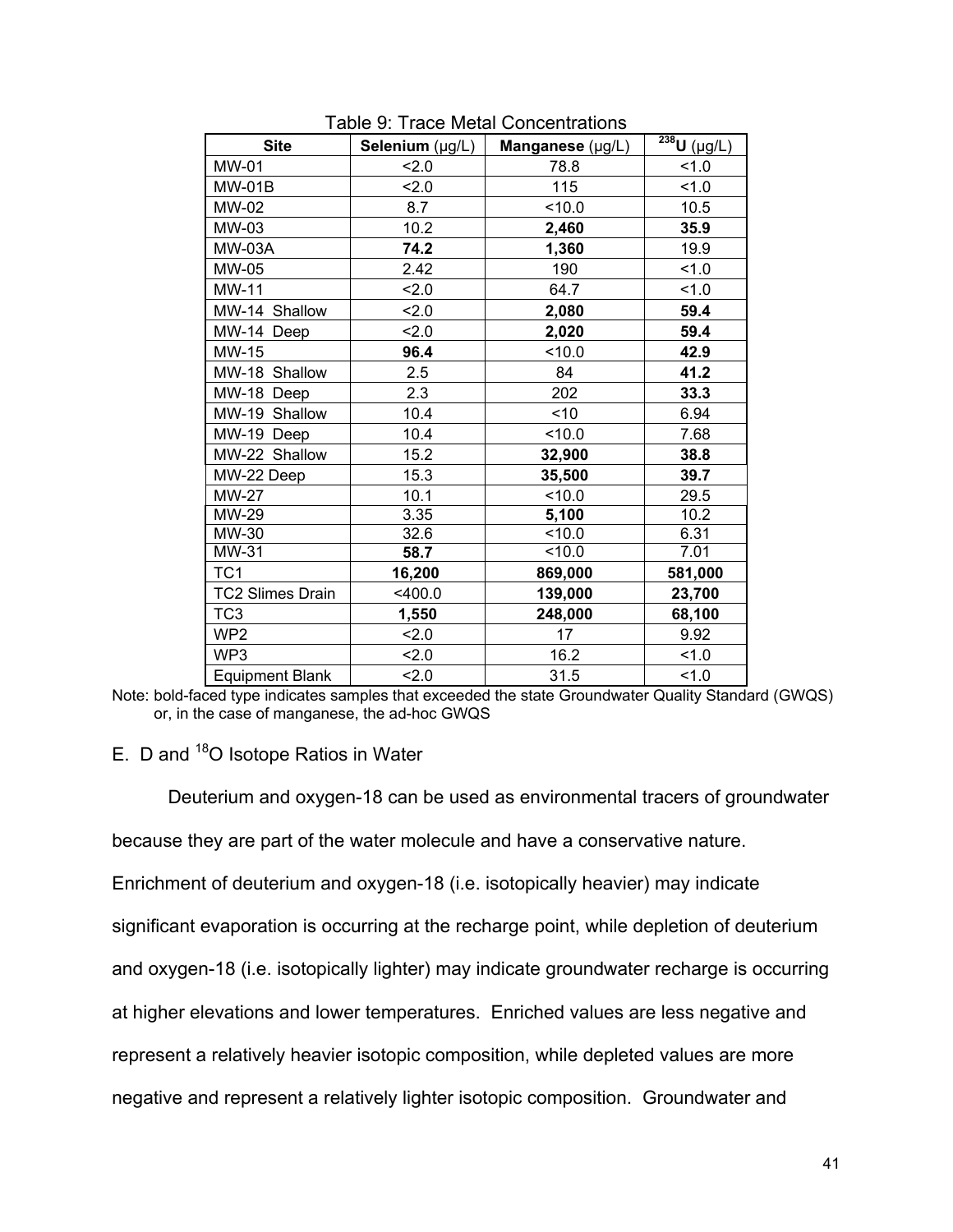surface water samples were analyzed for deuterium and oxygen-18 isotope ratios, the

results of which are presented in Table 10 below.

| <b>Site</b>                | <b>Depth</b> | δD (‰) | $\delta$ D σ (±‰)  | $\overline{\delta^{18}O}$ (‰) | $\overline{\delta^{18}O}$ $\sigma$ (±‰) |
|----------------------------|--------------|--------|--------------------|-------------------------------|-----------------------------------------|
| MW-01                      |              | $-113$ | 1.6                | $-14.8$                       | 0.13                                    |
| $MW-01B$                   |              | $-113$ | 0.3                | $-14.3$                       | 0.02                                    |
| MW-02                      |              | $-113$ | 0.5                | $-14.2$                       | 0.01                                    |
| MW-03                      |              | $-106$ | 1.0                | $-13.2$                       | 0.16                                    |
| <b>MW-03A</b>              |              | $-107$ | 1.4                | $-13.3$                       | 0.19                                    |
| MW-05                      |              | $-112$ | 2.3                | $-14.1$                       | 0.03                                    |
| <b>MW-11</b>               |              | $-115$ | 0.3                | $-15.6$                       | 0.04                                    |
| MW-14                      | shallow      | $-110$ | 0.0                | $-13.8$                       | 0.05                                    |
| <b>MW-14</b>               | deep         | $-112$ | 0.5                | $-13.9$                       | 0.03                                    |
| MW-15                      |              | $-111$ | 0.5                | $-14.0$                       | 0.09                                    |
| <b>MW-22</b>               | shallow      | $-110$ | 1.7                | $-13.5$                       | 0.23                                    |
| <b>MW-22</b>               | deep         | $-107$ | 0.2                | $-13.2$                       | 0.05                                    |
| <b>MW-27</b>               |              | $-83$  | 0.5                | $-9.8$                        | 0.07                                    |
| MW-29                      |              | $-107$ | 2.0                | $-13.3$                       | 0.00                                    |
| MW-30                      |              | $-95$  | 0.3                | $-11.7$                       | 0.09                                    |
| MW-31                      |              | $-95$  | 1.1                | $-11.9$                       | 0.22                                    |
| MW-18                      | shallow      | $-103$ | 1.7                | $-13.7$                       | 0.05                                    |
| MW-18                      | deep         | $-107$ | 2.1                | $-13.9$                       | 0.18                                    |
| MW-19                      | shallow      | $-81$  | 1.5                | $-9.6$                        | 0.05                                    |
| MW-19                      | deep         | $-81$  | 2.0                | $-9.5$                        | 0.04                                    |
| WP <sub>2</sub>            |              | $-45$  | 1.9                | $-1.3$                        | 0.15                                    |
| WP3                        |              | $-60$  | 0.3                | $-5.3$                        | 0.14                                    |
| TC <sub>1</sub>            |              | $-$    | --                 | --                            | --                                      |
| <b>TC2 Slimes</b><br>Drain |              | --     |                    | --                            |                                         |
| TC <sub>3</sub>            |              | $-12$  | 7.9<br>$(10 - 16)$ | 4.9<br>$\Delta$               | 0.92                                    |

Table 10: δD and  $δ^{18}$ O Isotope ratios in water

Note: isotope ratios are calculated as  $\partial^{18}O_{\textit{sample}} = \frac{{\binom{18}{3}}\partial^{16}O}{\binom{18}{3}\sqrt{16}}$  $\left(\frac{18}{100}\right)^{16}$   $\left(\frac{18}{100}\right)^{16}$   $\left(\frac{18}{100}\right)^{16}$   $\left(\frac{18}{100}\right)^{16}$   $\left(\frac{18}{100}\right)^{16}$   $\left(\frac{18}{100}\right)^{16}$   $\left(\frac{18}{100}\right)^{16}$   $\left(\frac{18}{100}\right)^{16}$   $\left(\frac{18}{100}\right)^{16}$   $\left(\frac{18}{100}\right)^{16}$   $\left(\frac{18}{10$ /  $18 \bigcap_{16} 16$  $18 \bigcap_{16} 16$ <sup>18</sup> $O_{\text{sample}} = \left( \frac{18}{\sqrt{18} Q^{16} O} \right)_{\text{sample}} - 1$  $\overline{\phantom{a}}$ ⎠ ⎞  $\overline{a}$  $\mathsf I$ ⎝  $\big($  $\partial^{18}O_{\text{sample}} = \frac{1}{18.16 \times 16^{-3}}$  – *reference sample sample*  $^ ($   $\frac{18}{O}$   $/ \frac{16}{O}$  $O/{}^{16}O$  $O_{sample} = \frac{1}{\sqrt{18 - 16.5}} - 1$  \* 1000\% VSMOW, where

VSMOW is the name of the reference.

 Isotope ratios for deuterium relative to the standard VSMOW for monitoring wells ranged from -115‰ to -81‰. The highest values of -81‰ and -83‰ were found in wells MW-19 at both depths and MW-27, respectively. Wildlife ponds 2 and 3 showed deuterium isotope ratios of -45‰ and -60‰, respectively. Tailings cell 3 had a deuterium isotope ratio of -12‰.

Isotope ratios for oxygen-18 relative to the standard VSMOW for monitoring wells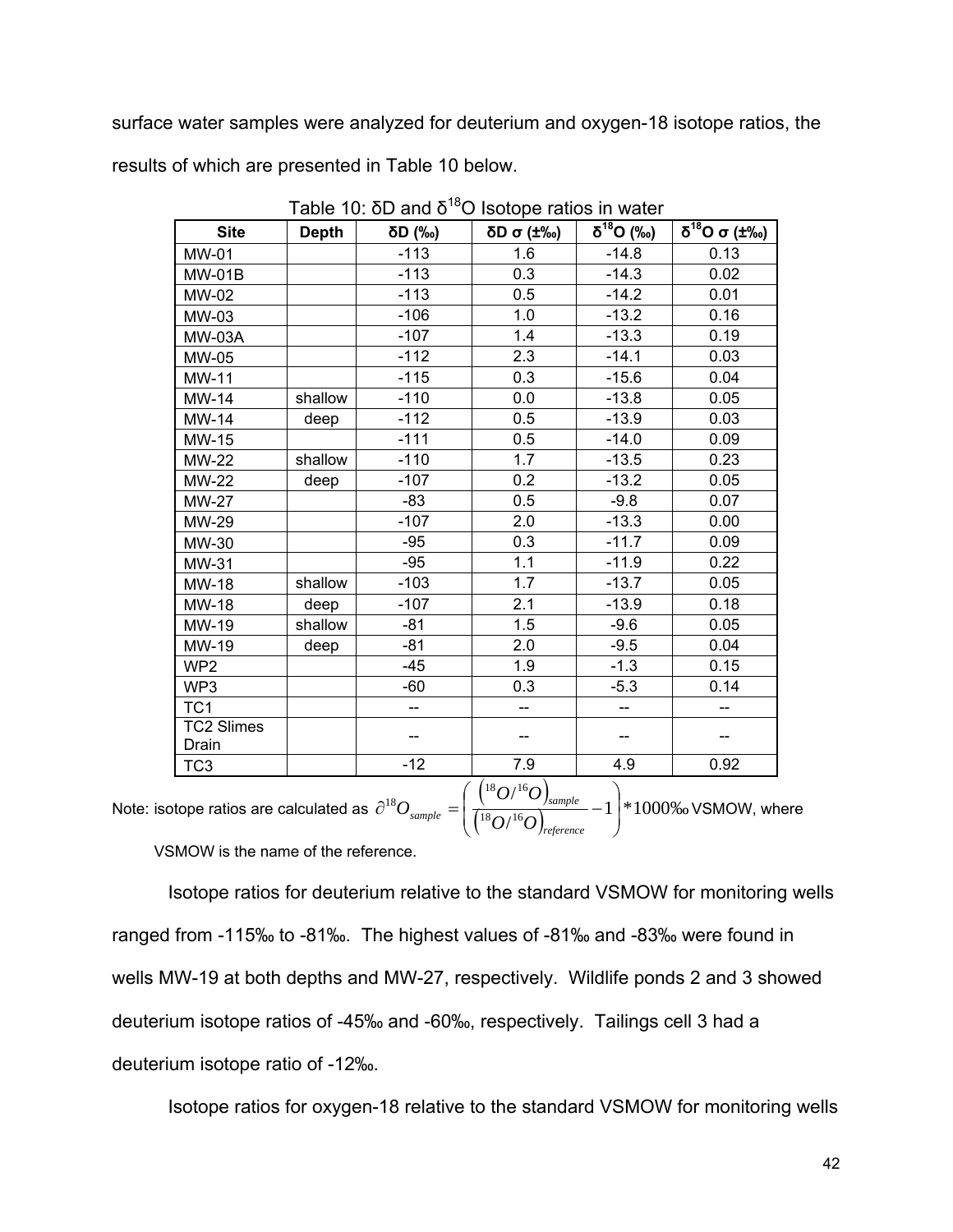ranged from -15.6‰ to -9.5‰. The highest values of -9.6‰, -9.5‰, and -9.8‰ were found in MW-19 shallow, MW-19 deep, and MW-27, respectively. Wildlife ponds 2 and 3 had oxygen-18 isotope ratios of -1.3‰ and -5.3‰, respectively. Tailings cell 3 had an oxygen-18 isotope ratio of 4.9‰.

 Tailings cell 1 and cell 2 slimes drain were not analyzed by the contract laboratory because of damage that could have been incurred upon the laboratory equipment due to the low-pH of the wastewater collected.

 Figure 21 plots the deuterium and oxygen-18 isotope ratios for each sample site. Figure 22 plots the regressed isotope ratio data along with the Global Meteoric Water Line after Craig (1961) and the Utah Meteoric Water Line after Kendal and Coplen (2001).



Figure 21:  $δD$  and  $δ$ <sup>18</sup> $O$  isotope ratios of water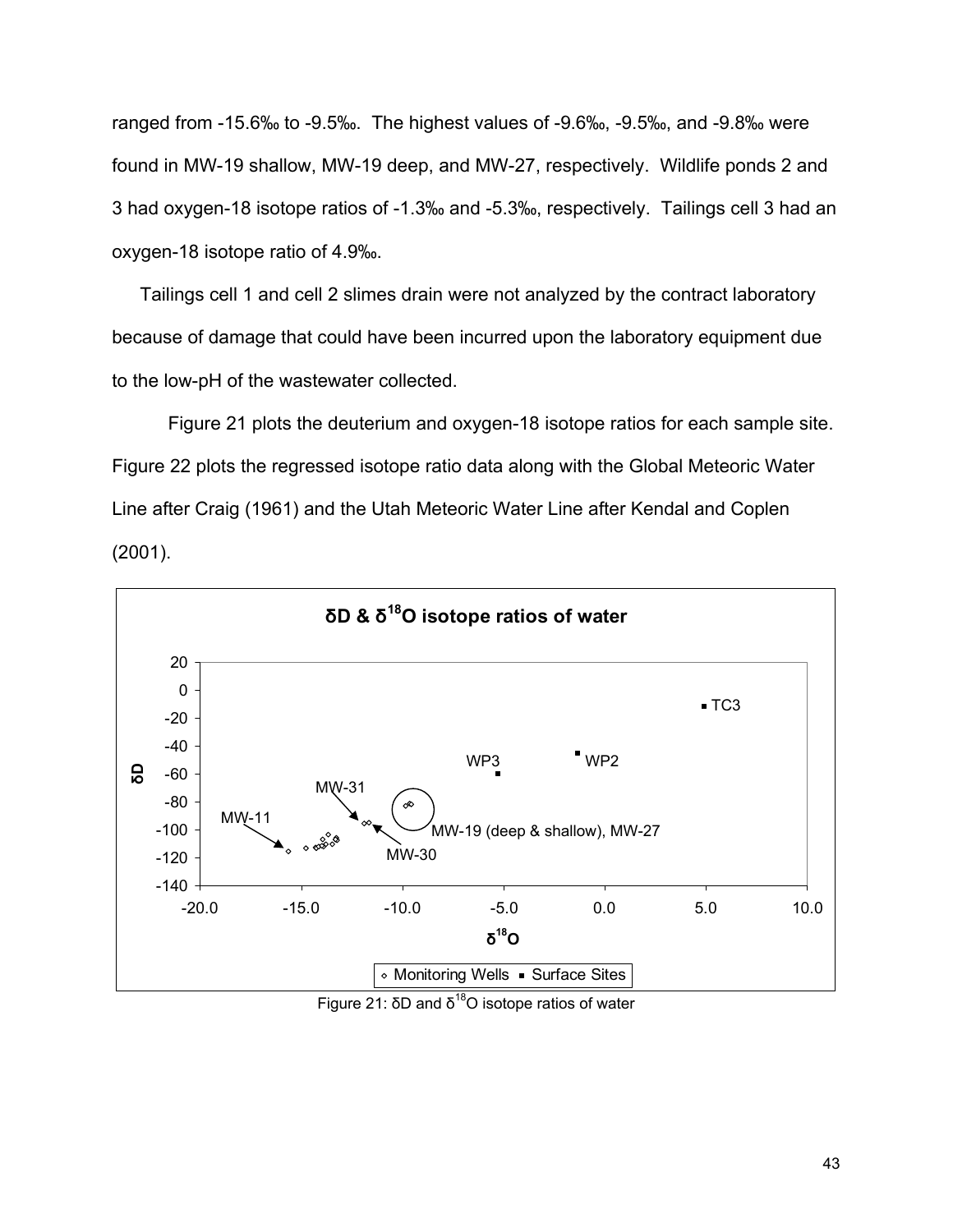

Figure 22: and δ<sup>18</sup>O isotope ratios of water, regressed δ-Deuterium vs. δ<sup>18</sup>O data with Global Meteoric Water Line and Utah Meteoric Water Line

 The monitoring wells plot along a line of similar slope to the Utah (local) meteoric water line, but offset slightly. The surface water sites plot along a line with a slope one might expect to see in evaporated waters. Wells MW-19 (shallow and deep), MW-27, MW-30, and MW-31 have enriched (more positive) values for  $\delta^{18}$ O and plot along the evaporation line suggesting that these wells have been influenced by evaporated surface water from the wildlife ponds. Nevertheless, the δD values for evaporated versus meteoric water for these wells is small suggesting the presence of nonevaporated background water (i.e. a mixture of pond and background water.) Well MW-11 does not show an evaporated signal suggesting that neither pond water or leakage from tailing cells is present at this well today.

 Monitoring wells MW-3, MW-3A, MW-14 (shallow and deep), MW-15, MW-18 (shallow and deep), and MW-22 (shallow and deep) have more depleted  $\delta^{18}O$ . These wells have elevated uranium concentrations, but as they do not bear an evaporated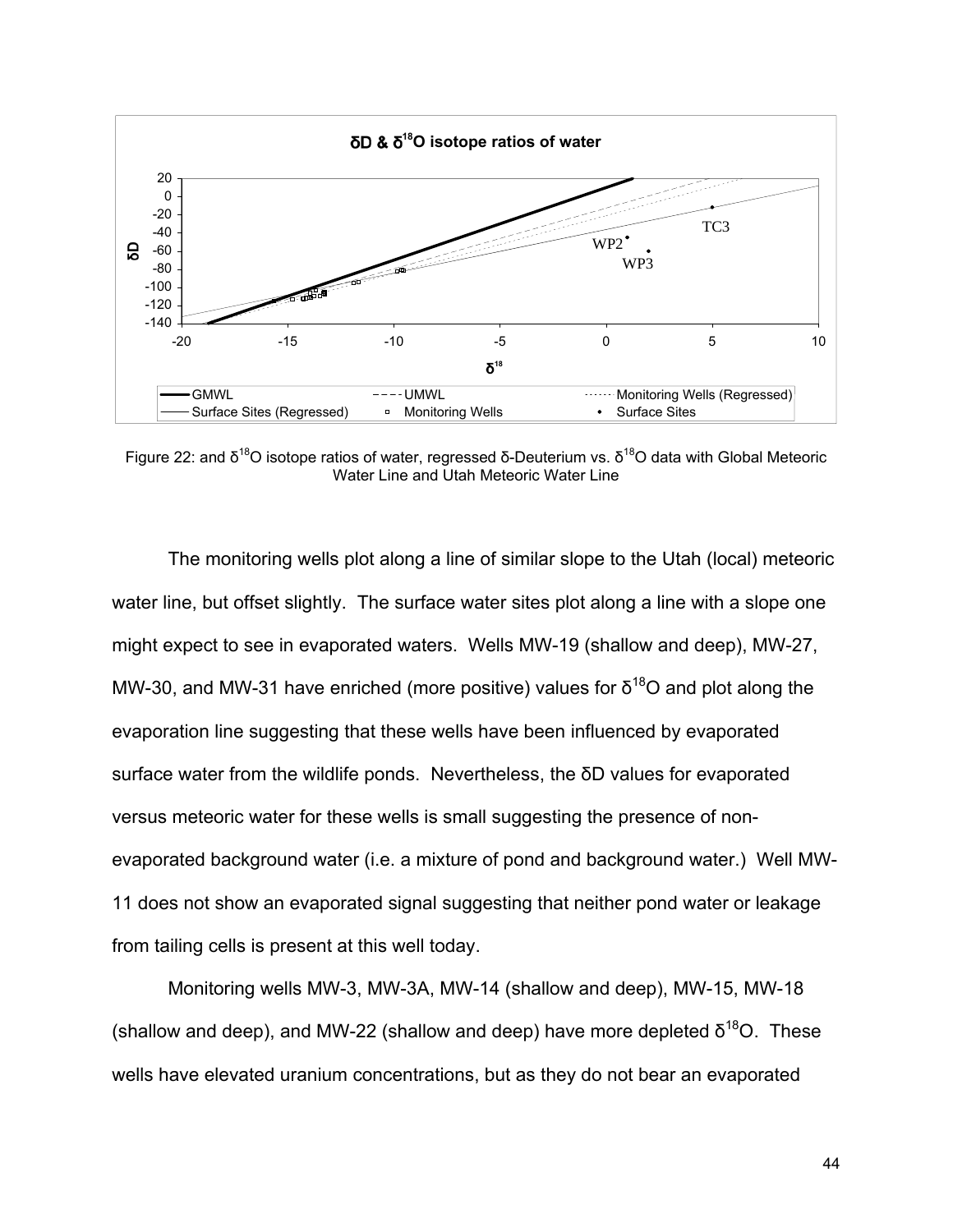stable isotope signal it does not appear that the elevated uranium values are the result of leakage from tailing cells (or wildlife ponds.)

# F.  $34$ S and  $18$ O Isotope Ratios in Sulfate

Sampled wells and surface water sites were analyzed for isotope ratios of  $34\text{S}/32\text{S}$ and  $18O/16O$  as sulfur-34 and oxygen-18 in the dissolved sulfate molecule. These isotope ratios can be used in fingerprinting waters of a common source, i.e. if leakage from tailings cells were occurring, wells impacted by leakage might have similar isotopic fingerprints of  $34S$  and  $18O$  as the tailings cells wastewater. Conversely, if no leakage from tailings cells were occurring, wells might have significantly different isotopic fingerprints of  $34$ S and  $18$ O as compared to the tailings cells. This is because of fractionation processes occurring in the ore refining process, and the use of sulfuric acid from an outside source in ore refinement. Furthermore, evaporation from the surface water sites would preferentially fractionate for oxygen-18 over oxygen-16, meaning the residual solution would become enriched in oxygen-18. This means that if isotopic ratios are different between wells and surface water sites, it is expected that surface water sites would have enriched (e.g. isotopically heavier) isotopic ratios of oxygen-18 relative to well waters. Table 11 shows analytical results for  $34S$  and  $18O$  isotope ratios as they pertain to the sulfate ions in solution.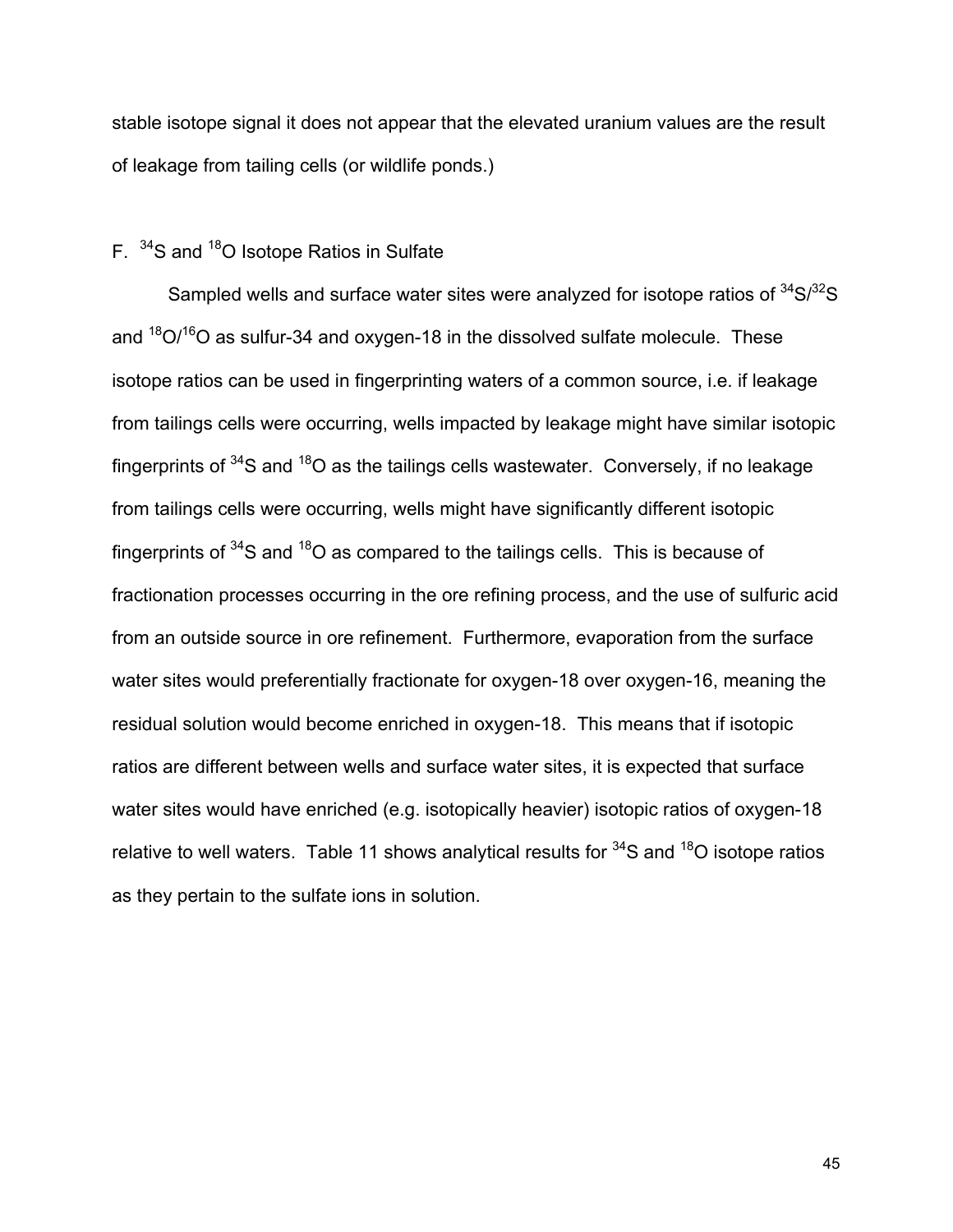| <b>Site</b>       | δ <sup>18</sup> O - SO <u>4 (‰)</u> | δ <sup>34</sup> S - SO <sub>4</sub> (‰) |  |
|-------------------|-------------------------------------|-----------------------------------------|--|
| $MW-1$            | $-2.36$                             | 9.17                                    |  |
| $MW-1B$           | $-2.22$                             | 9.88                                    |  |
| $MW-2$            | -8.59                               | 12.13                                   |  |
| $MW-3$            | $-7.03$                             | 13.69                                   |  |
| MW-3A             | $-6.69$                             | 12.66                                   |  |
| $MW-5$            | $-3.93$                             | 9.55                                    |  |
| MW-11             | $-5.08$                             | 9.34                                    |  |
| MW-14             | -2.69                               | 9.63                                    |  |
| MW-14             | $-1.81$                             | 9.86                                    |  |
| MW-15             | -4.61                               | 9.07                                    |  |
| MW-18             | $-4.03$                             | 5.05                                    |  |
| MW-18             | $-3.63$                             | 5.23                                    |  |
| MW-19             | $-4.08$                             | 7.40                                    |  |
| MW-19             | $-4.88$                             | 7.27                                    |  |
| MW-22             | $-9.99$                             | -2.44                                   |  |
| MW-22             | $-10.27$                            | $-3.07$                                 |  |
| <b>MW-27</b>      | 2.02                                | $-0.20$                                 |  |
| MW-29             | $-5.58$                             | 9.73                                    |  |
| MW-30             | $-3.31$                             | 11.04                                   |  |
| MW-31             | $-2.18$                             | 6.39                                    |  |
| TC <sub>1</sub>   | 3.97                                | $-0.89$                                 |  |
| <b>TC2 Slimes</b> |                                     |                                         |  |
| Drain             | 4.58                                | $-0.93$                                 |  |
| TC3               | 4.34                                | $-1.04$                                 |  |
| WP2               | 4.52                                | 0.90                                    |  |
| WP3               | 3.15                                | 0.19                                    |  |

Table 11:  $34$ S and  $18$ O isotope ratios of sulfate

Note: isotope ratios are calculated as  $\partial^{34}S_{\text{sample}} = \left( \frac{ \binom{34}{3} S / \binom{34}{5} }{ \binom{24}{24} + \binom{24}{12}} \right)$  $\left(\frac{34}{34}S/\frac{34}{5S}\right)_{reference}$  - 1 \example 1000\% /  $34 \times 34$ 34  $\sigma$  / 34  $\frac{34}{3}S_{sample} = \frac{1}{34} \frac{S}{S} \left( \frac{S}{34} \frac{S}{S} \right)_{sample} - 1$  $\overline{\phantom{a}}$ ⎠ ⎞  $\overline{a}$  $\mathsf{L}$ ⎝  $\big($  $\partial^{34}S_{sample} = \frac{1}{734 \times 34 \times 10^{-10}}$ *reference sample sample*  $\sqrt{\frac{34}{5}}$  /  $\frac{34}{5}$  $S/^{34}S$  $S_{sample} = \frac{1}{7.34 \times 10^{34} \text{ s}} - 1$  \\*1000\% The reference standard is Canyon Diablo Troilite having a <sup>34</sup>S/<sup>32</sup>S ratio of 0.04500451.

Isotope ratios for <sup>18</sup>O of sulfate ranged from -10.3‰ to -1.8‰ in monitoring wells. Wildlife ponds 2 and 3 had positive <sup>18</sup>O isotope ratios of 4.5‰ and 3.1‰, respectively. Ratios in tailings cell 1, Cell 2 slimes drain, and tailings cell 3 were also positive at 3.9‰, 4.5‰, and 4.3‰, respectively. 34S isotope ratios ranged from -3.0‰ to 13.6‰ in monitoring wells. Wildlife ponds 2 and 3 had <sup>34</sup>S isotope ratios of 0.9‰ and 0.19‰, respectively. 34S isotope ratios in tailings cell 1, Cell 2 slimes drain, and tailings cell 3 were -0.89‰, -0.92‰, and -1.04‰, respectively.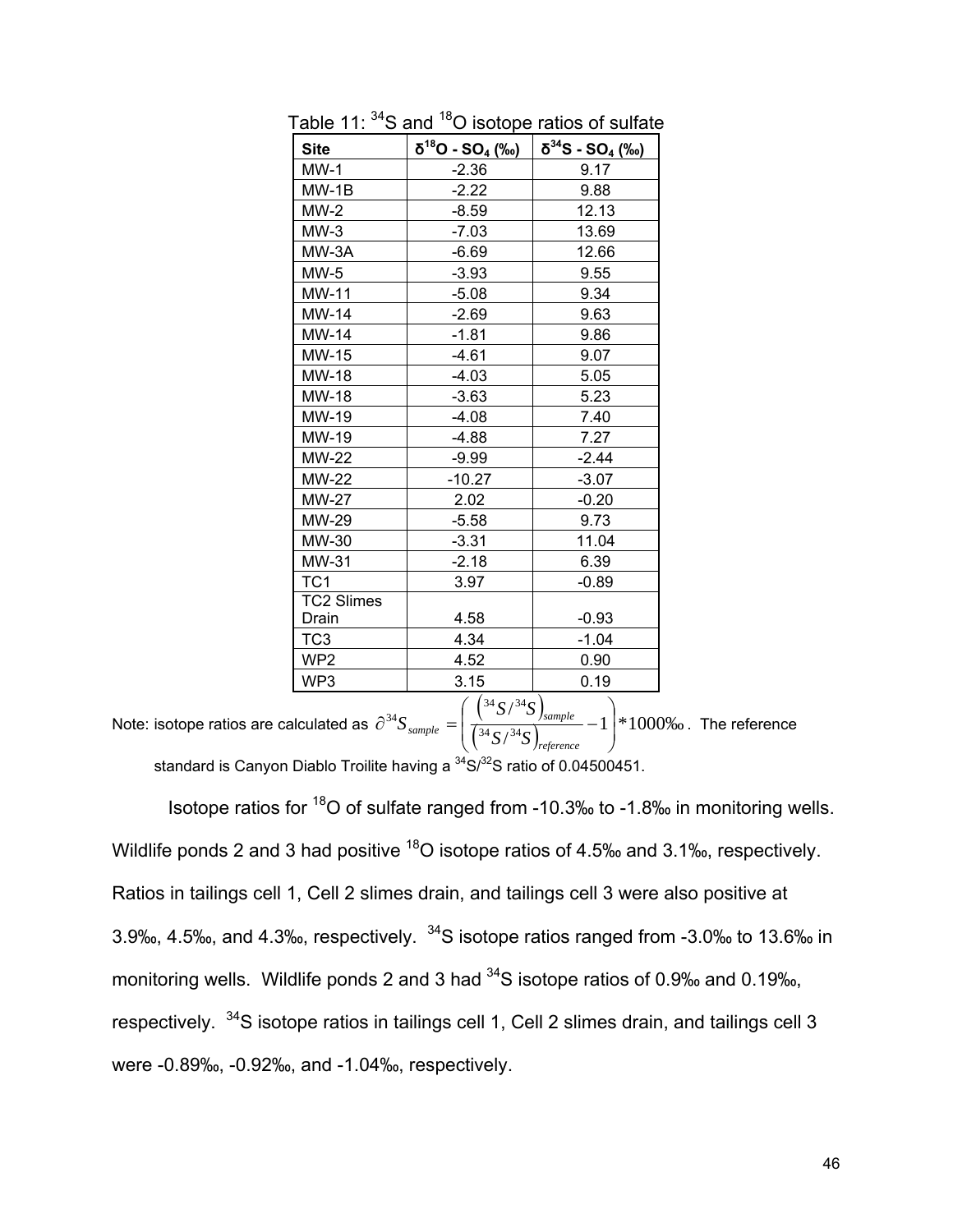



Figure 23 shows the results of analyses done at the University of Waterloo Environmental Isotope Laboratory for  $34S$  and  $18O$  isotope ratios in sulfate. Several distinct relationships are apparent. The surface water sites (wildlife ponds and tailings cells) are heavily enriched in  ${}^{18}O$ , and yet depleted in  ${}^{34}S$  relative to monitoring wells. This is likely due to evaporative fractionation of lighter water molecules, causing enrichment of heavier water molecules in the ponds, and subsequent enrichment of oxygen-18. MW-27 is also similar in isotopic composition to the surface water sites. This suggests groundwater there has been influenced by the wildlife ponds found directly upgradient.

Most monitoring well sites exhibit a slight depletion of oxygen-18 with significant enrichment of sulfur-34. Both sampling depths for MW-22 exhibited <sup>34</sup>S isotope ratios similar to surface water sites, but  $^{18}O$ -SO<sub>4</sub> is distinct from the surface water sites. This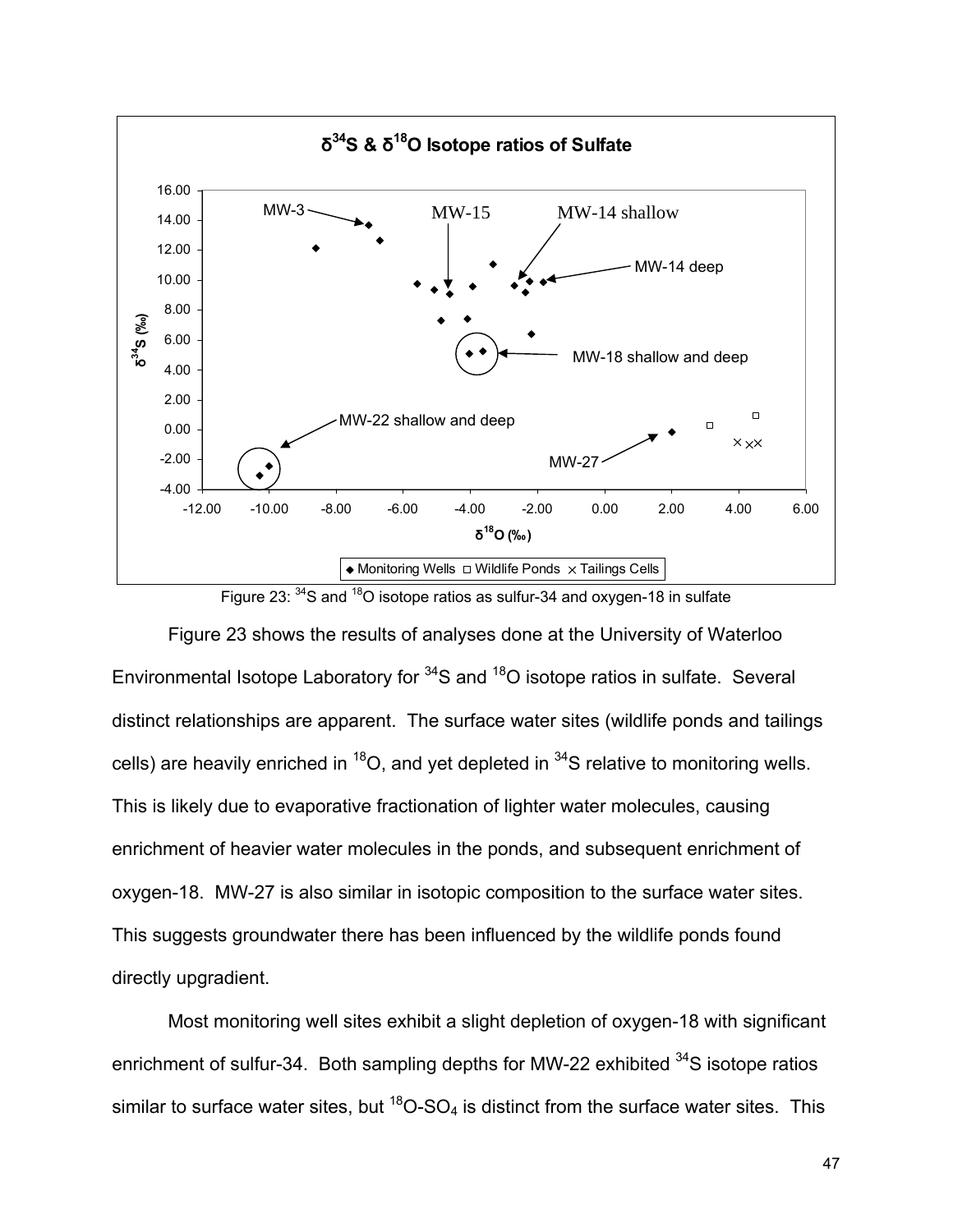may be explained by a recharge of surface water that isn't evaporated. Wells MW-3, MW-14 shallow and deep, MW-15, and MW-18 all exhibited elevated concentrations of uranium, but are isotopically distinct from the surface water sites.



**Figure 24: 34S isotope ratios of Sulfate vs. dissolved SO4 Concentration**

Figure 24 presents sulfate concentration versus the  $34S$  isotopic ratios for each site. Because of extremely high sulfate levels in the tailings cells and Cell 2 slimes drain, those points are not included in Figure 24. Figure 25 below presents the log of sulfate concentration versus the <sup>34</sup>S isotopic ratios on the sulfate ions for each site.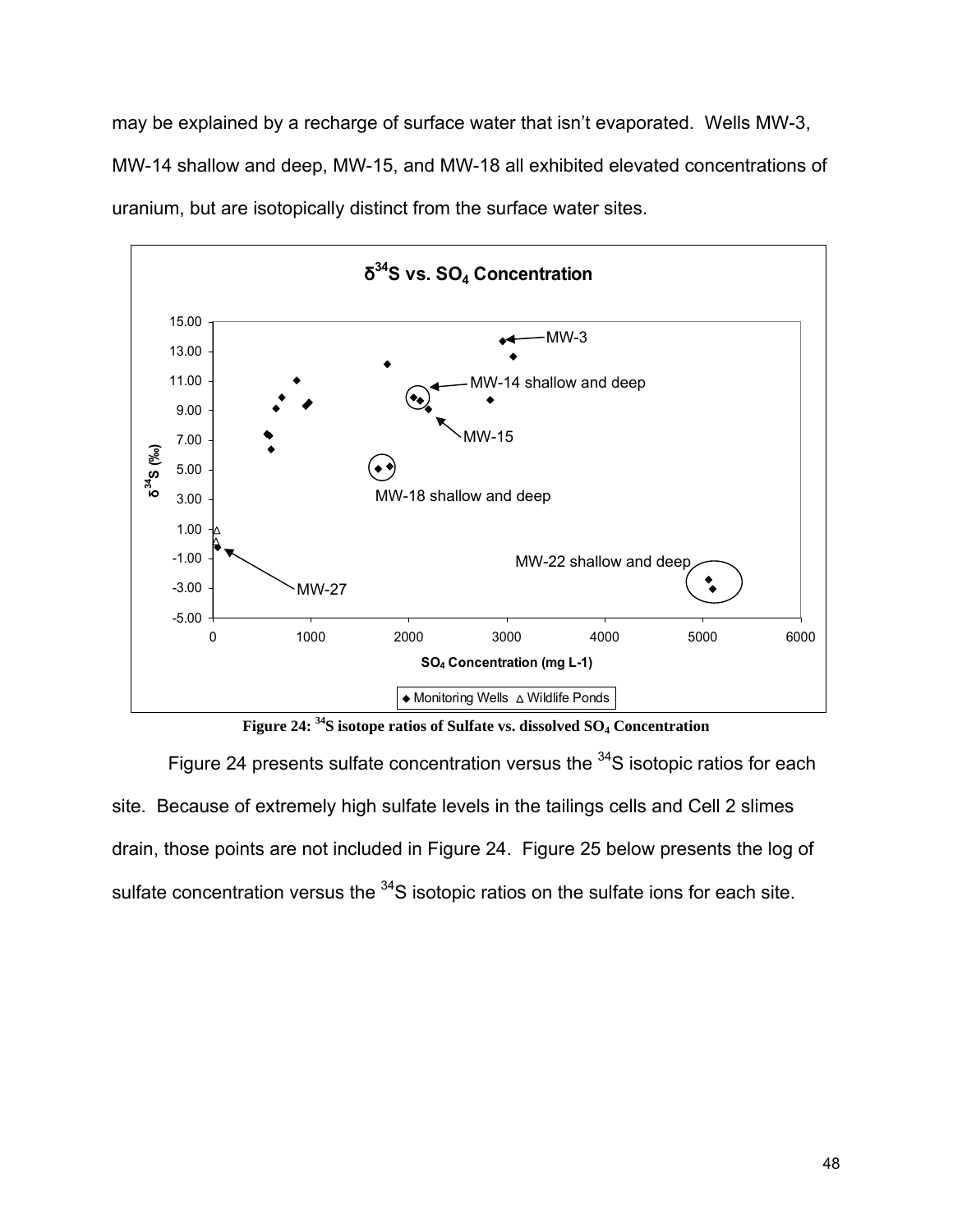

Figure 25:  $34$ S isotope ratios of Sulfate vs. log dissolved  $SO_4$  concentration



Figure 26:  $18$ O isotope ratios of Sulfate vs. dissolved SO<sub>4</sub> concentration

Figure 26 relates the oxygen-18 isotope ratios to the dissolved sulfate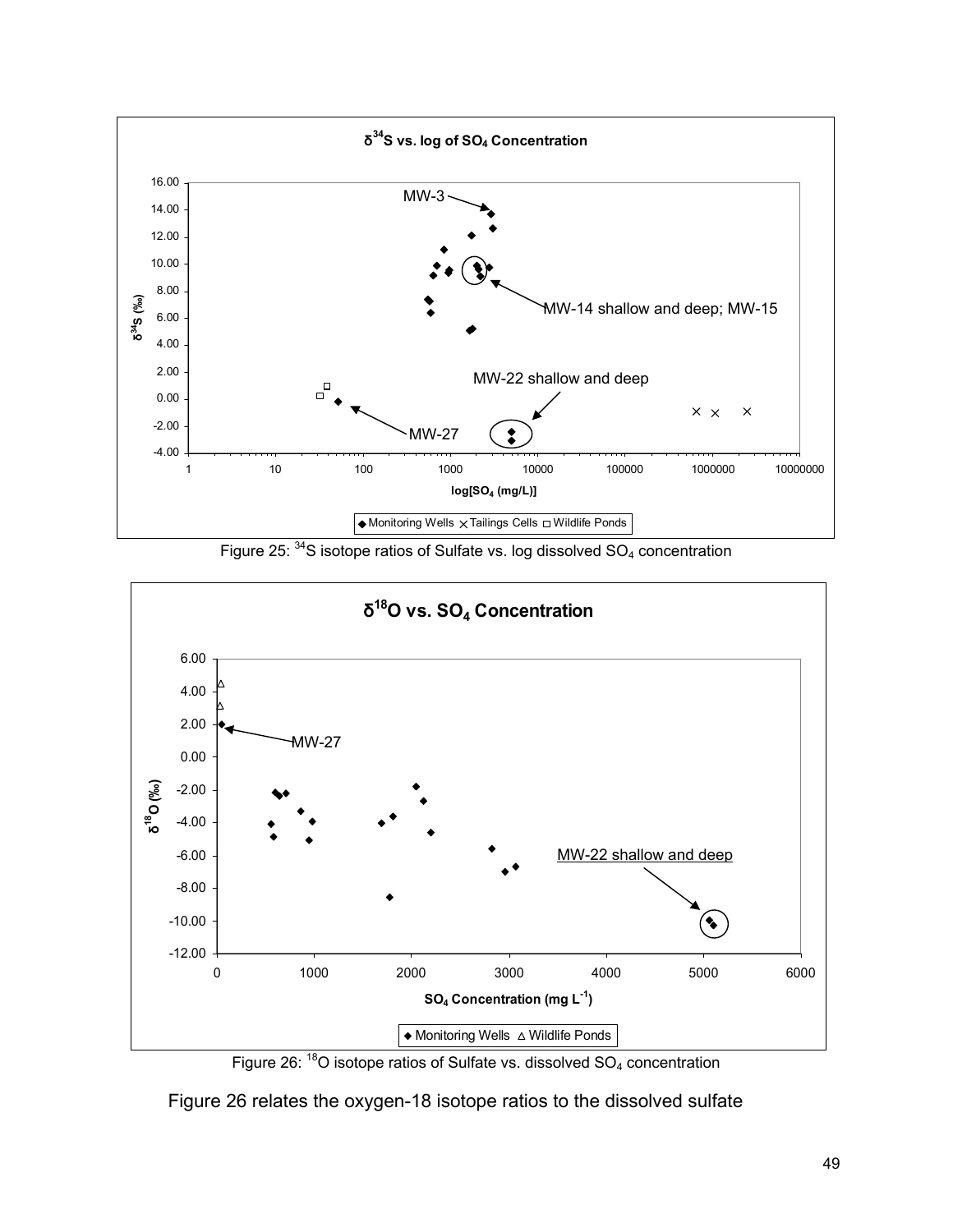concentration for each of the sample sites. A very general inverse correlation between increasing sulfate concentrations and oxygen-18 depletion is seen. MW-27 exhibits an isotopic fingerprint very similar to that of the wildlife ponds, as well as similar sulfate concentrations. MW-22 is anomalous in that it exhibits a significantly more depleted  $\delta^{34}$ S value but has elevated sulfate. However, because of its location it is unlikely MW-22 is being influenced by similar aspects of the groundwater system as the other monitoring wells.





Figure 27 plots oxygen-18 isotope ratios of sulfate to the log of sulfate concentrations for each of the sample sites in order to include tailings cells. In this case the tailings cell wastewater is seen to exhibit both an enriched <sup>18</sup>O signature and extremely high sulfate content.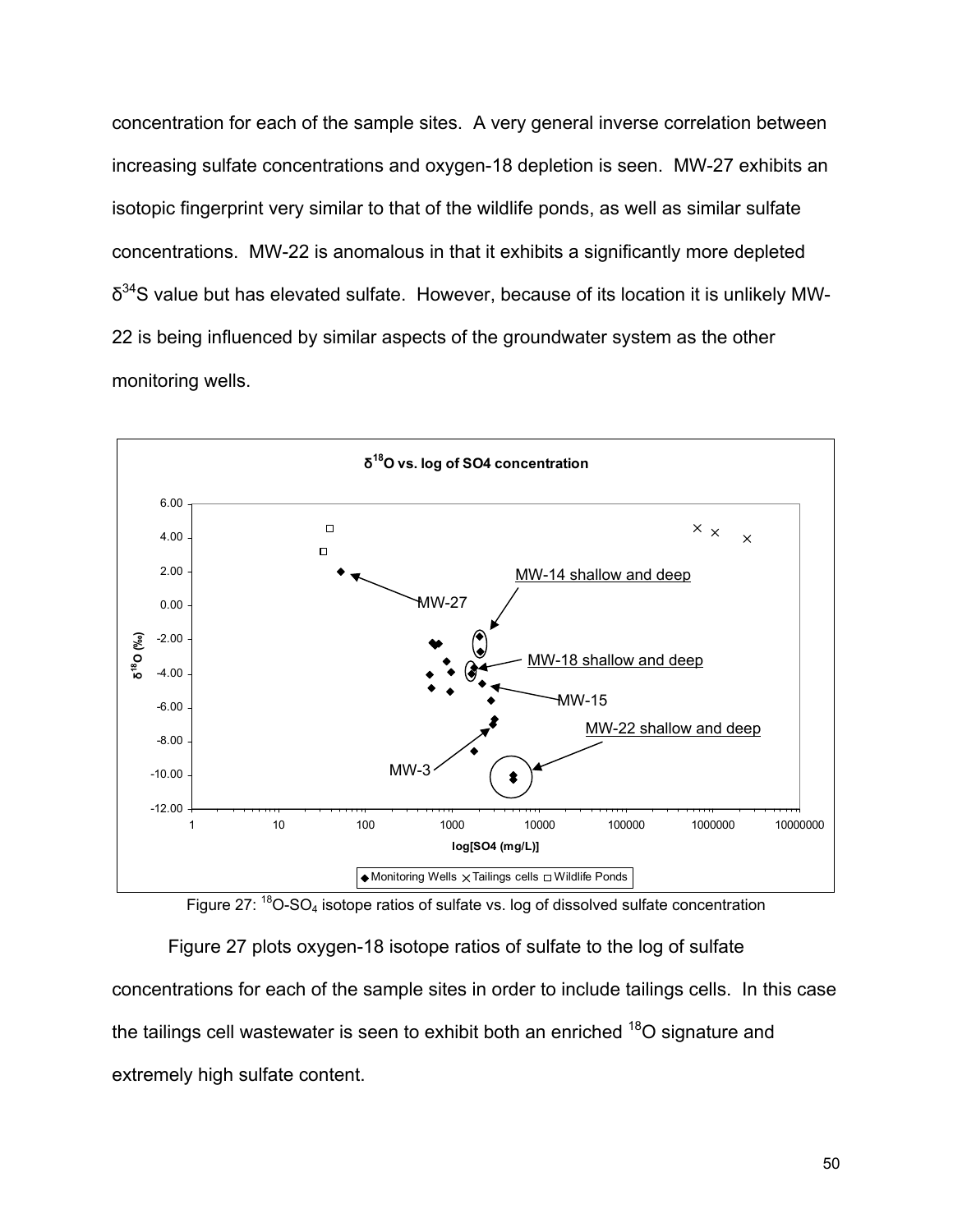# **V. DISCUSSION**

Most groundwater samples from the Mill contain significant amounts of terrigenic helium-4, indicative of older waters. Several samples have tritiogenic helium-3, indicative of young water, however these are only found in areas influenced by the wildlife ponds (MW-19, and MW-27). Tritiated water is introduced into the system by recharge from the wildlife ponds and appears in wells around the wildlife ponds. As recharge water from the wildlife ponds propagates through the system, evidence of tritiated water will appear in successive monitoring wells further from the ponds.

Wells MW-19 (both sample depths) and MW-27 exhibited the most enriched (heaviest)  $\delta D/\delta^{18}O$  isotopic signatures of all the monitoring well samples. This can likely be attributed to the water table mounding that is occurring because of the nearby wildlife ponds. Water that is isotopically enriched due to evaporation, the wildlife ponds, when mixed with water that is isotopically depleted, groundwater, would produce an isotopic fingerprint that is isotopically heavier than that of groundwater but isotopically lighter than that of surface water. That the isotopic signatures of MW-19 and MW-27 are being influenced by recharge from the wildlife ponds is also supported by the elevated tritium concentrations in both wells. Significant amounts of tritium in MW-19 and MW-27 suggest younger water, and because of only modest amounts of precipitation, recharge is likely to mostly be occurring from the nearby wildlife ponds.

The influence of evaporated isotopic signatures is most prominent in MW-19 and MW-27, but is not evident in wells immediately down-gradient from MW-19 and MW-27, such as MW-30 and MW-31. This suggests the southern margin of artificial recharge due to the wildlife ponds, and the southernmost extent of the water table mound, is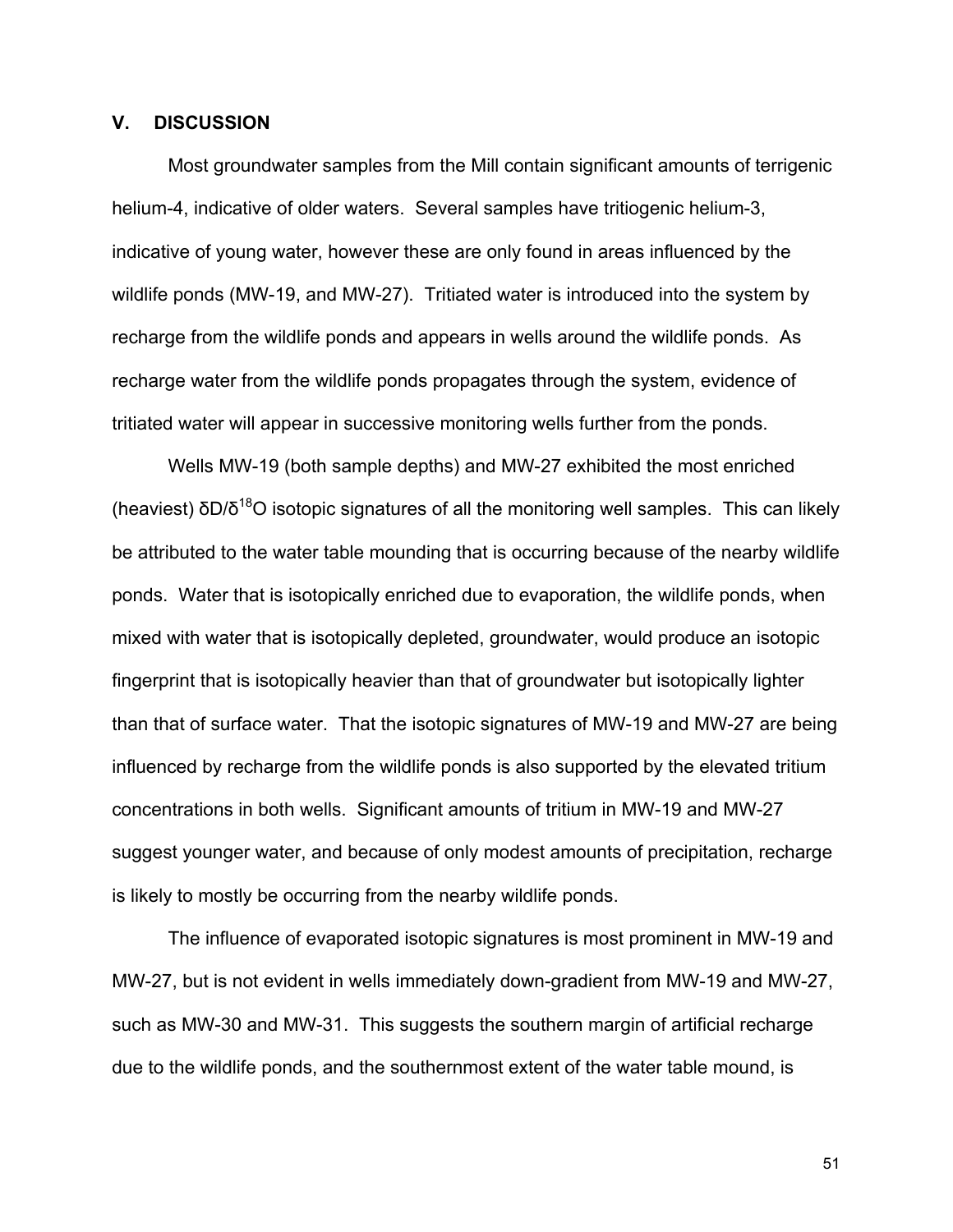likely between MW-27, and MW-30 and MW-31. Furthermore, mixing of the evaporated isotopic signatures with groundwater in MW-18 is not apparent, suggesting that the northern extent of the water table mound is likely between MW-19 and MW-18.

Because of the consistent similarities seen in  $\delta^{34}$ S values,  $\delta^{18}$ O values, and sulfate concentrations between MW-27 and the wildlife ponds, it is likely that water in MW-27 has its origin in the wildlife ponds. Furthermore, young water as evidenced by the presence of tritium in MW-27 indicates a tritiated recharge source, whereas tritiumfree waters in the majority of the other monitoring wells indicates a recharge source composed of older water. Tritiated waters from the wildlife ponds that are likely recharging the aquifer system would show similar isotopic signatures between the monitoring wells and the wildlife ponds, as is seen in analytical data. This strongly suggests the influence of recharge from the wildlife ponds is propagating through the aquifer and has, to date, reached downgradient at least as far as MW-27.

 Potential causes of similarities in sulfur isotope ratios between the wildlife ponds and tailings cells include: eolian transport of aerosols from the tailings cells, surface runoff from the Mill facility, and/or rainout of sulfuric acid released to the atmosphere from the Mill. When compared with isotope fingerprints observed in the tailings cells, fingerprints of monitoring wells exhibit strong differences, with the exception of MW-27. This suggests that elevated concentrations of trace metals seen in wells down-gradient of the facility are not being caused by tailings cell leakage.

 The uniqueness of the stable isotope fingerprints of the tailings cells provide a valuable tool in monitoring groundwater wells for evidence of leakage from the tailings cells. Because of the extremely high concentrations of sulfate in the tailings cells, even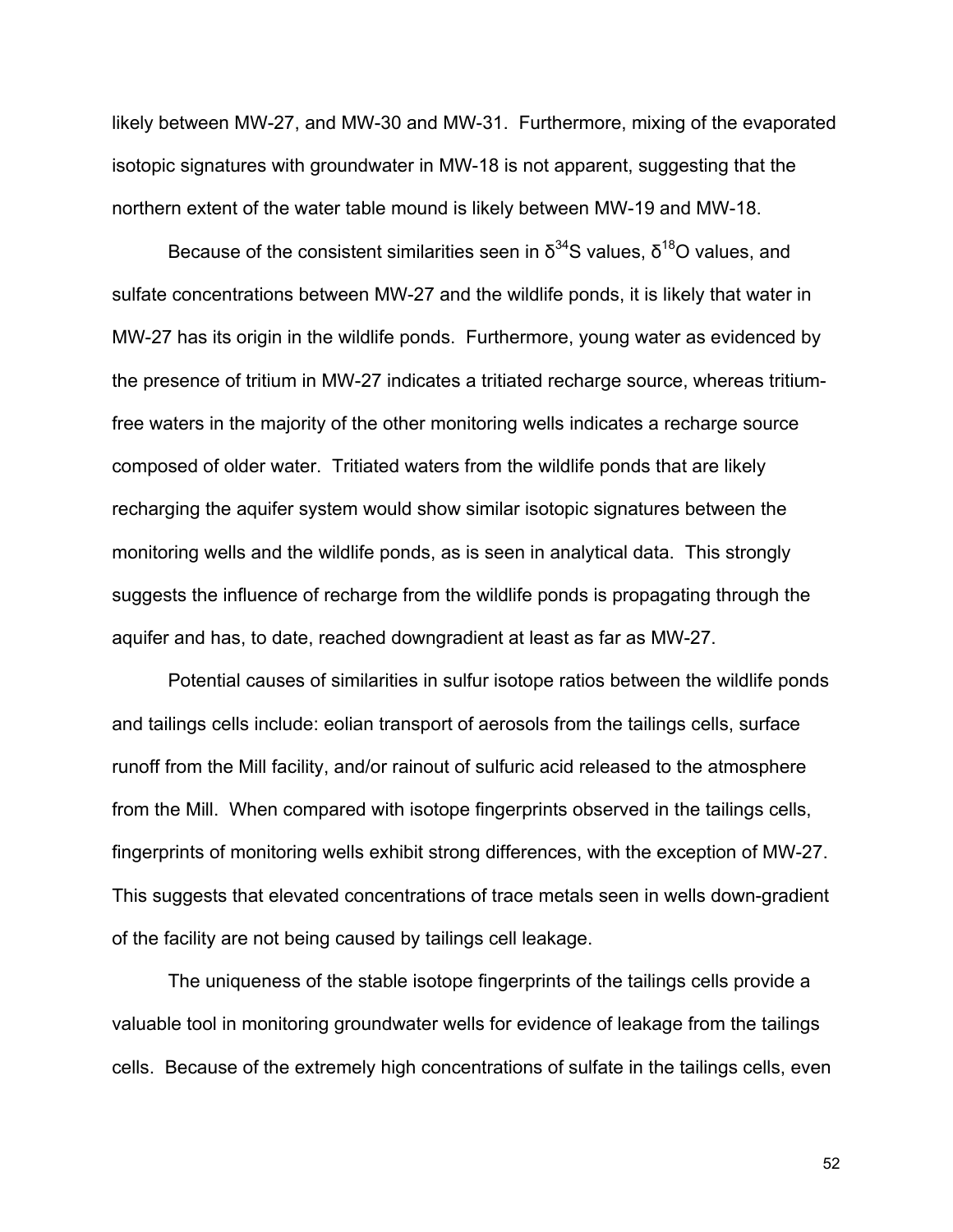small amounts leakage could dramatically alter the isotopic signature of the monitoring wells, evidence that would appear much earlier than elevated trace metal concentrations. For example, consider a mixture of 2 mL of water from a tailing cell having a  $\delta^{34}$ S value of -1.0 ‰ and a SO<sub>4</sub> concentration of 1,000,000 mg/L with 998 mL of background water having a  $\delta^{34}$ S value of 8.0 ‰ and a SO<sub>4</sub> concentration of 1,800 mg/L. The mixture would have a  $SO_4$  concentration of 3,800 mg/L and  $\delta^{34}S$  value of 3.3 ‰. The change in SO4 concentration from 1,800 to 3,800 mg/L would be difficult to attribute to leakage from tailings cells as the  $SO<sub>4</sub>$  concentrations in background water varies from less than 1,000 mg/L to more than 5,000 mg/L. However, a change in  $\delta^{34}S$ value from 8.0 ‰ to 3.3 ‰ could identify the tailings as the source of contamination.

 However, the stable isotope fingerprints of the tailings cells are very similar to that of the wildlife ponds. This may pose a problem for using stable isotopes of sulfate in the future. As the wildlife ponds continue to recharge the groundwater system, the isotopic fingerprint they bear will also be introduced into the aquifer. It is likely that eventually the entire groundwater system will bear an isotopic fingerprint similar to that of both the tailings cells and wildlife ponds, rendering  $\delta^{34}$ S and  $\delta^{18}$ O on sulfate irrelevant for detecting tailings cell leakage.

 In a letter dated 31 January 2008 from Denison Mines (USA) Corp. to the Executive Secretary of the Utah Radiation Control Board, Mr. David Frydenlund, the Vice President of Regulatory Affairs Counsel, stated that several areas of low ground on the Mill site may have had an effect on the isotopic signature of sulfur-34 from sulfate in MW-27. He states that while the site is graded such that surface water runoff drains toward Tailings Cell 1, two areas up-gradient of MW-27 have historically experienced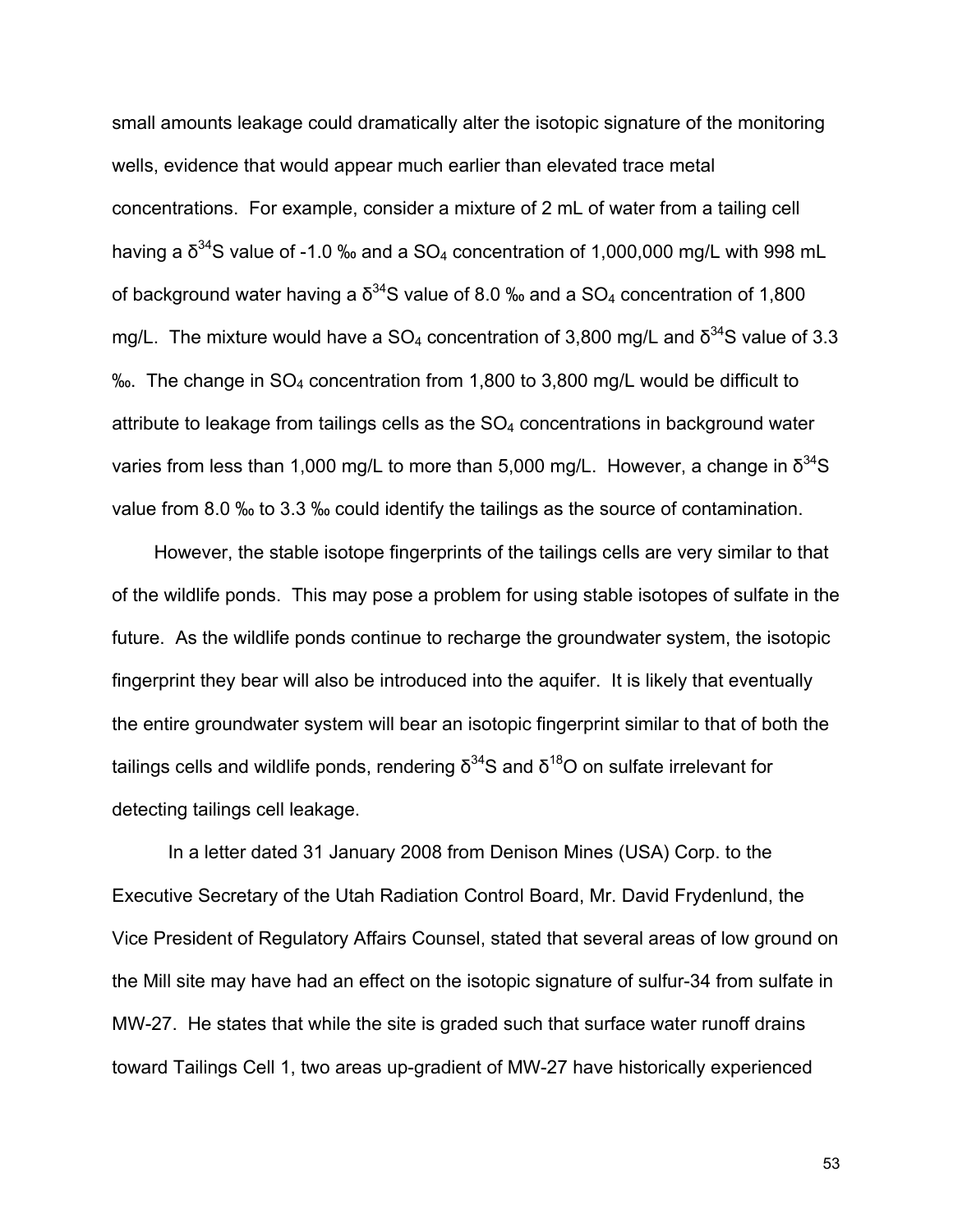water pooling to six inches deep after heavy rains. This water is a combination of direct precipitation and runoff from the northern portion of the mill area. This area of the Mill site has since been re-graded to remedy this issue. Although, it is possible that such water may have infiltrated through the vadose zone and recharged the saturated zone, this is a relatively small area and it seems unlikely that such an ephemeral head source could produce the isotopic signature observed in MW-27. More investigation is needed to better understand the occurrence of young water in the vicinity of MW-27.

 Mr. Frydenlund also suggested that historical stock watering ponds up-gradient of MW-22 may have influenced the isotopic signature of sulfur-34 of sulfate and the presence of tritium in that well. Reportedly, these stock watering ponds were used during spring and fall from the early 1980s to 2001, but water was not maintained in the ponds for the entire year. The ponds were not utilized between 2001 and 2005, and were filled once between 2005 and 2006. Because the water used to fill the ponds from the 1980s to 2001 was pumped from the deep Entrada/Navajo aquifer, it is unlikely these waters were tritiated, though some tritium input may have occurred due to precipitation. Additionally, water used to fill the ponds in 2005-2006 originated in Recapture Reservoir (north of Blanding). While this water would possibly have been tritiated and, depending on the regional isotopic signature of sulfur-34 on sulfate, may have had a similar isotope fingerprint as the wildlife ponds and tailings cells, it is unlikely for that water to have recharged before the July 2007 sample event. While it seems unlikely that several years of tritiated water versus nearly 20 years of nontritiated water could produce the young isotopic signature in well MW-22, more investigation is needed and the cause the isotopic signatures is currently unknown.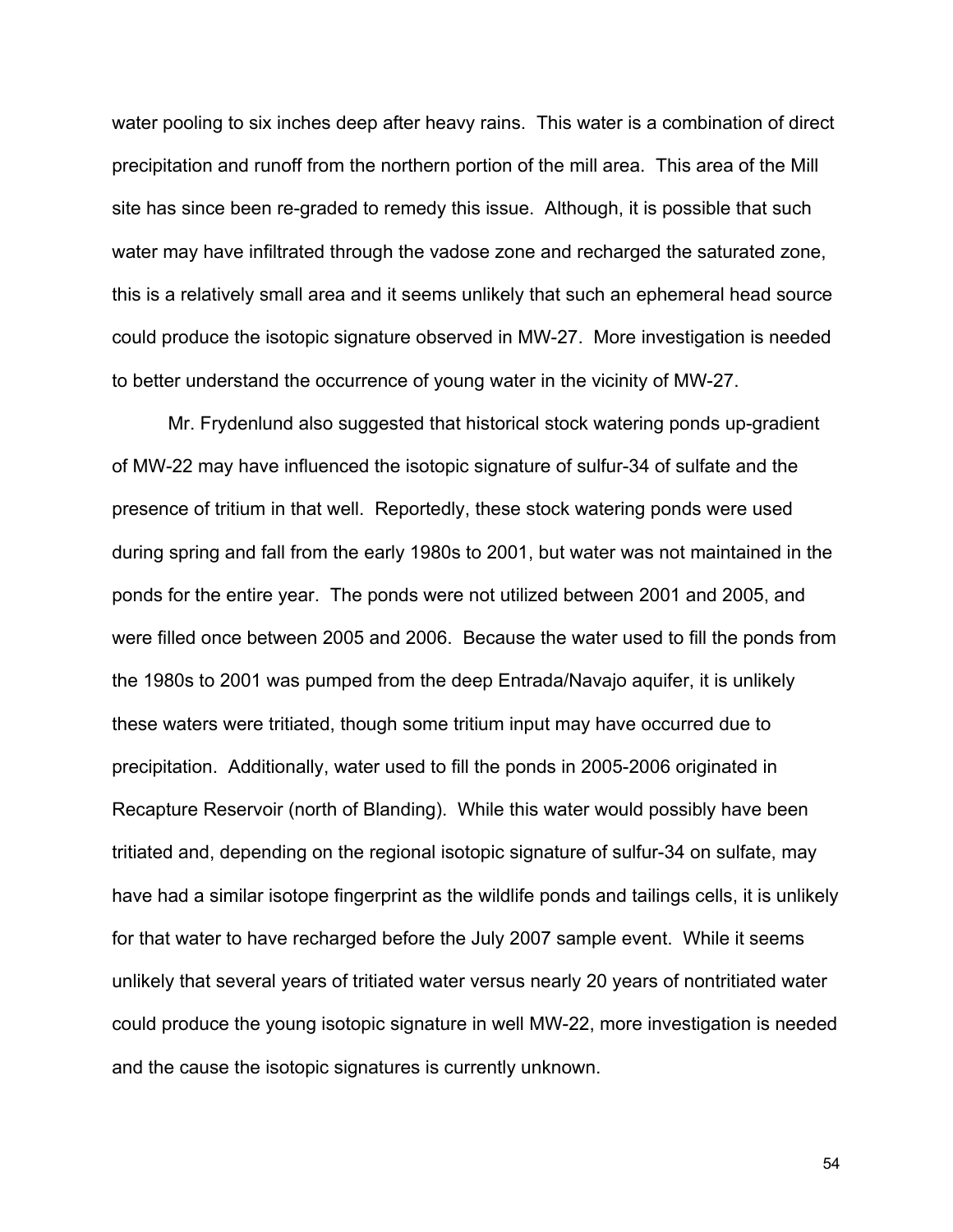# **VII. CONCLUSIONS AND RECOMMENDATIONS**

 A number of important conclusions can be made about the groundwater system at Denison Mine, Co.'s White Mesa Mill based on the presented information. Temperature and salinity profiles suggest that the water column in the aquifer is stratified with respect to chemical composition, as salinity systematically increased with depth. Furthermore, some wells (e.g. MW-1, MW-3, MW-5, MW-15) exhibited markedly different levels of salinity at different depths, differentiated by a drastic change in salinity across a very small depth. Also, noble gas compositions, particularly with respect to helium-4, suggest the water column is stratified with respect to age. Helium-4 concentrations determined from diffusion samplers were in every case greater at depth than samples taken near the water table (with the exception of well MW-19); suggesting longer subsurface residence time or age. Although not delineated by low-flow sampling at multiple depths, the systematic changes in temperature and salinity with depth, as well as helium-4 concentrations at depth, suggest the water column is stratified. Furthermore, this suggests that the existing monitoring wells sample a range of flow paths and groundwater ages. Passive samples from near the top of the well screens are more likely to detect leakage from the tailing cells than samples collected from the bottom of screens. While conventional low-flow sampling at this site does not appear to be practical or effective, passive sampling for dissolved ions (e.g. using dialysis membranes) might be effective.

 Helium ratios corrected for inputs from excess air suggest older water farther away from the wildlife ponds. <sup>3</sup>He/<sup>4</sup>He ratios closer to atmospheric values suggest water that is younger than 50 years. Most samples exhibiting this characteristic were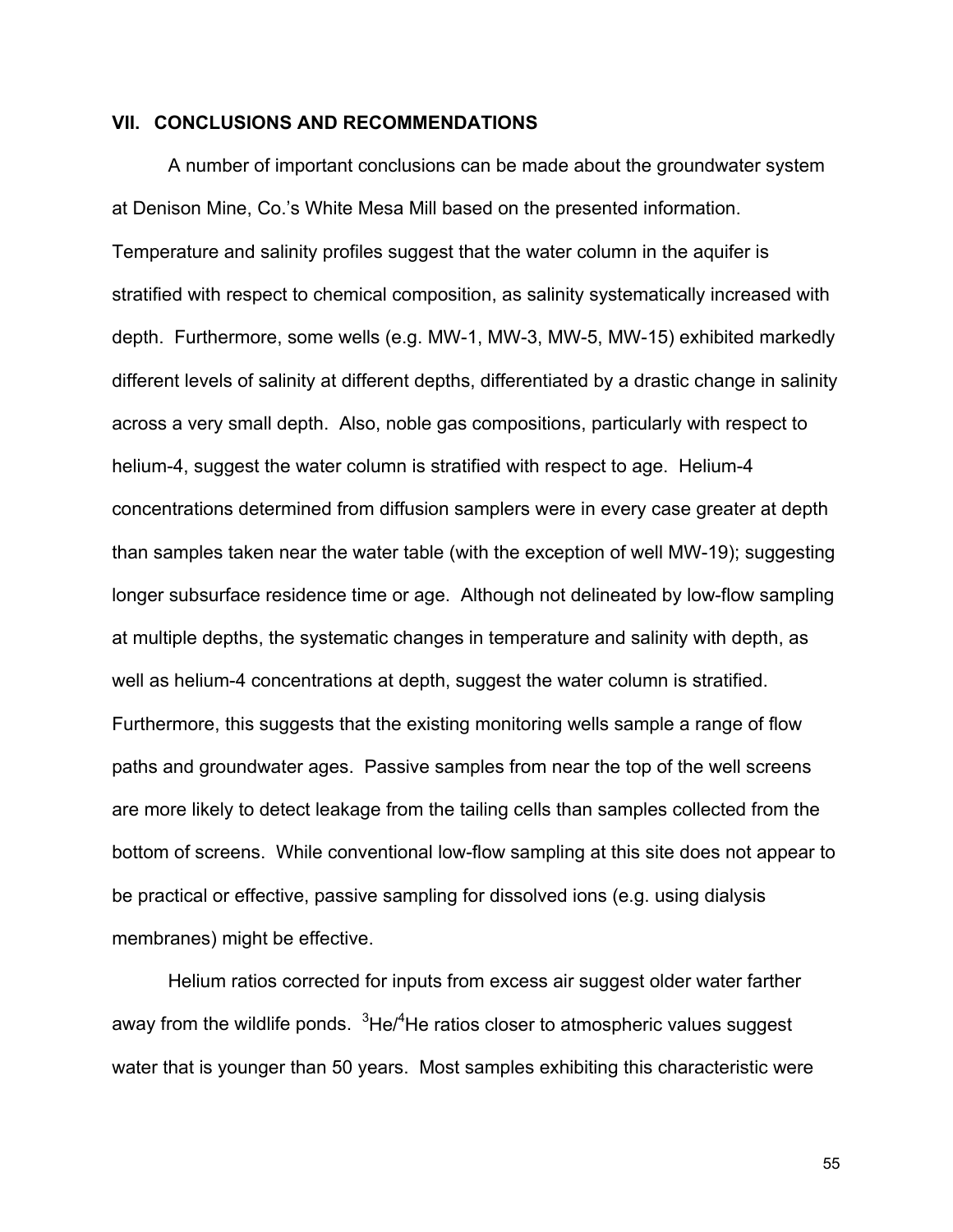located close to the wildlife ponds, while samples farther away from the ponds had ratios less than atmospheric.

 Low-flow sampling methods employed in monitoring wells were unable to distinguish stratification in the water column when a monitoring well was sampled at two depths. No significant differences were seen in concentrations of metals or anions, or in isotopic fingerprints, between samples taken at two depths. Additionally, age dating techniques that required active pumping for sample collection did not indicate marked differences in groundwater age between shallow and deep samples. However, this is likely the result of the inability of active pumping to collect depth-specific samples, rather than the lack of an age gradient.

 Small but measurable quantities of chlorofluorocarbons were found in 10 wells (MW-1, MW-2, MW-5, MW-11, MW-14 shallow and deep, MW-15, MW-18 deep, MW-29, and MW-31) that did not contain tritium. CFCs are present in the unsaturated zone as gases at near-modern atmospheric concentrations. That CFCs are present in some samples near the water table indicates that water does propagate downward through the vadose zone and ultimately recharge the aquifer, again suggesting stratification in the aquifer. However, the absence of tritium in those waters suggests it takes infiltration water longer than 50 years to travel through the vadose zone. Because some amount of recharge to the aquifer is taking place, as evidenced by the recharge mound near the wildlife ponds, the system elsewhere can therefore be considered recharge-limited and not permeability-limited. Active groundwater flow clearly occurs vertically and horizontally, and if leakage from tailing cells occurs in the future a contaminated plume is likely to result at the water table.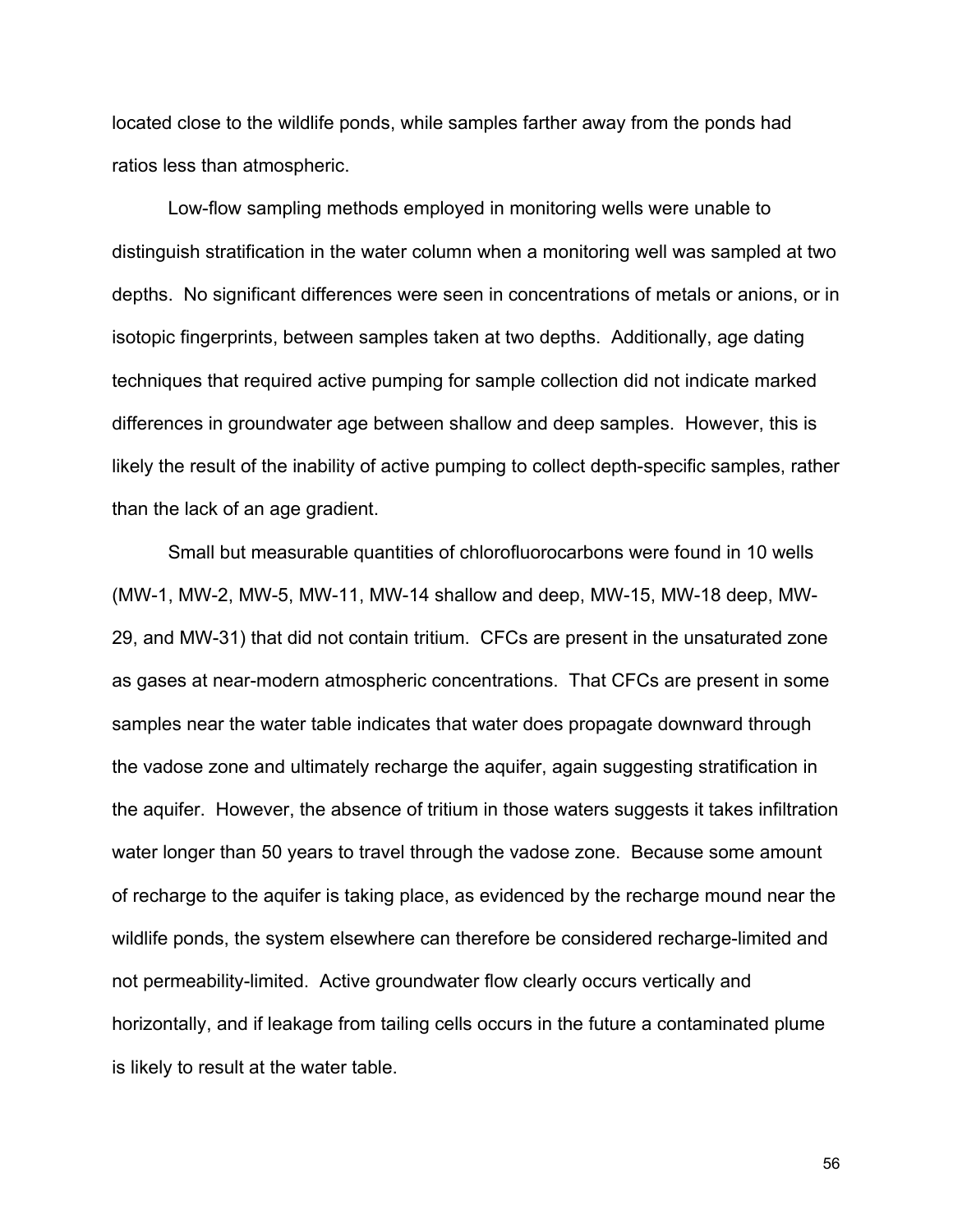Tritium measured in monitoring wells near the wildlife ponds suggests young water is recharging to those wells (MW-19 and MW-27). Surface water sites also contained significant amounts of tritium. The wildlife ponds contained atmospheric concentrations of tritium. The presence of tritium in the wildlife ponds and nearby monitoring wells strongly suggests recharge is occurring from the wildlife ponds to the aquifer. Because the wildlife ponds were constructed in the mid-1990's, water recharging from the ponds would bear a tritium concentration indicative of the atmospheric tritium in the last 10 to 15 years. Recharge from the wildlife ponds can potentially shift the flow dynamics of the system significantly, as is evidenced by mounding of the water table around the ponds. Such a shift in flow paths could result in temporal variations in groundwater chemistry.

 Nitrate concentrations in two wells (MW-30 and MW-31) exceeded the Utah State Groundwater Quality Standard (GWQS) of 10 mg/L. All wells except for one (MW-27) exceeded the National Secondary Drinking Water Standard for sulfate set by the United States Environmental Protection Agency (250 mg/L). Five wells exceeded the GWQS for uranium (30 µg/L), including: MW-3, MW-14, MW-15, MW-18, and MW-22. Five wells exceeded the *ad-hoc* standard for manganese (800 µg/L), including: MW-3, MW-3A, MW-14, MW-22, and MW-29. Three wells exceeded the GWQS for selenium of 50 µg/L (MW-03, MW-15, and MW-31). The majority of wells that exceeded water quality standards were tritium-free, contained very small amounts of CFCs, and did not bear isotopic signatures similar to those of either the tailings cells or the wildlife ponds. This suggests natural, background values of trace metal contamination in the groundwater system.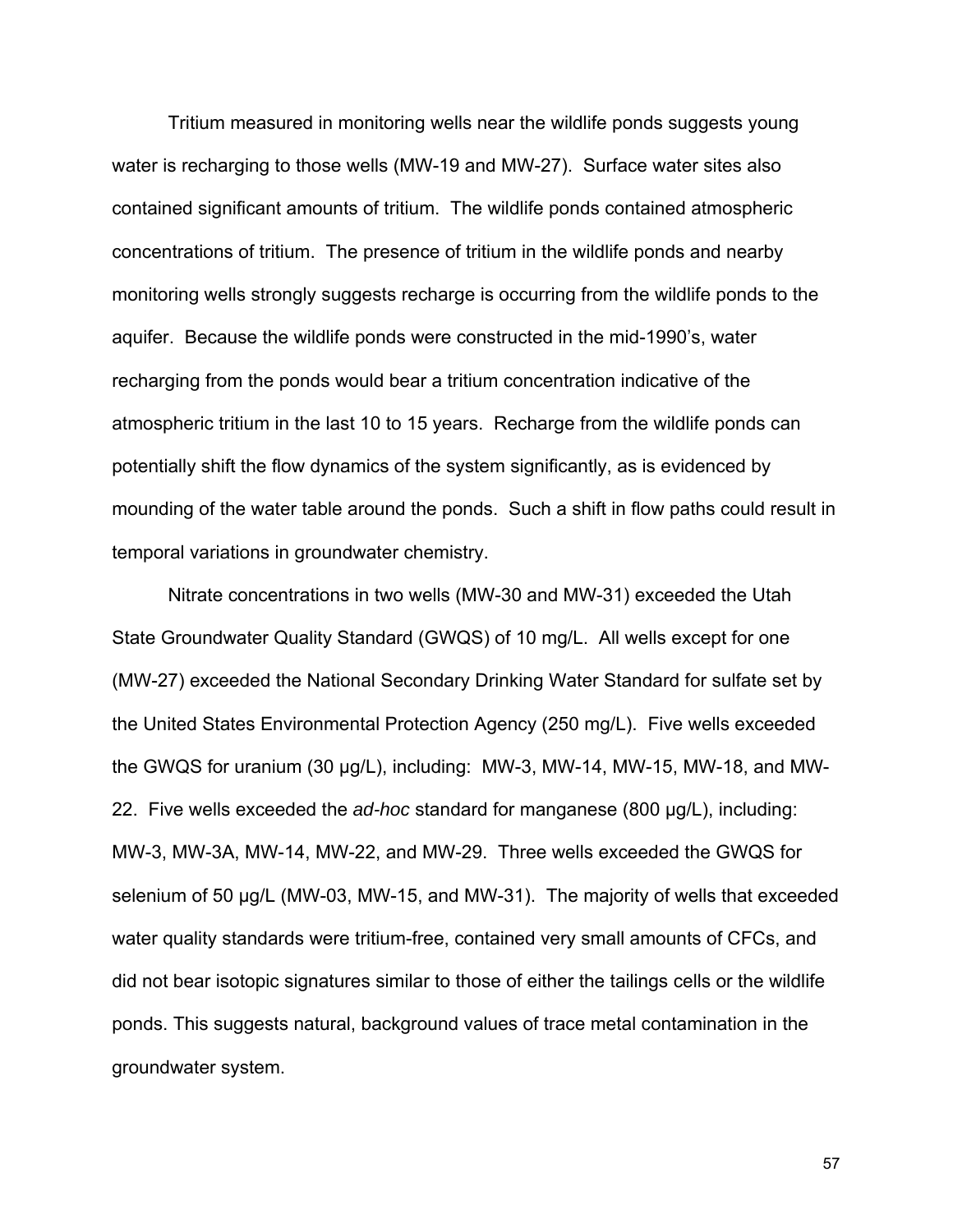Evaporative enrichment of δD and  $δ^{18}$ O is seen in surface water samples. Values in monitoring wells fall along a line similar to the Utah Meteoric Water Line, but offset slightly. Some apparent enrichment of both δD and  $δ^{18}$ O is seen in wells MW-27 and MW-19 shallow and deep. This suggests mixing that is occurring between enriched water recharging from the wildlife ponds and older, depleted groundwater. There are no other indications enriched water in any of the other monitoring wells. Even though several wells down-gradient of the tailings cells exhibited elevated levels of uranium concentrations, the stable isotope data does not indicate any amount of mixing between evaporated, enriched surface water and isotopically lighter groundwater. Therefore, it is unlikely that elevated and increasing uranium concentrations in MW-3, MW-14, MW-15, MW-18, and MW-22 can be attributed to leakage from the tailings cells. However, the stable isotope value of groundwater is insensitive to additions of trace amounts of enriched (surface) water.

 $δ<sup>34</sup>S$  and  $δ<sup>18</sup>O$  isotopic signatures on dissolved sulfate provide distinction between surface water sites and monitoring wells. The tailings cells and wildlife ponds exhibit significantly enriched  $\delta^{18}O$ -SO<sub>4</sub> values relative to monitoring wells, and depleted  $\delta^{34}$ S-SO<sub>4</sub> values relative to monitoring wells. MW-27 is the only monitoring well to bear an isotopic fingerprint closely related to that of the surface water sites, suggesting recharge from the wildlife ponds has reached MW-27 and further evidence that the wildlife ponds are providing recharge to the aquifer. Sites with high concentrations of metals (MW-3, MW-14 shallow and deep, MW-15, MW-18, and MW-22) bear very different isotopic fingerprints than those of the surface water sites.

In general, the data collected in this study do not provide evidence that tailings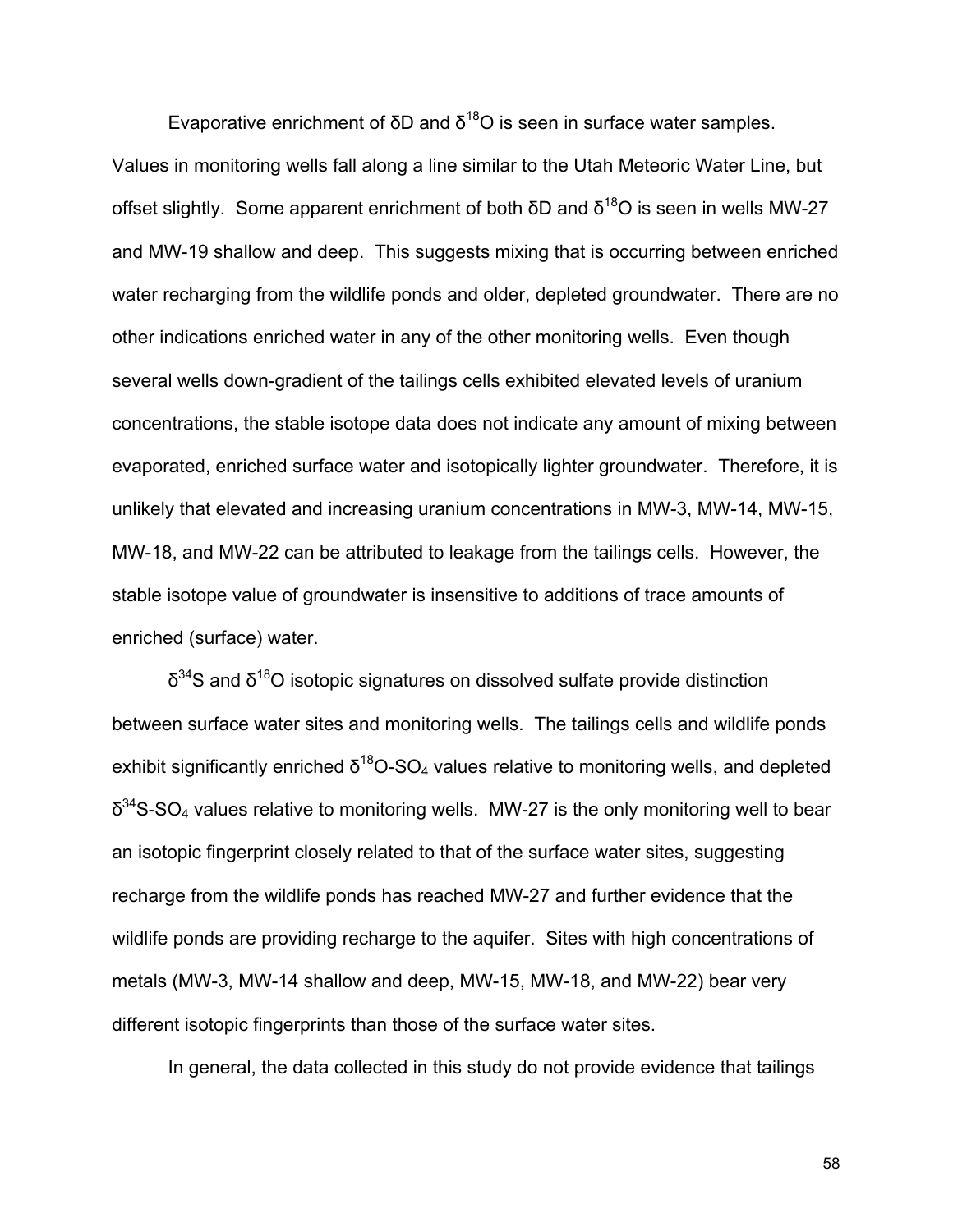cell leakage is leading to contamination of groundwater in the area around the White Mesa Mill. Evidence of old water in the majority of wells, and significantly different isotopic fingerprints between wells with the highest concentrations of trace metals and surface water sites, supports this conclusion. The only evidence linking surface waters to recharging groundwater is seen in MW-27 and MW-19. Measurable tritium and CFC concentrations indicate relatively young water, with low concentrations of selenium, manganese, and uranium. Furthermore, stable isotope fingerprints of  $\delta D$  and  $\delta^{18}O$ suggest mixing between wildlife pond recharge and older groundwater in MW-19 and MW-27.  $\delta^{34}S\text{-}SO_4$  and  $\delta^{18}O\text{-}SO_4$  fingerprints closely relate MW-27 to wildlife pond water, while the exceptionally low concentration of sulfate in MW-27, the only groundwater site to exhibit sulfate levels below 100 mg/L, suggest no leachate from the tailings cells has reached the well.

 CFC concentrations in tritium-free sites suggest a recharge-limited aquifer. This means that if a contaminated fluid was introduced to the system, it would likely be transported by the vertical flow of groundwater and would propagate through the system. This site is, therefore, susceptible to contamination due to tailings cell leakage, and must therefore be carefully monitored for such contamination. Sulfur-34 and oxygen-18 isotopes of sulfate will be useful until the isotopic fingerprint of the surface water sites has propagated through the entire system.

 Sulfur isotopes that begin indicating input of water with a similar fingerprint as that of tailings cells may be an early indication that a leak in the tailings cell liner has developed. This signal would appear much earlier than elevated metal concentrations because mixing of isotope ratios, with sulfate concentrations as drastically different as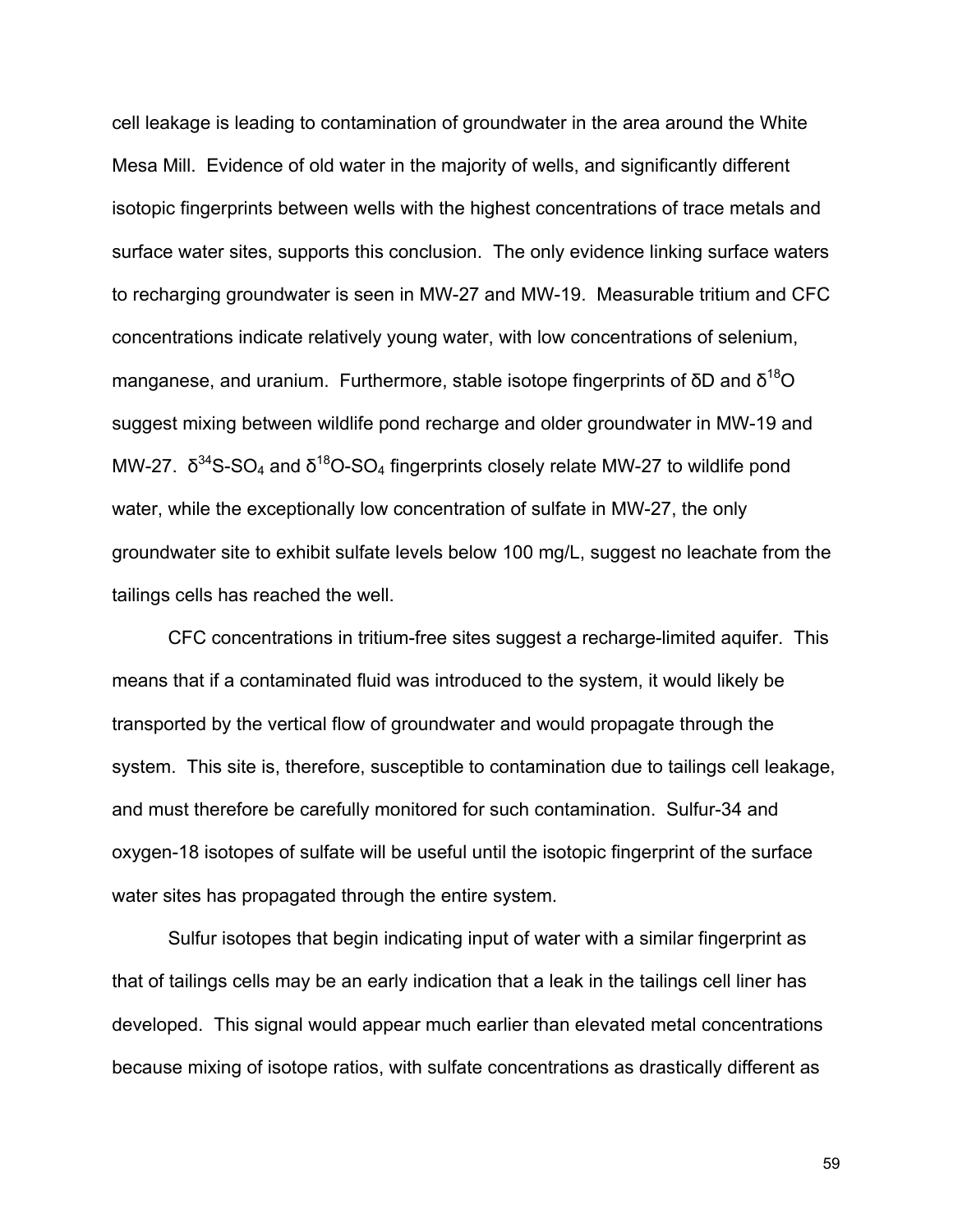between tailings cells and wildlife ponds, is observable after only a very small amount of water has infiltrated (approximately 1% tailings cell water to 99% groundwater). Trace metal concentrations as well as inorganic anions should also be monitored on a regular basis.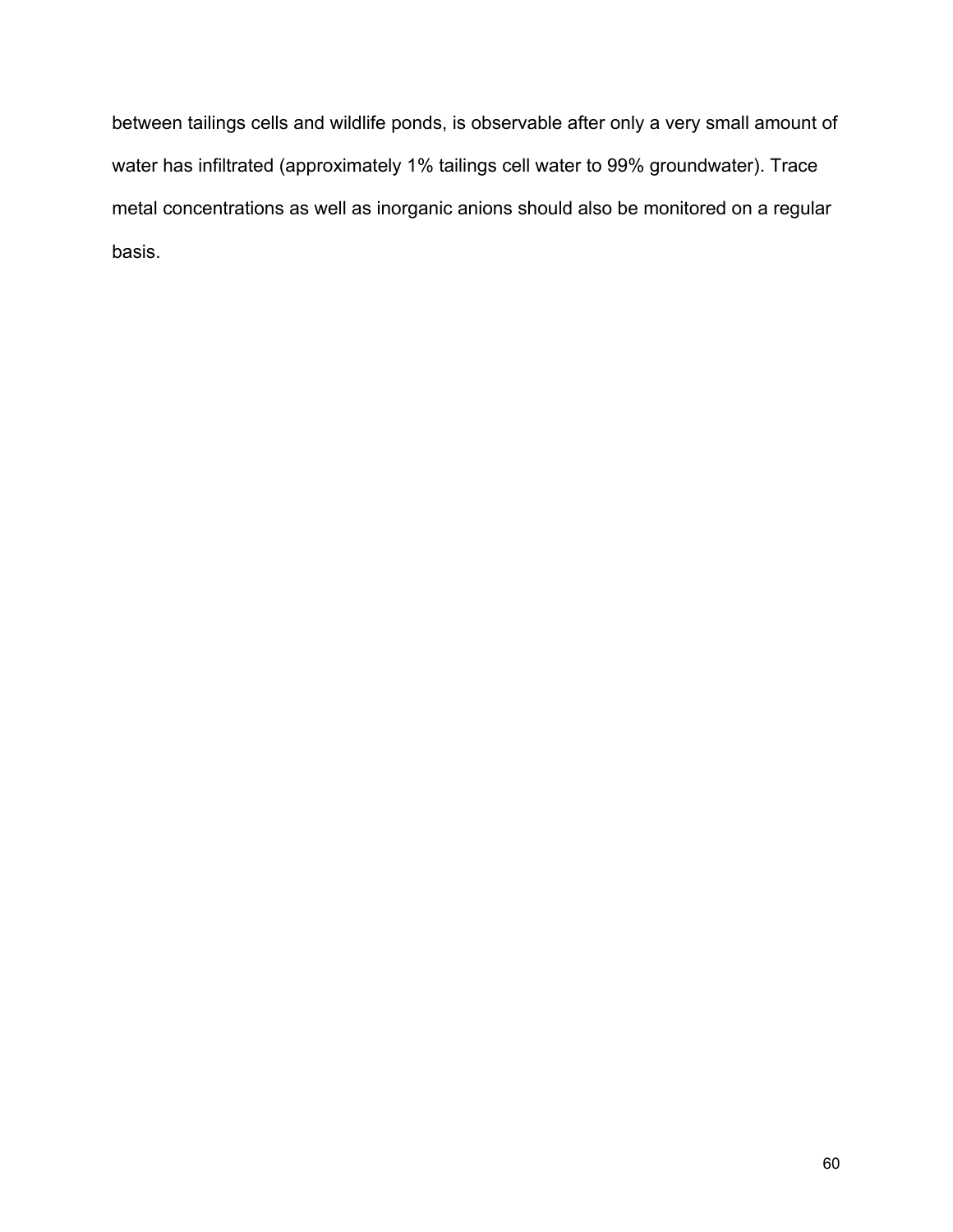# **VII. Sources Cited**

Craig H. 1961. Isotopic variation in meteoric waters. *Science*. 133, 1702-1703. Denison Mines, 2008. Letter from Mr. David Frydenlund, Vice President of Regulatory

Affairs and Counsel, to Mr. Dane Finerfrock, Executive Secretary of the Utah Radiation Control Board. Re: White Mesa Uranium Mill, Background Groundwater Quality Report for Existing Wells—Additional Information Relating to MW-27 and MW-22. 31 January 2008.

- Hydro Geo Chem Inc. Site Hydrogeology and Estimation of Groundwater Travel Times in the Perched Zone; White Mesa Uranium Mill Site Near Blanding, Utah. 30 January 2003.
- Heilwell, V. M., D. K. Solomon, and P. M. Gardner. 2006. Borehole Environmental Tracers for Evaluating Net Infiltration and Recharge Through Desert Bedrock. *Vadose Zone Journal*. 5, 98-120.
- Intera. 2007. Revised Background Groundwater Quality Report: Existing Wells For Denison Mines (USA) Corp.'s White Mesa Uranium Mill Site, San Juan County, UT. October 2007.
- Kendall C. and T.B. Coplen. 2001. Distribution of oxygen-18 and deuterium in river waters across the United States. *Hydrological Processes*. 15, 1363-1393.
- Puls, Robert W. and Michael J. Barcelona. 1995. Low-Flow (Minimal Drawdown) Ground-water Sampling Procedures. U.S. Environmental Protection Agency Ground Water Issue, EPA/540/S-95/504.
- Solomon D.K. 2000. <sup>4</sup>He in Groundwater. Environmental Tracers in Subsurface Hydrology.